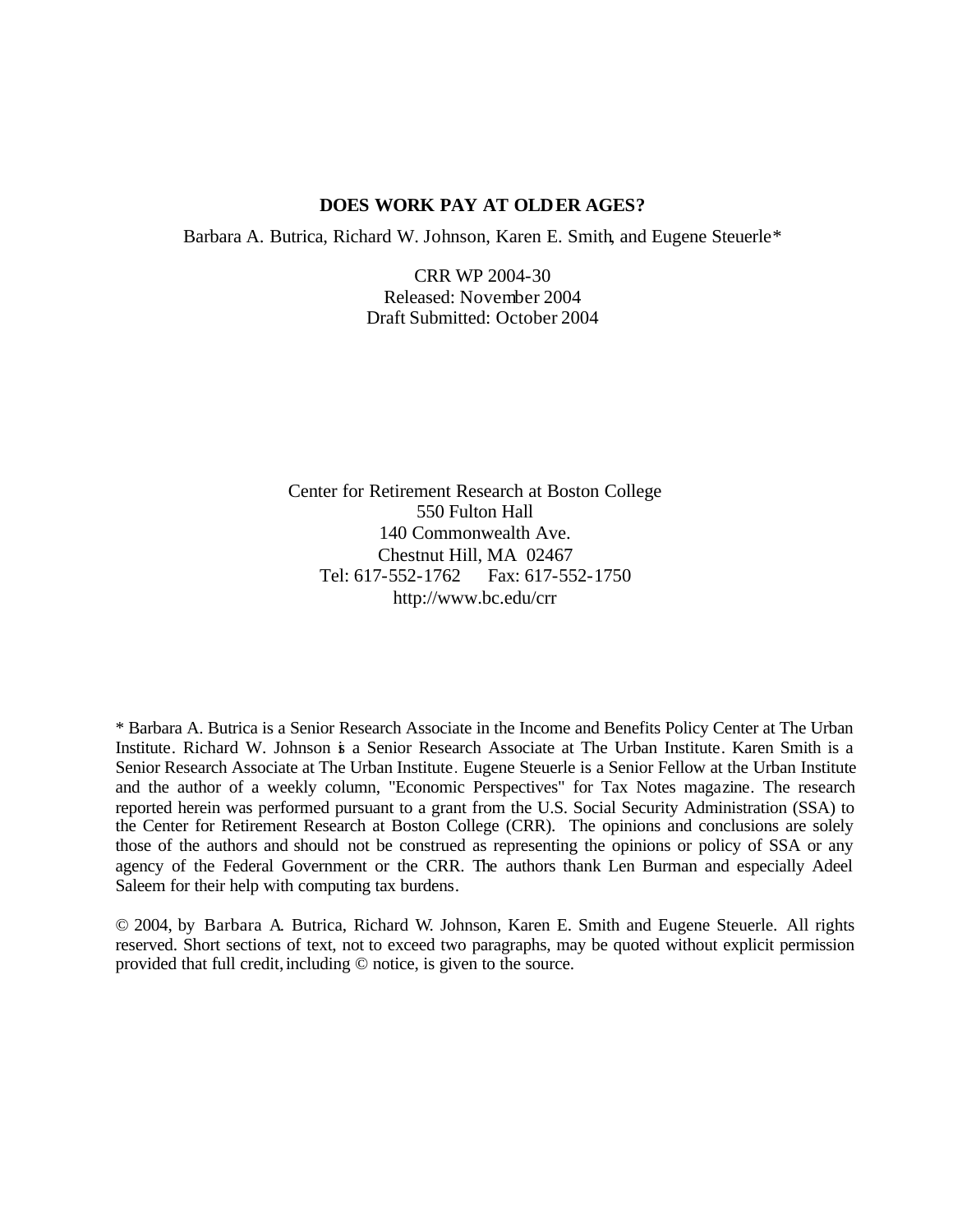#### *About the Center for Retirement Research*

The *Center for Retirement Research at Boston College*, part of a consortium that includes a parallel centers at the University of Michigan and the National Bureau of Economic Research, was established in 1998 through a grant from the Social Security Administration. The goals of the Center are to promote research on retirement issues, to transmit new findings to the policy community and the public, to help train new scholars, and to broaden access to valuable data sources. Through these initiatives, the Center hopes to forge a strong link between the academic and policy communities around an issue of critical importance to the nation's future.

#### **Center for Retirement Research at Boston College**

550 Fulton Hall 140 Commonwealth Ave. Chestnut Hill, MA 02467 phone: 617-552-1762 fax: 617-552-1750 e-mail: crr@bc.edu http://www.bc.edu/crr

*Affiliated Institutions:*

American Enterprise Institute Center for Strategic and International Studies The Brookings Institution Massachusetts Institute of Technology Syracuse University Urban Institute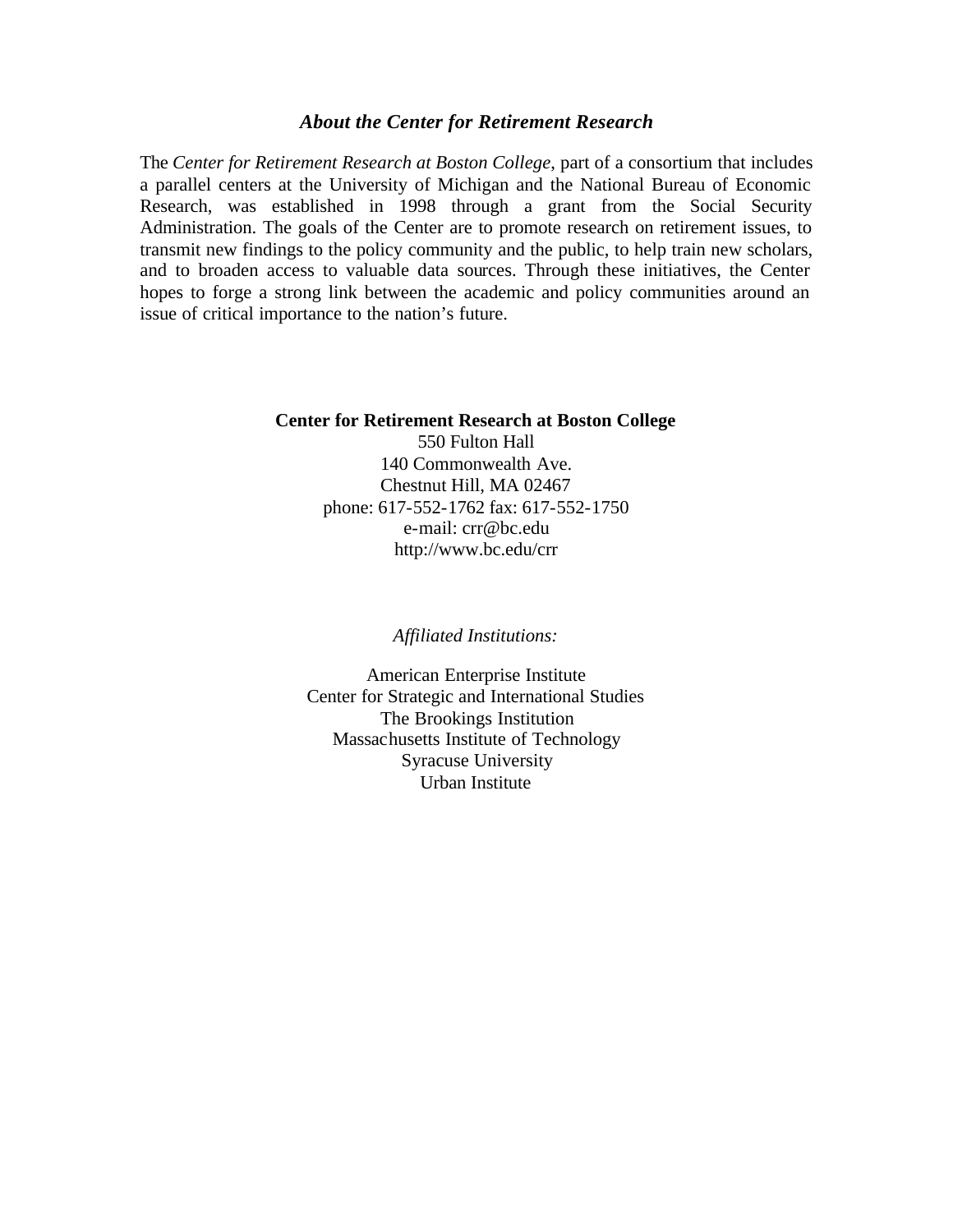## **Abstract**

Encouraging work at older ages is a critical policy goal for an aging society, but many features of the current system of benefits and taxes provide strong work disinc entives. The implicit tax rate on work increases rapidly at older ages, approaching 50 percent for some workers by age 70. In addition, by age 65 people can typically receive nearly as much in retirement as they can by working. If older Americans could overcome these barriers and delay retirement, they could substantially improve their economic well-being at older ages. For example, many people could increase their annual consumption at older ages by more than 25 percent by simply retiring at age 67 instead of age 62.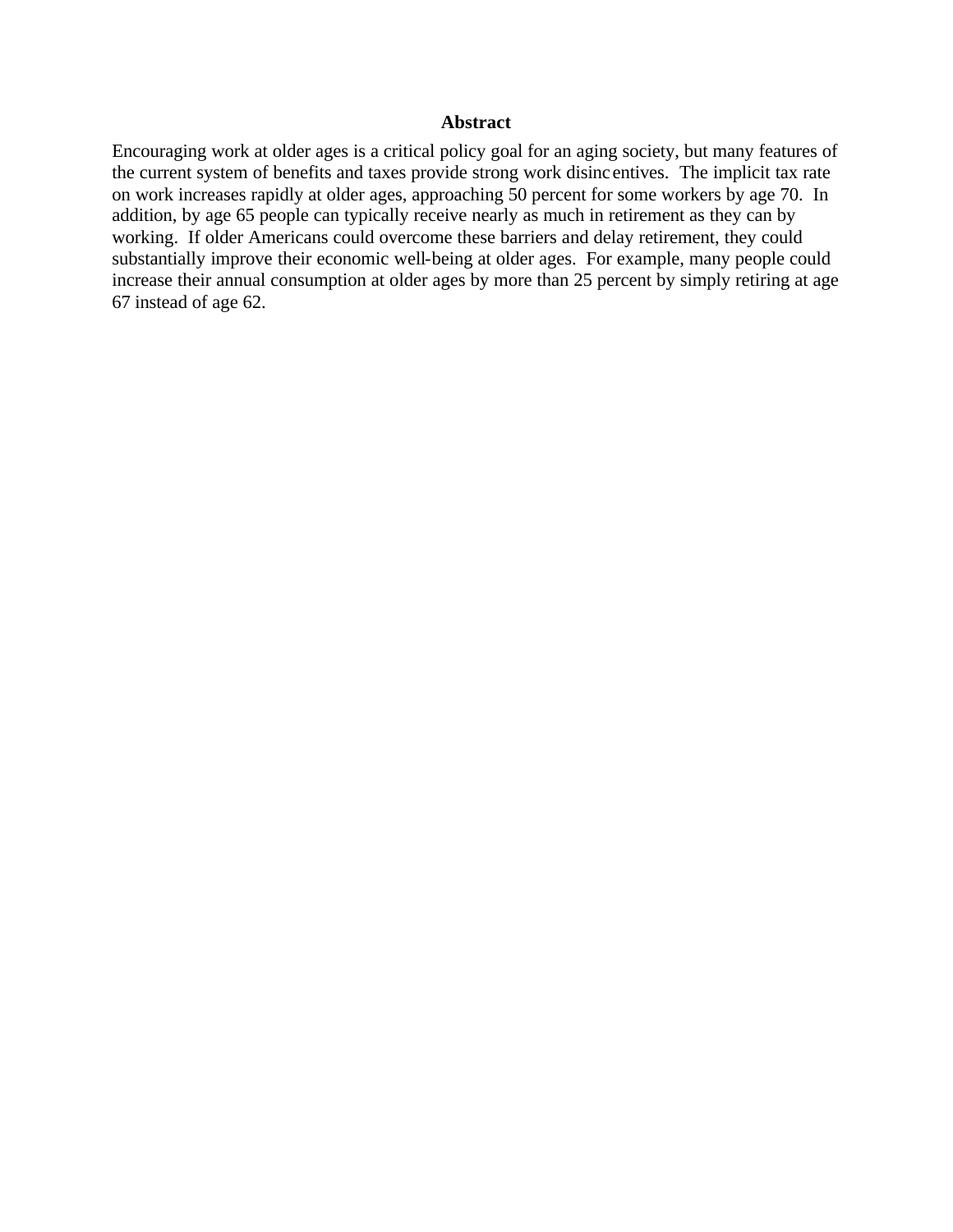## **I. INTRODUCTION**

One way of relieving the economic pressures created by an aging population would be to encourage workers to delay retirement. As society grows older, there is increasing concern about the ability of workers to pay enough taxes to support future retirees and other government functions. Over the next 50 years, for example, the number of Social Security beneficiaries per 100 workers will rise from 30 to 50, assuming current employment patterns persist (Board of Trustees 2004). By working longer, older Americans could limit the impact of these demographic trends. People who work an extra year produce goods and services that can support their own current consumption and help cover the costs of both retirement programs and other government efforts, while at the same time reducing tax pressures on younger workers to support them in retirement.

Enticing workers to delay retirement depends critically on the individual returns to work at older ages. As work pays more, in terms of current after-tax earnings and increments to future retirement benefits, people become increasingly willing to sacrifice leisure and remain at work to obtain richer consumption opportunities both today and later in retirement. Rising tax rates, however, tend to discourage work, by reducing the share of output that workers take home. Earnings at older ages can be taxed in the traditional way, with payments to the Internal Revenue Service (IRS), or they can be "taxed" through reductions in future Social Security and other retirement benefits. Generous Social Security and employer-provided pension benefits can also discourage work, since many people are reluctant to remain in the labor force if they could receive nearly as much by retiring as by working.

The complex interaction between wages, benefits, and taxes determine how much work pays at older ages. Working an additional year will generally increase future Social Security benefits, for example, but the relationship between work history and Social Security is complex, and sometimes depends on the spouse's employment. Those who have earned much less over their lifetimes than their spouses might not gain any additional Social Security benefits from an additional year of work, because they receive benefits based solely on their spouses' earnings. In addition, many traditional defined benefit (DB) plans penalize those who continue on the job after they qualify for full retirement benefits, reducing the lifetime benefits they receive from the plan. Many workers receive valuable health benefits from their employers, and the loss of these benefits when they retire can provide strong incentives to remain on the job, especially before they qualify for Medicare benefits at age 65. In addition, generous Social Security and private pension benefits can provide some retirees with as much income as they would take home if they were working, in part because Social Security benefits are not generally subject to federal taxes (except for those with high incomes). Workers, on the other hand, must pay income and payroll taxes on most of their earnings, reducing the returns to work.

This paper describes the combined impact of Social Security, typical employee benefits, and the tax system on the financial incentive to work for representative adults ages 55 and older. We construct three alternative measures of work incentives, each of which captures a different dimension of the returns to work. Our first measure is the tax rate on work, broadly defined to include traditional income and payroll taxes as well as changes in future Social Security benefits, employer-provided pension benefits, and health benefits associated with an additional year of employment. We then compute replacement rates, comparing net retirement income at particular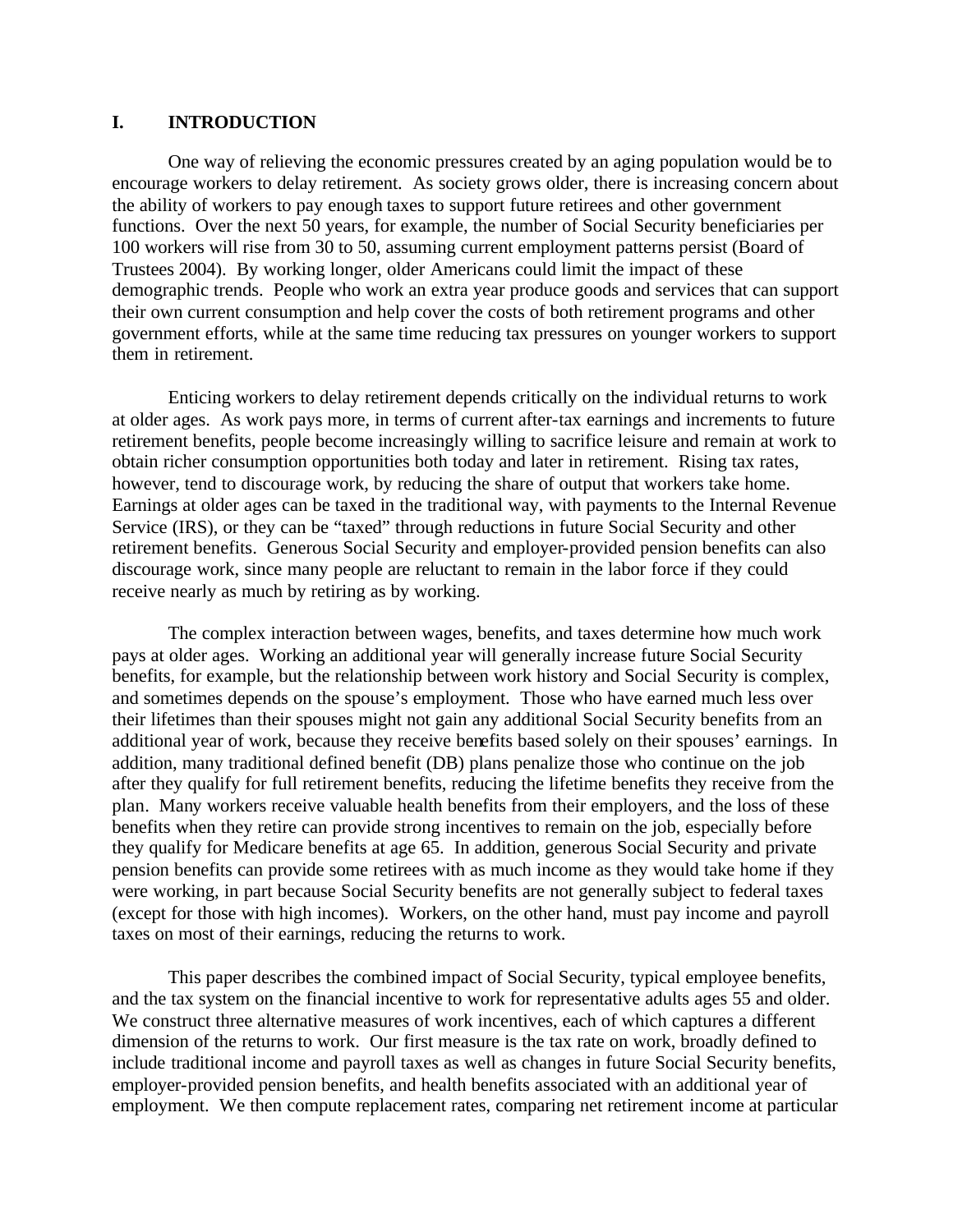ages with the level of net income people would receive if they remained employed. Our final measure reports the impact of an extra year of work on total retirement wealth, which shows how much additional resources people could accumulate by delaying retirement. We also examine how work incentives vary by sex, Social Security take-up age, savings behavior, pension plan type, education, access to employer-sponsored health insurance and retiree health benefits, health status, and marital status.

## **II. SOCIAL SECURITY, TAXES, AND EMPLOYEE BENEFITS**

The provisions of Social Security, tax law, and employer benefit policies can exert powerful effects on the decision to work at older ages. The rules are complex, however, and the impact can vary by age, income, and marital status.

## **Social Security**

Social Security benefits depend in a complex way on one's own past employment and earnings history and one's spouse's earnings history. Individuals qualify for future benefits based on their own earnings once they complete 40 quarters of covered employment. Benefits are calculated in three steps, beginning with the computation of average indexed monthly earnings (AIME) from the highest 35 years of indexed earnings. The second step uses AIME to compute the primary insurance amount (PIA), the monthly benefit payable at the normal retirement age (NRA). The benefit formula is progressive, providing a higher PIA as a share of lifetime earnings for those with low lifetime earnings than for those with high lifetime earnings. The last step computes the actual Social Security benefit by applying actuarial adjustment factors to the PIA depending on the age of benefit take-up. Social Security reduces payments for those who collect benefits before the NRA and increases benefits for those who do not begin collecting until after the NRA, because those who retire late receive fewer monthly payments than they otherwise would have received. $<sup>1</sup>$ </sup>

Social Security also pays auxiliary benefits to eligible spouses, divorced spouses, and survivors of retired workers, based on the (ex-)spouse's earnings. Divorced spouses qualify for benefits only if their marriages lasted for at least 10 years. Unless reduced for early retirement, benefits paid to current and divorced spouses equal one-half of PIA and benefits paid to survivors equal the deceased spouse's full PIA. Recipients of auxiliary benefits who also qualify for benefits based on their own employment are known as dually entitled beneficiaries. Their auxiliary bene fits are reduced by the amount of benefits they receive as retired workers.

The impact of an additional year of work on future Social Security benefits depends on one's own earnings history, the spouse's earnings history, and the age one chooses to begin

<sup>&</sup>lt;sup>1</sup> Social Security reduces benefits by 5/9 of 1 percent for each month that benefits are received before the NRA, up to 36 months. The benefit is further reduced by 5/12 of 1 percent for every month before the NRA in excess of 36. Benefits are increased by 34 of 1 percent for each month that initial take -up exceeds the NRA, up to age 70. No credit is given for delaying initial take-up beyond age 70.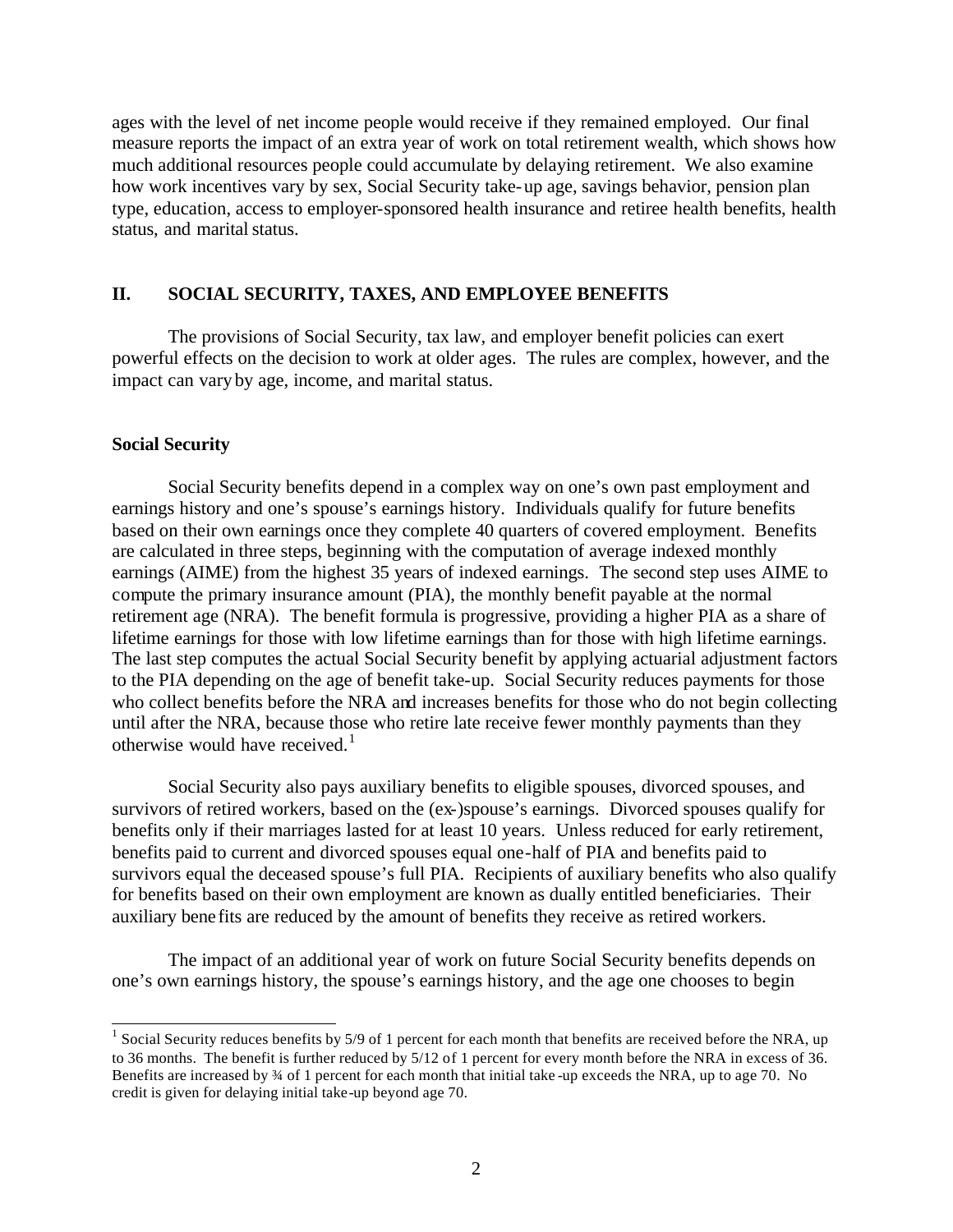collecting benefits. Because AIME is based on a worker's highest 35 years of earnings, working an extra year will not raise future Social Security benefits unless current earnings exceed adjusted earnings in the least remunerative of the 35 years already used in the computation. In addition, those with substantially lower lifetime earnings than their spouses receive benefits based on their partners' earnings history, and gain no additional Social Security benefits from work.

Delaying benefit take-up increases the size of the monthly Social Security check for beneficiaries, up to age 70. Table 1 shows the effects of early and delayed Social Security takeup on benefits for a worker born in 1950, who faces an NRA of 66. If she claims Social Security benefits at age 62, the earliest age possible, her payments would amount to only 75 percent of her PIA. But she would receive 132 percent of her PIA if she delayed claiming benefits until age 70. (Delaying take-up beyond age 70 does not lead to any additional increases in benefits, however.) Thus, those who postpone collecting benefits until they leave the labor force will raise the value of their monthly benefit checks by working an extra year. But delaying take-up also reduces the number of payments they receive. The optimal age of take-up depends in part on mortality expectations: Those who survive until very advanced ages will gain more from claiming later than those who do not live as long. Recent evidence suggests that many beneficiaries could raise the value of their lifetime Social Security benefits by waiting to claim their benefits (Coile et al. 2002).

## **Taxes**

Earnings are subject to both payroll and income taxes. Workers and their employers each pay a flat Social Security tax equal to 6.2 percent of earnings and a flat Medicare tax equal to 1.45 percent of earnings. Earnings above a specified level are exempt from Social Security taxes but not Medicare taxes. The taxable ceiling, which rises each year by the percentage change in the average economy-wide wage, is \$87,900 in 2004. Although employers nominally pay half of the payroll tax, most economists believe that they reduce wages below the level they would have paid in the absence of the payroll tax to offset their share of the tax bill. Thus, workers ultimately pay the entire payroll tax themselves.

Workers also pay federal, state and local income tax on their earnings and some of their retirement benefits.<sup>2</sup> The federal income tax is progressive, exempting the first \$15,900 of income in 2004 for married couples from taxation. Marginal tax rates in 2004 range from a low of 10 percent, for those with limited incomes, to a top rate of 35 percent for high-income taxpayers. Social Security benefits are generally not subject to the federal income tax, except for high-income beneficiaries, particularly those who continue to work or receive generous pension benefits. If adjusted gross income (AGI) plus tax-exempt interest income and one-half of Social Security benefits ("modified AGI") falls below \$25,000 for single taxpayers or \$32,000 for couples, beneficiaries pay no federal income taxes on their Social Security. However, up to 50 percent of Social Security income is taxable for single taxpayers with modified AGI between \$25,000 and \$34,000 (or between \$32,000 and \$44,000 for couples). Up to 85 percent of Social

<sup>&</sup>lt;sup>2</sup> Forty-one states and the District of Columbia subject earnings to state income taxes (Tax Policy Center 2003). Many localities, however, do not tax the income of their residents.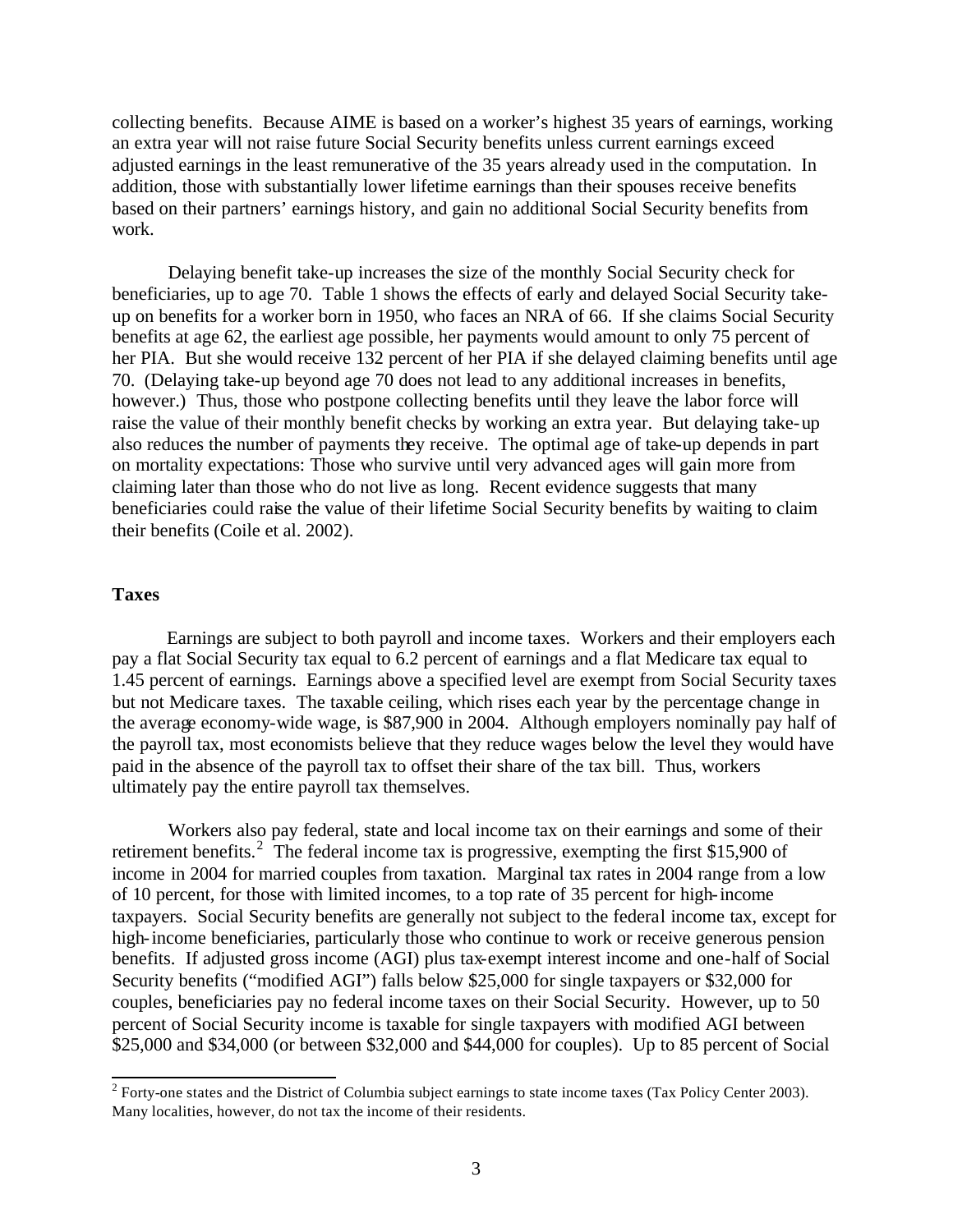Security income is taxable for single taxpayers with modified AGI over \$34,000 (or \$44,000 for couples). These income thresholds are fixed, and do not grow with wages or prices. As wages and Social Security benefits increase over time with prices and productivity, a growing share of beneficiaries will pay taxes on their Social Security benefits (Committee on Ways and Means 2000).

#### **Employee Benefits**

Employers typically offer their workers a combination of wages and nonwage benefits. Some nonwage benefits are mandated by law, such as the employer share of the payroll tax that finances Social Security and Medicare benefits. Most, however, are offered voluntarily by employers as part of the overall compensation package. Major nonwage benefits include health insurance coverage and pension plans, both of which can influence the decision to work.

## *Health Benefits*

Almost two-thirds of employers offer health insurance benefits to the ir workers in 2004, at an average per worker monthly cost of about \$300 for single coverage (Kaiser Family Foundation and Health Research and Educational Trust 2004)**.** The average cost is higher for older workers, because they tend to use more health services than younger workers. Most employees who choose to participate in employer-sponsored health plans must make explicit contributions to offset part of the cost. The average monthly contribution in 2004 for single coverage reached nearly \$50. The share of health insurance costs that workers explicitly pay themselves has little economic relevance, however, because workers implicitly pay the entire cost of their health benefits themselves. Basic economic theory predicts that employers in competitive labor markets pay compensation equal to their workers' productivity, and payments in the form of health benefits and other types of nonwage compensation are exactly offset by lower wages. Although anti-discrimination laws forbid firms from charging older workers higher contributions than younger workers, employers may compensate for the high cost of providing health benefits to older workers by limiting wage growth at older ages.

The most valuable aspect of employer health benefits for workers may be the access to group insurance plans that they provide. Nongroup insurance policies are typically more expensive than group policies. Nongroup plans are generally forced to charge relatively steep premiums to cover their high administrative expenses and the cost of adverse selection, which arises because they tend to attract intensive users of health services. When deciding whether to purchase policies, consumers weigh the benefits of coverage against the cost of insurance premiums. Because those with health problems are likely to use many health services, they stand to gain the most from insurance and thus are most likely to purchase coverage. Those in perfect health, on the other hand, who expect to use few services, stand to gain little, and thus are less likely to purchase coverage. High coverage rates among intensive users drive up costs for insurers and force them to raise premiums, squeezing moderate users out of the nongroup insurance pool. As this cycle continues, the market for nongroup coverage breaks down, narrowing to those with only the most expensive health problems.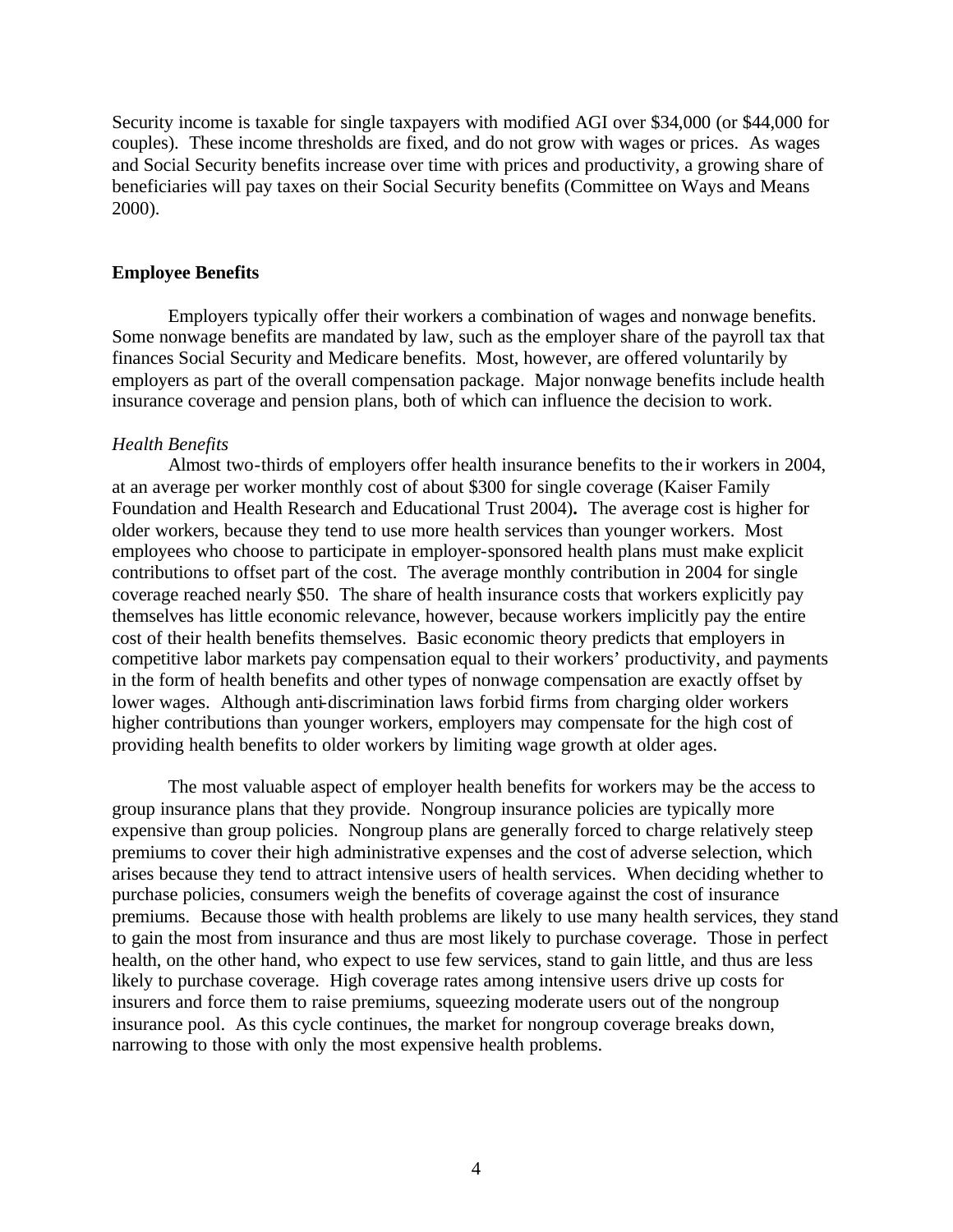One way insurance companies try to avoid this death spiral, as it is sometimes called, is by charging higher premiums to those with pre-existing health problems or denying them coverage altogether.<sup>3</sup> According to a study of the nongroup health insurance market in ten states, insurers often deny coverage for such health problems as rheumatoid arthritis, chronic headaches, kidney stones, angina, heart disease, and stroke (Chollet and Kirk 1998). The group market is especially advantageous to workers with health problems, because it is illegal for employers to deny them coverage or require them to make higher contributions than workers in good health.

Workers with employer health insurance generally forfeit their benefits when they retire, and the loss of access to the group insurance market raises the cost of retiring before age 65. At 65, however, virtually all Americans qualify for Medicare benefits, eliminating the need to obtain primary coverage in the nongroup market. Some beneficiaries obtain private supplemental coverage, often purchasing Medigap policies from insurance companies, to cover the high deductibles and copayments that Medicare charges and some of the services that are not included in Medicare's package of benefits.

Some employers offer retiree health benefits to their workers. These benefits generally allow workers to continue their employer health insurance coverage after they retire until they qualify for Medicare benefits at age 65. Some retiree health plans also supplement Medicare benefits after age 65. Workers with retiree health benefits do not lose access to the group market if they leave the labor force before qualifying for Medicare. Consequently, retiree health benefits reduce incentives to work.

Workers with employer-sponsored health coverage forfeit their Medicare benefits when they remain on the job beyond age 65. Federal law stipulates that employer-sponsored health insurance is the primary payer of medical expenses for active workers ages 65 and older. Medicare becomes secondary coverage, paying only for services not covered by the employer plan that are included in the Medicare benefits package. Because Medicare benefits are less generous than those offered by most employers, having Medicare as a secondary payer does not generally enhance insurance protection. The loss of primary Medicare coverage is an important cost of working beyond age 65.

#### *Pension Plans*

About one-half of full-time workers also participate in employer-sponsored pension plans (Copeland 2002). There are two general types of pensions: defined contribution (DC) plans and traditional DB plans. In DC plans, which include 401(k) plans and are now the most common type of retirement benefit, employers (and generally employees) make tax-deferred contributions to a retirement account in the participant's name, often specified as a particular share of salary or a given dollar amount. At retirement, workers receive the funds that have accumulated in their accounts, generally as lump-sum distributions (Johnson, Burman, and Kobes 2004), although they can use the proceeds to purchase annuities in the marketplace. Workers who leave the employer before the end of the vesting period, which by law may not exceed six years, forfeit at least some of the employer contributions to their plans. The income from these accounts is

<sup>&</sup>lt;sup>3</sup> Some states require insurers to provide coverage to all who apply and forbid insurers from charging higher premiums to those with health problems.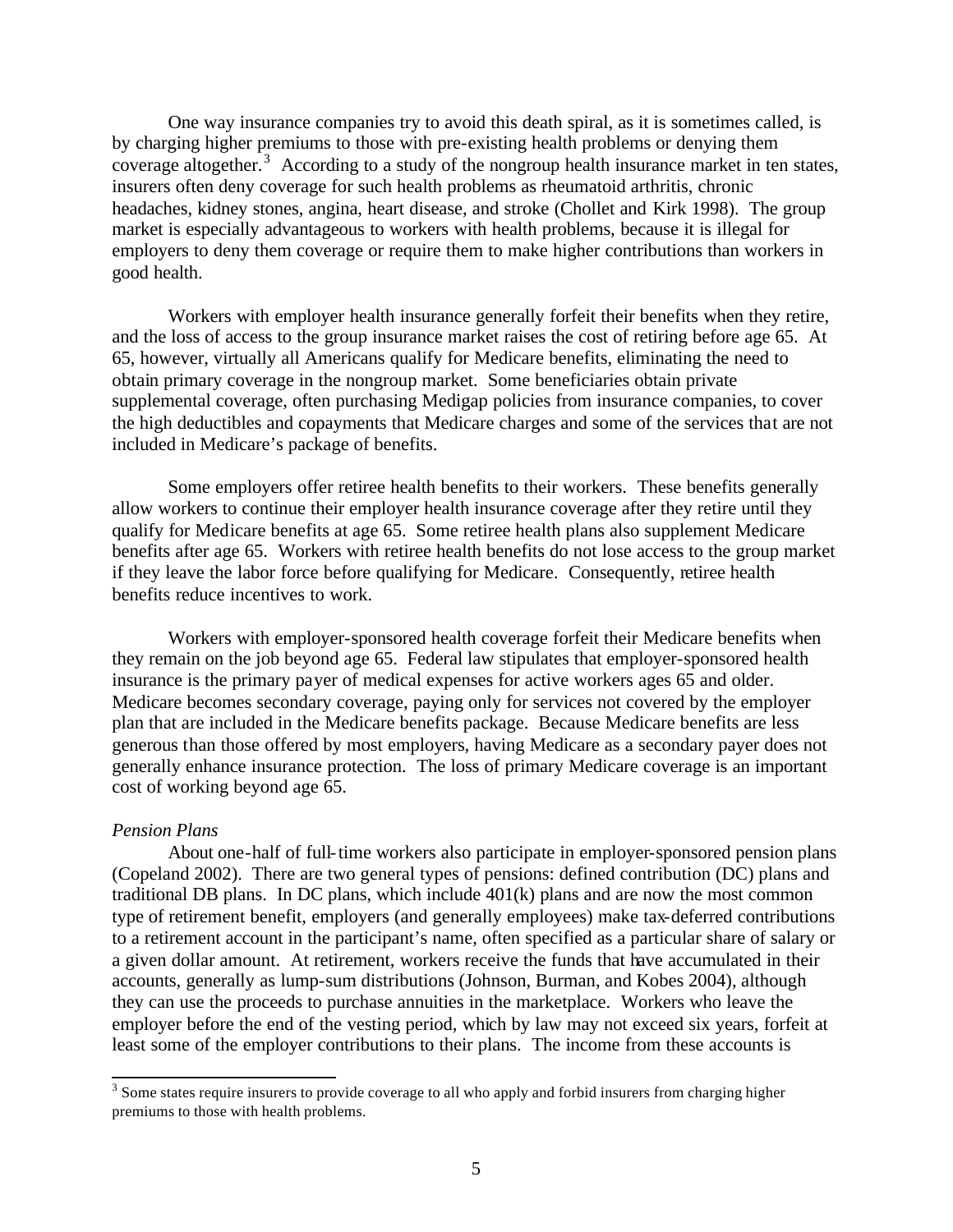taxable upon withdrawal. Workers face tax penalties if they withdraw funds before age 59 and one-half, but the penalties are waived if they receive their benefits as annuities.

Traditional DB plans provide workers with lifetime annuities that begin at retirement and promise benefits that are typically expressed as a multiple of years of service and earnings received near the end of the career (e.g., 1 percent of average salary received during the final three years on the job times the number of years of service). Plan participants cannot collect benefits until reaching the plan's retirement age, which varies across employers. Some plans allow workers to collect reduced benefits at specified early retirement ages. As in DC plans, workers in DB plans who leave the employer before they are fully vested lose at least some of their pension benefits. Income from DB plans is not taxable until it is received in retirement.

The value of future retirement benefits from DC plans generally increases smoothly over time. Future benefits grow each year by the value of employee and employer contributions to the plan and by the investment returns earned on the account balance. As long as market returns are relatively stable and participants and their employers contribute consistently over time, the account balance will increase steadily each year until retirement.

The growth pattern of future benefits is more erratic in DB plans, and can even decline at older ages. Pension wealth — the present discounted value of the stream of future expected benefits — tends to grow slowly in DB plans for young workers, but increases rapidly at older ages once workers approach the plan's retirement age. Pension wealth is minimal at younger ages because junior employees typically earn low wages and have completed only a few years of service. In addition, future benefits are discounted many years into the future. Wealth rises rapidly as workers age and accumulate substantial tenure. An additional year on the job increases traditional pension benefits not only by adding an additional percentage of pay, but also by raising the value of previous benefit accruals by a combination of real wage growth and inflation. This increment is often substantial for workers with lengthy job tenures. Pension wealth also increases as workers approach retirement age and benefits are no longer discounted far into the future.

Workers in traditional DB plans often lose pension wealth if they stay on the job beyond a certain age or seniority level. Growth in promised annual retirement benefits slows at older ages as wage growth declines. Some plans also cap the number of years of service that workers can credit toward their pensions, and others cap the share of pre-retirement earnings that the plan will replace in retirement. In addition, for every year that workers remain on the job past the plan's retirement age, they forego a year of retirement benefits. Pension wealth declines when the increase in annual benefits from an additional year of work is insufficient to offset the loss due to a reduction in the number of pension installments. Traditional DB plans, then, often introduce strong disincentives to work at older ages.

#### **Previous Literature**

Although numerous studies have examined how our system of taxes and transfers affects work incentives, previous research has not measured the combined impact of Social Security, taxes, and employee benefits on the returns to work at older ages. Gokhale, Kotlikoff, and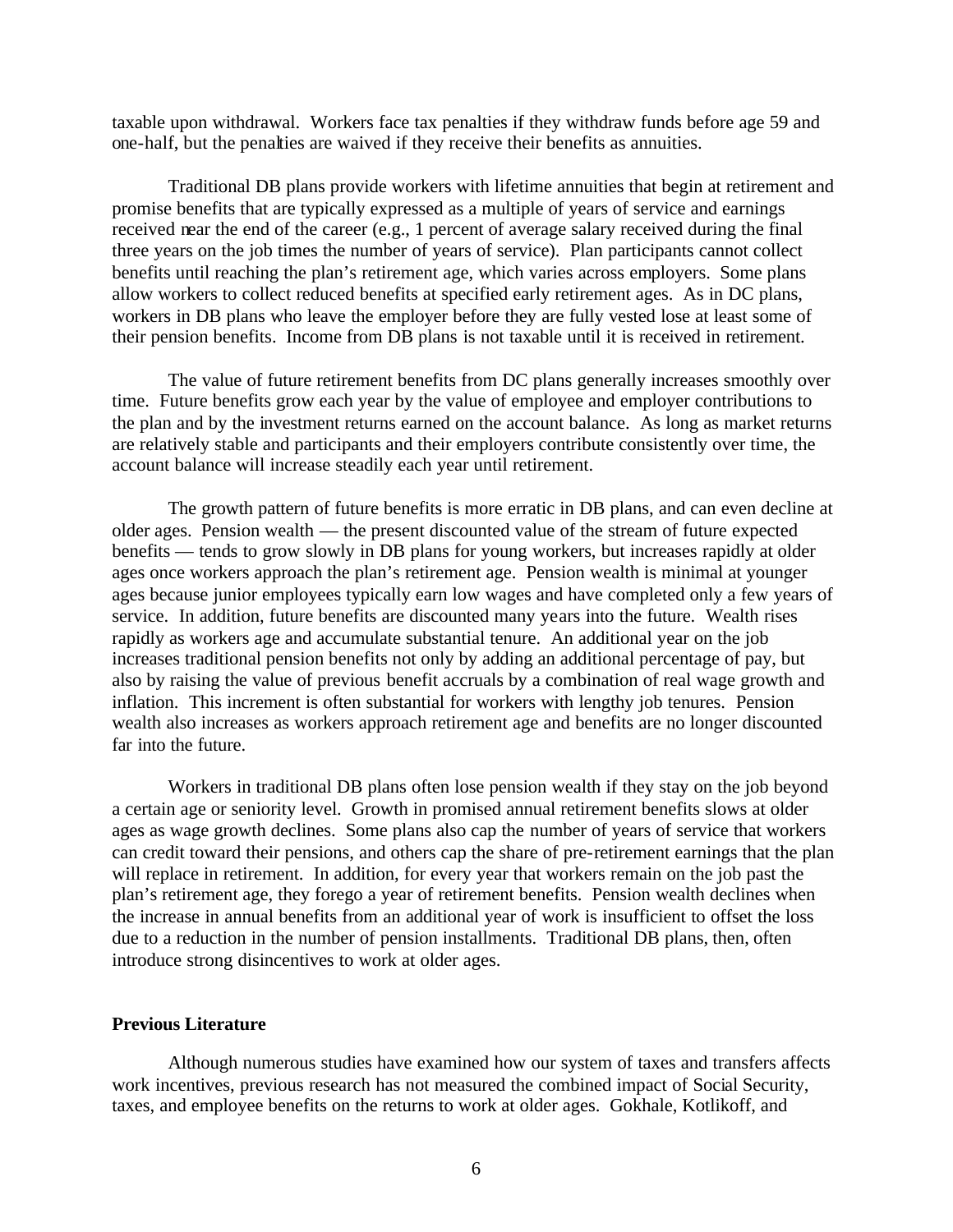Sluchynsky (2002), for example, compare lifetime earnings for a representative two-earner couple to lifetime taxes and the lifetime value of transfer payments they lose because of work, and conclude that workers give up nearly 50 cents in tax payments and foregone transfers for every dollar they earn. The authors do not, however, examine returns to work at older ages, or how returns vary with age. A number of studies have investigated the impact of financial incentives on retirement behavior, especially the role of Social Security and employer-sponsored pension and health plans (Coile and Gruber 2004; Johnson, Davidoff, and Perese 2003; Lumsdaine, Stock, and Wise 1992, 1994; Samwick 1998; Stock and Wise 1990), but they have not focused on how total returns to work change as adults age. Our approach is similar to the analysis of Diamond and Gruber (1999), who compute implicit tax rates and replacement rates for prototypical workers, but they ignore the role of federal income taxes and employersponsored pension and health insurance plans, which have important effects on work incentives.

## **III. ASSESSING RETURNS TO WORK**

We construct three measures to evaluate how much work pays at older ages: the tax rate, the replacement rate, and the retirement wealth that accrues from an additional year of employment. Each measure captures a different dimension of work incentives. Taxes reduce the returns to work by lowering the share of output that workers take home. High replacement rates, which measure net retirement income as a share of the earnings people would have received if they remained employed, also reduce work incentives. Most people will choose leisure over work if they could receive nearly as much income when retired as when employed. But the replacement rate ignores the effect of work on future retirement benefits. An additional year of employment often increases future Social Security and pension benefits, and generates earnings that can finance additional consumption later in retirement. Measuring the impact of work on retirement wealth provides a broader estimate of how much work pays.

### **Implicit Tax Rates**

We define the tax that workers pay on their earnings as the difference between the amount of compensation employers pay and the total value of wages and nonwage benefits that workers take home. The implicit tax rate T at age *t* can be expressed as

(1)  $T_t = (C_t - P_t - SS_t + I_t + M_t - H_t)/C_t,$ 

where  $C_t$  is total compensation at age *t*,  $P_t$  is take-home pay at age *t*,  $SS_t$  is the marginal accrual in Social Security wealth from working at age  $t$ ,  $I_t$  is the marginal accrual at age  $t$  in lifetime federal income taxes on future Social Security and pension benefits,  $M_t$  is the loss in Medicare benefits from working at age  $t$ , and  $H_t$  is the savings from group health insurance at age  $t$ . Total compensation consists of cash earnings plus the employer's share of payroll taxes, health insurance premiums, and pension contributions. Take-home pay is total compensation less payroll taxes (both the employer and employee shares) and federal income taxes. The ratio of payroll and federal income taxes to total compensation is the standard measure of the tax rate.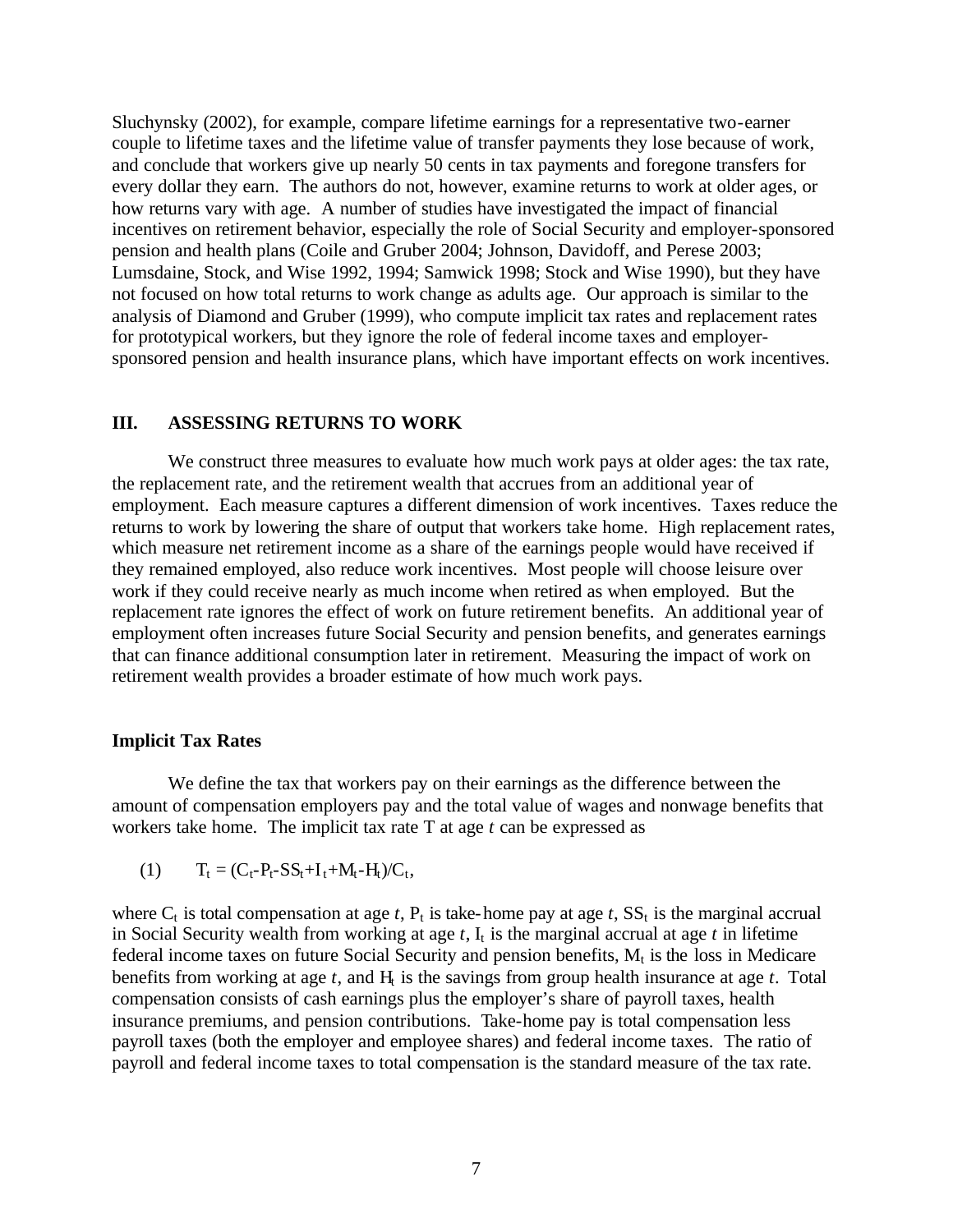We adjust the standard tax rate to account for the impact of changes in Social Security wealth and health insurance costs. The computation reduces the tax by the increase in the present discounted value (PDV) of future Social Security benefits associated with an additional year of work, but raises the tax measure by the PDV of future federal income taxes that will be paid on Social Security and pension benefits. We increase the tax measure for workers with employer health insurance by the value of Medicare benefits lost each year after age 65, because Medicare-eligible workers with employer health benefits must forego Medicare when they remain at work.<sup>4</sup> Finally, workers with employer health insurance coverage can obtain less expensive health benefits than those who are forced to turn to the costly and inefficient nongroup market. We reduce taxes for workers with employer health benefits by the value of the savings generated by access to the group insurance market. We view the increments to Social Security wealth, the loss of Medicare benefits, and the savings from access to group insurance as taxes (either positive or negative) because they alter net compensation without changing the amount paid by the employer.

## **Replacement Rates**

The replacement rate at age *t* is set equal to the net income an individual would receive if retired at age *t*, divided by the net income he would receive if he remained at work at age *t*. Net income is the amount of money the individual brings home after taxes and health insurance premium expenses. For workers, it equals cash earnings plus Social Security benefits for those who take up benefits while still at work, less federal income tax payments and the worker's share of payroll taxes and contributions for health and pension benefits. For retirees, it equals Social Security and pension income less the cost of health insurance and federal income taxes. The replacement rate calculation is shown in equation 2:

$$
(2) \qquad RR_t = NR_t/NW_t
$$

where  $RR_t$  is the replacement rate at age *t*,  $NR_t$  is retirement income at age *t* after taxes and health insurance expenses, and  $NW_t$  is income when employed at age  $t$ , minus taxes and health insurance expenses plus any Social Security benefits received.

### **Retirement Wealth**

l

Our final measure is retirement wealth. As shown in equation 3, we define total wealth TW as the sum of Social Security wealth SW, pension wealth PW, after-tax earnings wealth EW, and the net value H of employer health benefits, less future income taxes T paid in retirement:

(3)  $TW_t = SW_t + PW_t + EW_t + H_t - T_t$ 

We compute wealth at different possible values of the retirement age *t*. Each component of total wealth is measured as the PDV of the expected future stream of benefits or payments from age 55 until death, and then discounted to age 65. The value of employer health benefits H include

 $4$  We set M equal to zero for workers younger than 65 and those who lack employer-sponsored health insurance.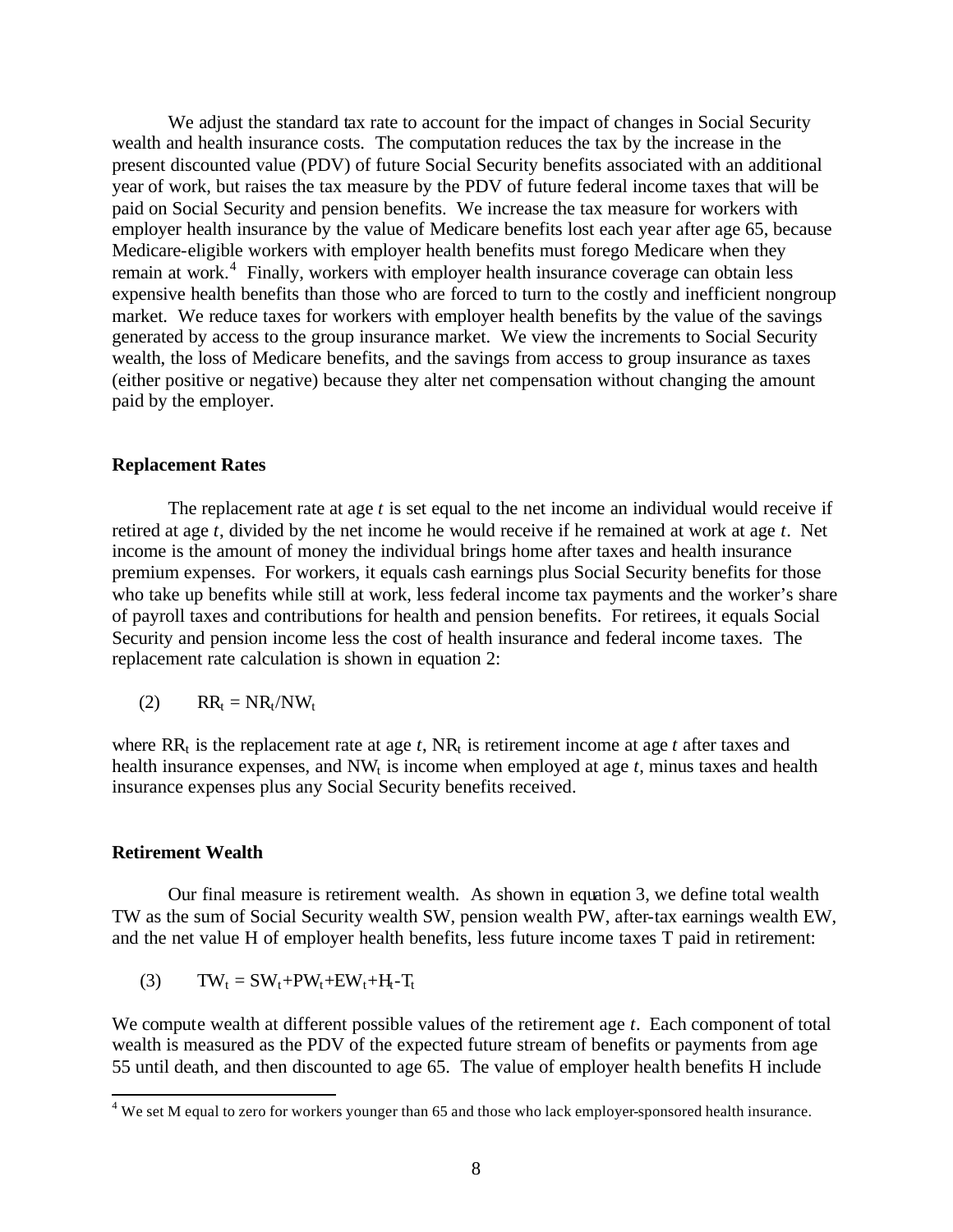the PDV of employer contributions to the health plan and the savings that workers realize from access to the group insurance market, less the value of Medicare benefits lost by working beyond age 65. The computations assume a real int erest rate of 2 percent. The measure shows how much an additional year of work would increase the level of resources (from earnings, pensions, Social Security, and health benefits) available to finance consumption after age 54, evaluated at age 65.

We also annuitize the value of retirement wealth, to show how real annual consumption from age 55 onward changes with an additional year of work. We take the level of retirement wealth that accumulates at every retirement age, and divide it by the real annuity factor for age 55. The resulting value of the annuity shows how much could be consumed every year from age 55 until death, if the retiree chose to equalize real annual consumption after age 54.

## **IV. PROTOTYPES AND MEASURES**

To illustrate work incentives at older ages, we estimate the returns to work for prototypical adults at each age between 55 and 70. We focus on a base case, defined as an unmarried man born in 1950 and thus 55 years old in 2005. He is in good health and subject to average mortality risks for his cohort. He has some post-secondary education but did not complete four years of college. He has worked continuously since age 22, has employersponsored health insurance but is not entitled to retiree health benefits, and has participated in a DC plan since age 35. Like others born in 1950, he can first collect full Social Security benefits at age 66 and reduced benefits at age 62. He does not save outside of Social Security or his employer's retirement plan. To examine the sensitivity of our findings, we also compute returns to work for other prototypes, which vary by sex, Social Security take-up age, savings behavior, pension plan type, education (and thus earnings), access to employer-sponsored health insurance and retiree health benefits, health status, and marital status. We report all financial amounts in constant 2004 dollars.

#### **Earnings and Social Security**

Annual earning histories come from the Social Security Administration's Model of Income in the Near Term (MINT4). Earnings are based on the average of nonzero historical and projected earnings between ages 22 and 70 for workers born in 1951 by sex and education (Toder et al  $2002$ ).<sup>5</sup>

Based on these earnings, we compute Social Security benefits using a detailed calculator that incorporates the 2002 trustees' assumptions about future price and wage growth. We assume that the benefit take-up age is 62 or the age that our representative worker leaves the

<sup>&</sup>lt;sup>5</sup> The original MINT4 earnings are for ages 22 through 67. For this analysis, we use MINT4 eamings between ages 22 and 62, and assume that earnings after age 62 increase by 1 percent per year in nominal terms. In the few cases where earnings in MINT4 decline from one age to the next before 62, we smooth earnings growth between the years in which earnings increase.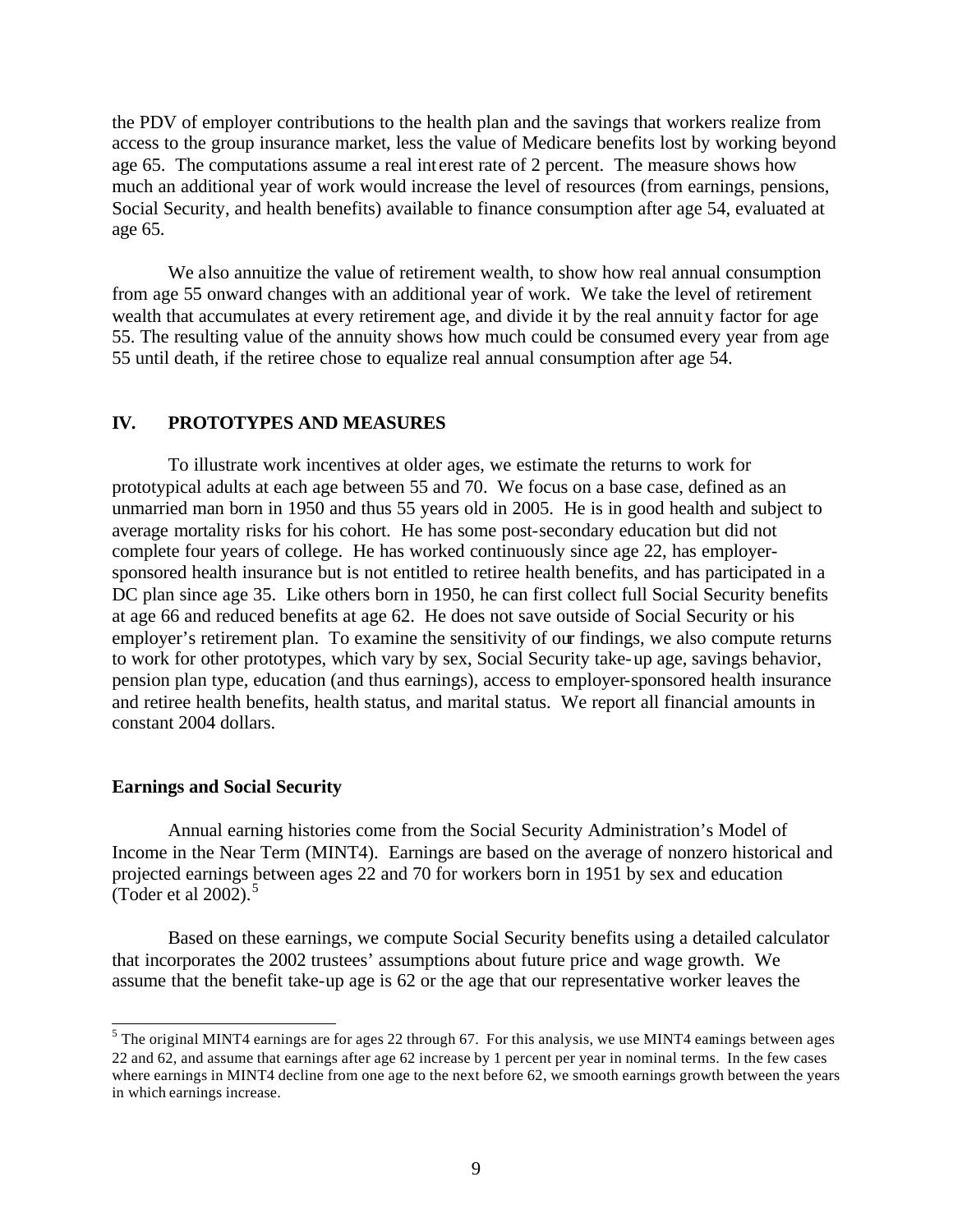labor force, whichever comes later, but no later than age 70 (because there is no advantage to waiting past age 70 to claim benefits). An alternative scenario assumes that the worker never delays Social Security take-up beyond age 65. The calculator first establishes benefit eligibility based on personal characteristics such as age, number of covered quarters, disability status, marital status, and length of marriage. For those who qualify, the model computes Social Security benefits – either retired-worker, spouse, divorced spouse, or survivor benefits. The calculator then checks an individual's take-up age against his or her NRA, reducing benefits for those who retire before their NRA and increasing benefits for those who retire later.<sup>6</sup>

#### **Pension Benefits**

For the base-case worker, the employer contributes 8 percent of earnings each year to the DC plan and the worker contributes nothing. The account balance earns interest at the nominal rate of 5 percent per year. The worker fully vests after five years. He takes a single-life annuity at retirement, but his benefits are not indexed to inflation. We assume that benefits are fully subject to the federal income tax when he retires.<sup>7</sup> In an alternative scenario, we assume that the worker contributes 8 percent of his salary to the DC plan, in addition to the employer contributions. Another scenario considers a worker in a traditional DB plan that pays retirement benefits equal to 1 percent of average salary received during the final three years on the job times years of service. Full benefits are payable beginning at age 62, but participants can collect reduced benefits as young as age 55, as long as they have completed 25 years of service.<sup>8</sup> We assume that the worker joins the firm at age 35. (We examine workers participating in other types of plans in the appendix.)

#### **Payroll and Federal Income Taxes**

The analysis estimates federal payroll and income tax liabilities using the Urban-Brookings Tax Policy Center's microsimulation model. The model is a detailed tax calculator that captures most features of the federal individual income tax system. It reflects tax law as of July 1, 2004, as enacted through 2015, including the expiration of the Economic Growth and Tax Relief Reconciliation Act of 2001 (EGTRRA) and Jobs and Growth Tax Relief Reconciliation Act of 2003 (JGTRRA) tax cuts in 2010. For projections in 2016 and later, we hold constant the 2015 tax rates and adjust the brackets as appropriate for expected inflation. Parameters that are not currently indexed for inflation, including the Social Security taxation thresholds, are held at

 6 Our Social Security estimates are based on the assumption that current-law benefits will be payable throughout the projection period. However, the Social Security actuaries project that the program's trust funds will be exhausted by 2042 and that benefits would need to be reduced immediately by 12.4 percent in order for the trust funds to remain solvent (Board of Trustees 2004). Our estimates, then, may overstate future benefits, although leaders of both major political parties have promised to protect the benefits promised to Americans now nearing retirement.

 $<sup>7</sup>$  A portion of the benefits would not be taxable if the worker made after-tax contributions to the plan, but most</sup> workers contribute only before-tax dollars.

 $8<sup>8</sup>$  The reduction factor is 4 percent per year.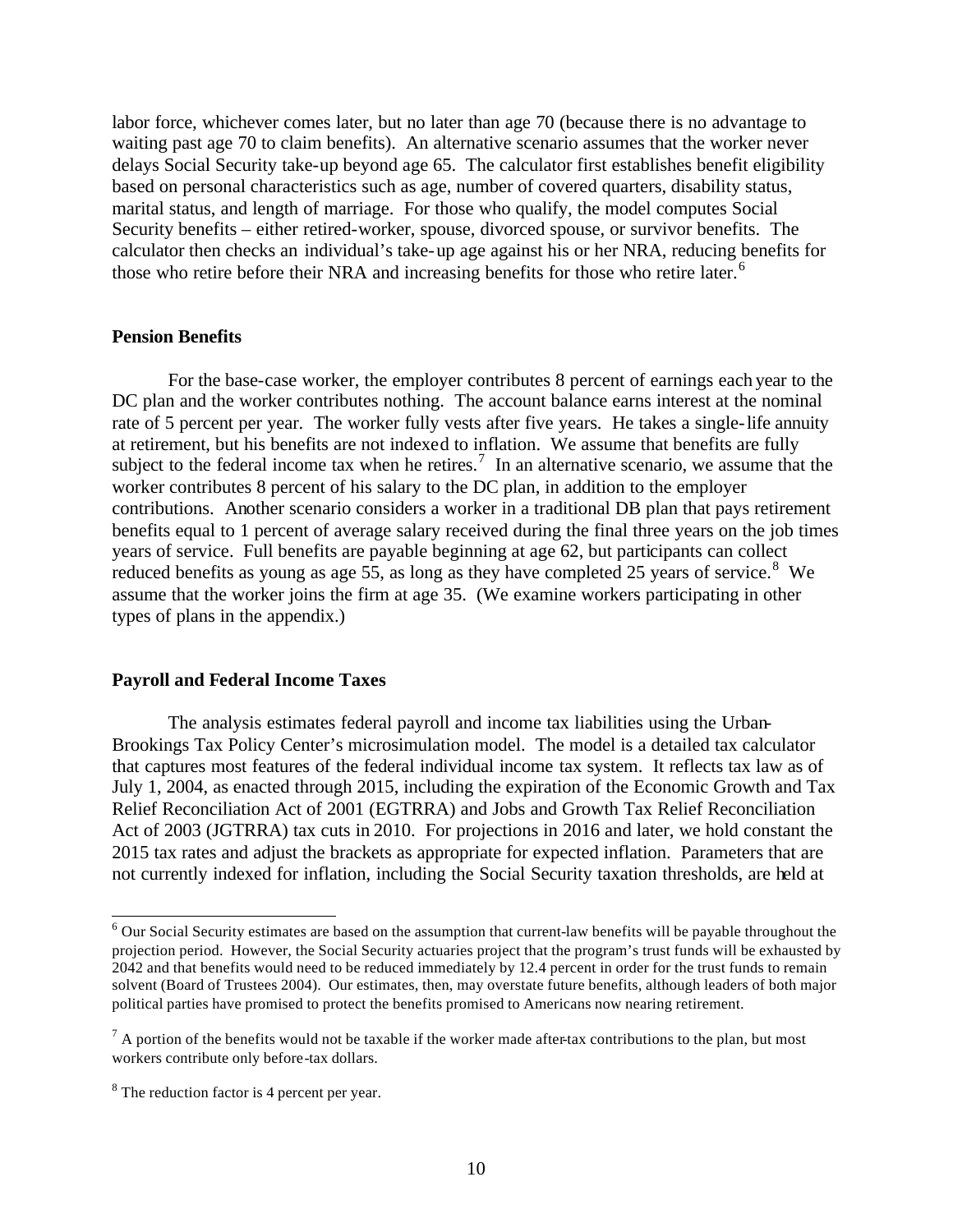their 2015 values. We do, however, price index the provisions of the alternative minimum tax (AMT) after 2015, even though these provisions are not currently indexed. Otherwise, many middle-class taxpayers would end up paying the AMT (Burman, Gale, and Rohaly 2003).<sup>9</sup> The analysis excludes state and local taxes.

## **Health Insurance Costs**

Employer-sponsored health benefits affect work incentives by increasing total compensation, providing savings to workers who would otherwise purchase expensive nongroup insurance policies, and forcing workers ages 65 and older to give up Medicare benefits. In addition, required contributions for employer-sponsored coverage and premium levels for nongroup insurance, Medicare coverage, and Medigap policies influence the share of earnings that retirement income can replace net of health insurance costs. We estimate health insurance costs for each of our prototypes by combining data from several sources. We assume throughout that private insurance costs increase by 2 percent per year in real terms, and that the growth in Medicare costs follow the assumptions used by the Medicare trustees (Medicare Board of Trustees 2004).

Total compensation includes employer contributions to health benefits, which increase with the age of the worker because older adults are relatively heavy users of health services. We assume that the average contribution by the employers of our prototypical workers total \$3,140 in 2004, the average across all employers in a recent survey (Kaiser Family Foundation and Health Research and Educational Trust 2004). We assume that this average amount corresponds to contributions for a worker who is 40 years old, the mean age of the labor force. We increase real costs by 1.4 percent per year of age, the average increment observed in a recent random sample of nongroup policies (Johnson, Moon, and Davidoff 2002). The annual contribution for a 54-year-old worker in 2004, then, would equal \$3,815. Employee contributions for health insurance are set equal to \$558 in 2004, the average annual value in the Kaiser survey (Kaiser Family Foundation and Health Research and Educational Trust 2004). We assume that all workers pay the same contribution, regardless of age (although contributions do increase over time with the growth in health care spending).

Savings from access to the group market equal the difference between the total cost of employer-sponsored insurance and the price older adults face in the private nongroup market. The total cost of employer coverage is the sum of employer contributions and employee contributions. Premiums in the nongroup market come from a survey of policies collected from an online insurance service (Johnson, Moon, and Davidoff 2002). Nongroup premiums vary by age, health status and tobacco use. Premiums are about twice as high for those with health problems as for those in good health.

<sup>&</sup>lt;sup>9</sup> Inputs into the tax model include earnings, Social Security benefits, and pension benefits. Other inputs (specifically, interest and dividends, state and local taxes, property taxes, mortgage interest, and capital gains) are imputed from Statistics of Income (SOI) data by age, filing status, and income bracket for our base-case worker at age 55. We hold these imputed values constant in real terms for all workers at every age.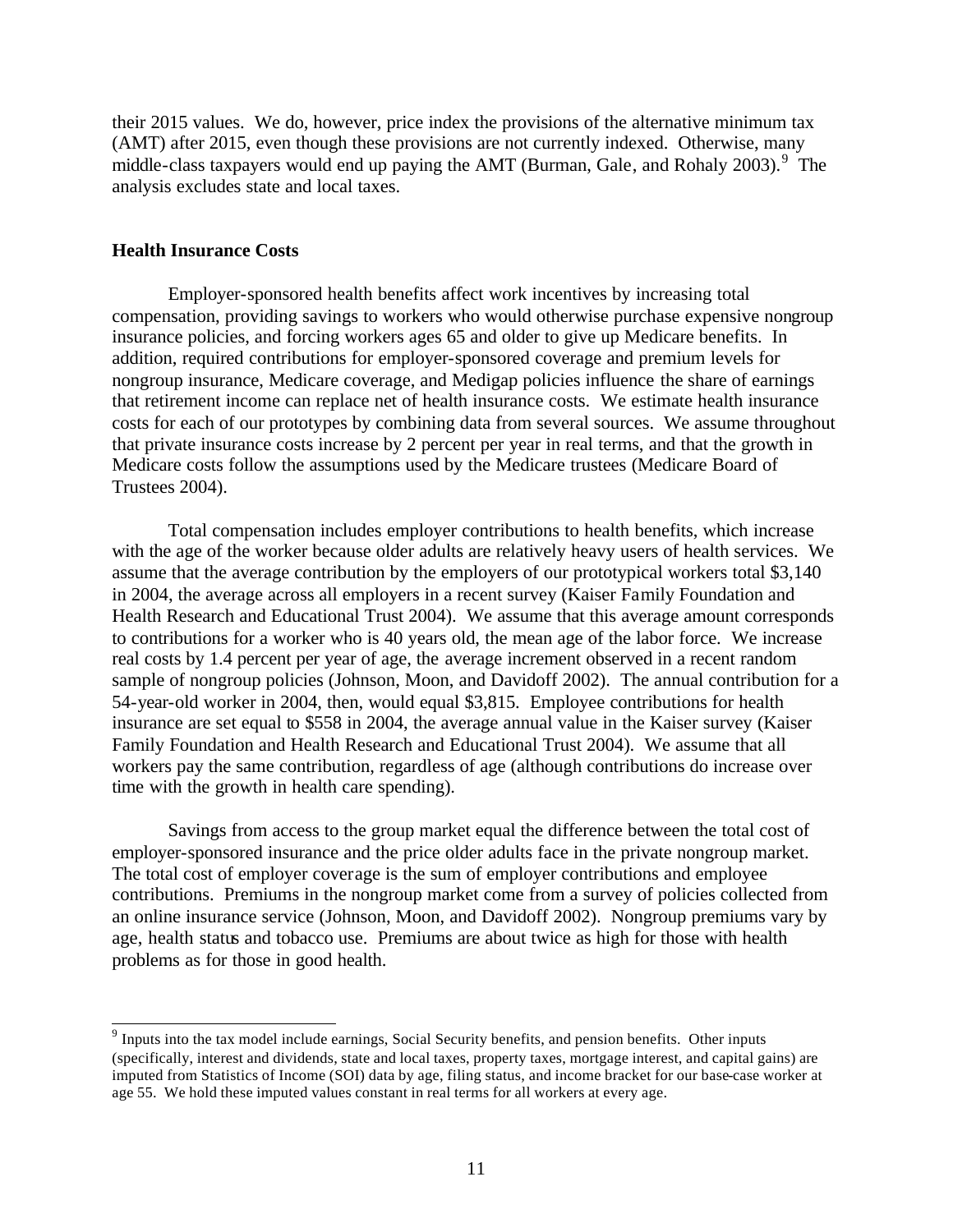The value of Medicare benefits is set equal to average age-specific Medicare expenditures net of required premiums. Mean cost estimates by age for Medicare Part A (which primarily covers hospital stays) and Part B (which covers outpatient services) were provided by the Medicare actuaries.<sup>10</sup> We subtract the cost of Part B premiums paid by beneficiaries, which totaled \$66.60 per month in 2004. We also include the value of Medicare Part D, which will partially cover prescription drug costs beginning in 2006. We value the drug benefits at three times the premiums paid by beneficiaries, which are set to cover 25 percent of program costs. The Medicare Board of Trustees (2004) projects Parts B and D premiums for future years.

Out-of-pocket insurance costs also affect replacement rates. When working, our basecase individual contributes to the cost of his employer-sponsored coverage. When retired, he makes premium payments for private nongroup coverage until he turns 65, and then pays Medicare premiums and purchases a Medigap policy. We set the cost of Medigap coverage equal to \$1,433 in 2001, the average annual cost for a comprehensive plan (Chollet 2003).<sup>11</sup>

An alternative scenario focuses on an individual who receives retiree health benefits from his employer. We set contributions for retiree benefits before individuals qualify for Medicare at about \$1,350 per year in 2002, the average amount paid for retiree benefits by respondents ages 55 to 64 in the Health and Retirement Study (HRS). Once they qualify for Medicare benefits at age 65, the annual cost drops to about \$970 in 2002, again the mean value among covered HRS respondents.

## **V. ESTIMATED TAX ON WORK AT OLDER AGES**

Before examining how our comprehensive tax rate measure changes with age for our representative worker, we consider how federal income taxes and employee payroll taxes alone relate to earnings at older ages (see table 2). Workers are probably familiar with these taxes, which they regularly see deducted from their paychecks. Column 1 reports taxable earnings, which fall slowly with age in real terms because the steady but modest nominal wage increases experienced by our base-case worker fails to keep pace with inflation. As a result, he earns \$12,000 less in real terms at age 70 than at age 55. Column 2 reports employee payroll taxes, set at 7.65 percent of earnings, and column 3 reports federal income taxes. At age 55, our representative worker pays 22.8 percent of his earnings to payroll and federal income taxes (column 6). At age 61 (in 2011), his direct tax rate increases to 23.7 percent, primarily because of the expiration of the tax cuts enacted during the George W. Bush administration. The tax rate then falls slowly as his real earnings decline.

This simple measure of the tax on work, which is the rate that most workers probably perceive themselves, is incomplete, because it ignores employer pension and health benefits, the employer share of the payroll tax, and the impact of continued employment on Social Security and Medicare benefits. Table 3 shows how our broader measure of the implicit tax rate on work

l

<sup>&</sup>lt;sup>10</sup> Private communication.

 $11$  We assume that our representative individual purchases basic plan F, which covers Medicare deductibles and coinsurance but does not include drug benefits. The Medicare Modernization Act of 2003, which added prescription drug coverage to Medicare, forbids private Medigap policies from covering pharmaceutical costs.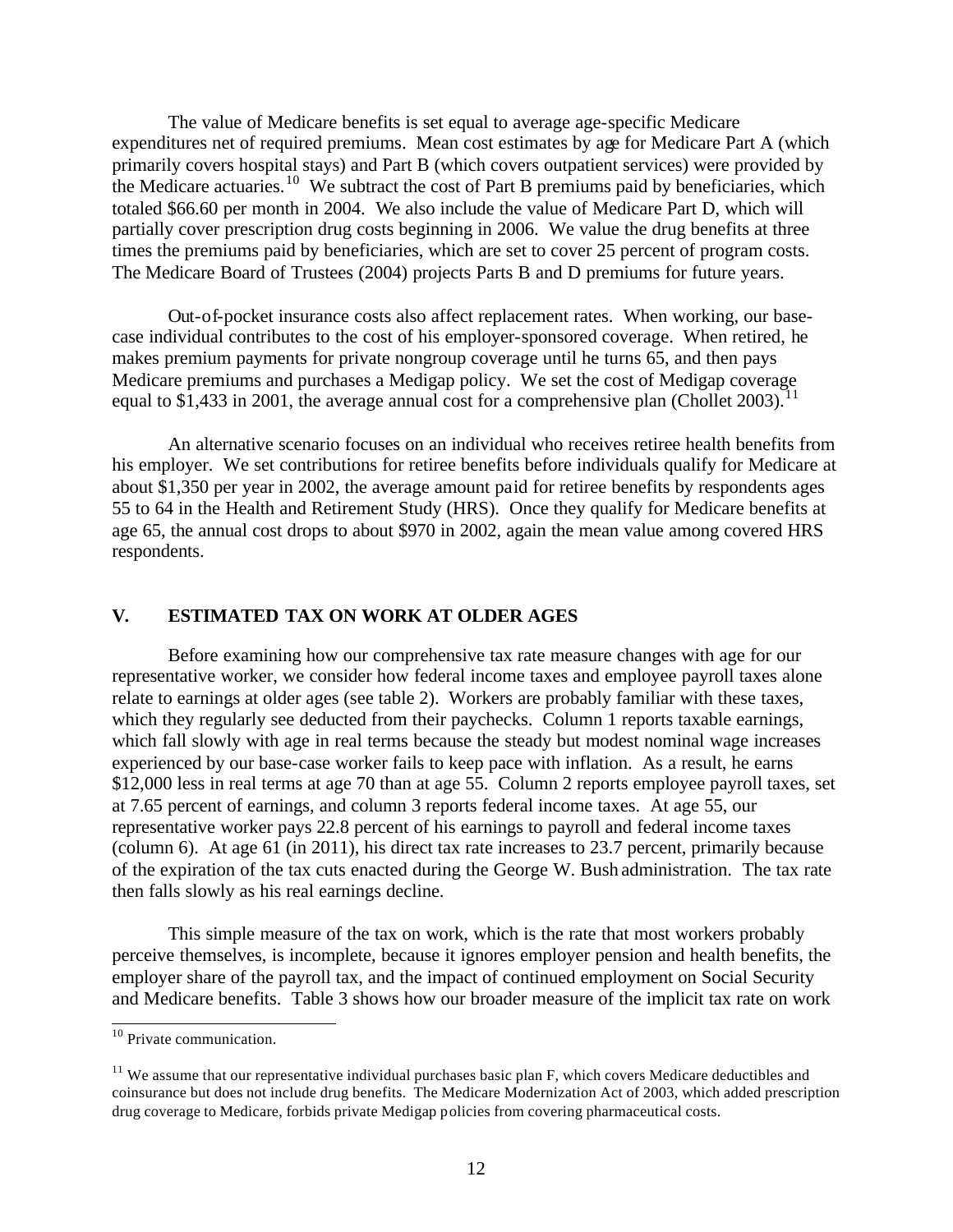changes with age. The table reports total compensation (column 5) and its components, the total tax on work (column 13) and its components, and the implicit tax rate (column 14).

Employer contributions to heath insurance and the pension plan and the employer's share of payroll taxes raise total compensation for our base-case worker. The share of total compensation paid in the form of cash wages falls steadily with age, because employers contribute more in health insurance premiums for older workers than younger workers. At age 55, total compensation exceeds wages by 23 percent, and non-cash compensation is divided fairly evenly between employer payroll taxes, health insurance contributions, and pension contributions. At age 70, by contrast, compensation exceeds wages by 36 percent, with health insurance contributions accounting for more than half of all non-cash compensation. Because of rising health insurance contributions, real total compensation falls more slowly with age than real cash earnings.

Changes in Social Security wealth substantially change the implicit tax rate over time. Through his mid 50s, Social Security wealth for our base-case individual grows rapidly with additional work. Each added year of employment replaces a year of zero earnings in the Social Security formula, substantially increasing future benefits. By age 57, however, our base-case worker — who has worked continuously since age 22 — has accumulated 35 years of covered employment, the maximum number of years in the benefits formula. Each additional year of employment increases future benefits only by the amount that earnings in the current year exceed indexed earnings in the least remunerative year. As a result, the real increment to Social Security wealth from an added year of employment declines from \$5,400 at age 56 to \$1,900 at age 57. It continues to fall through age 61.

From ages 62 to 69, Social Security raises monthly payments for those who delay claiming benefits, to compensate them for the reduction in the number of lifetime payments they will receive. As a result, our representative individual can generally raise his Social Security wealth by working an additional year at ages  $62$  to  $66<sup>12</sup>$ . The increases in monthly payments, however, are insufficient to fully compensate single men who delay benefit take-up at ages 67 to 69. Although the actuarial adjustments are designed to be actuarially fair across the entire population, raising monthly payments just enough to offset exactly the reduction in the number of lifetime payments, they are not fair for single men, who have higher mortality rates than women. The loss of Social Security wealth increases the implicit tax rate on work by a few percentage points for single men in their late  $60s$ .<sup>13</sup>

Even while our representative worker is in his mid 50s and Social Security wealth is growing, the increment to wealth falls short of the Social Security portion of his payroll taxes. The worker and his employer each pay 6.2 percent of cash wages to Social Security, amounting

l

 $12$  These findings are consistent with Coile et al. (2002), who found that many people can raise the value of lifetime benefits by postponing benefit take-up, even though the adjustments are designed to actuarially neutral.

 $13$  We assume that everyone takes up benefits by age 70, even if they remain at work, because Social Security does not increase payments for workers who wait that long to claim benefits. In fact, only a very few beneficiaries initially claim benefits at age 70 or later (Toder et al. 2002). Our representative individual would lose nearly \$21,000 in Social Security wealth if he did not claim benefits by age 70. When he claims at age 70, he gains \$300 in Social Security wealth by working an additional year.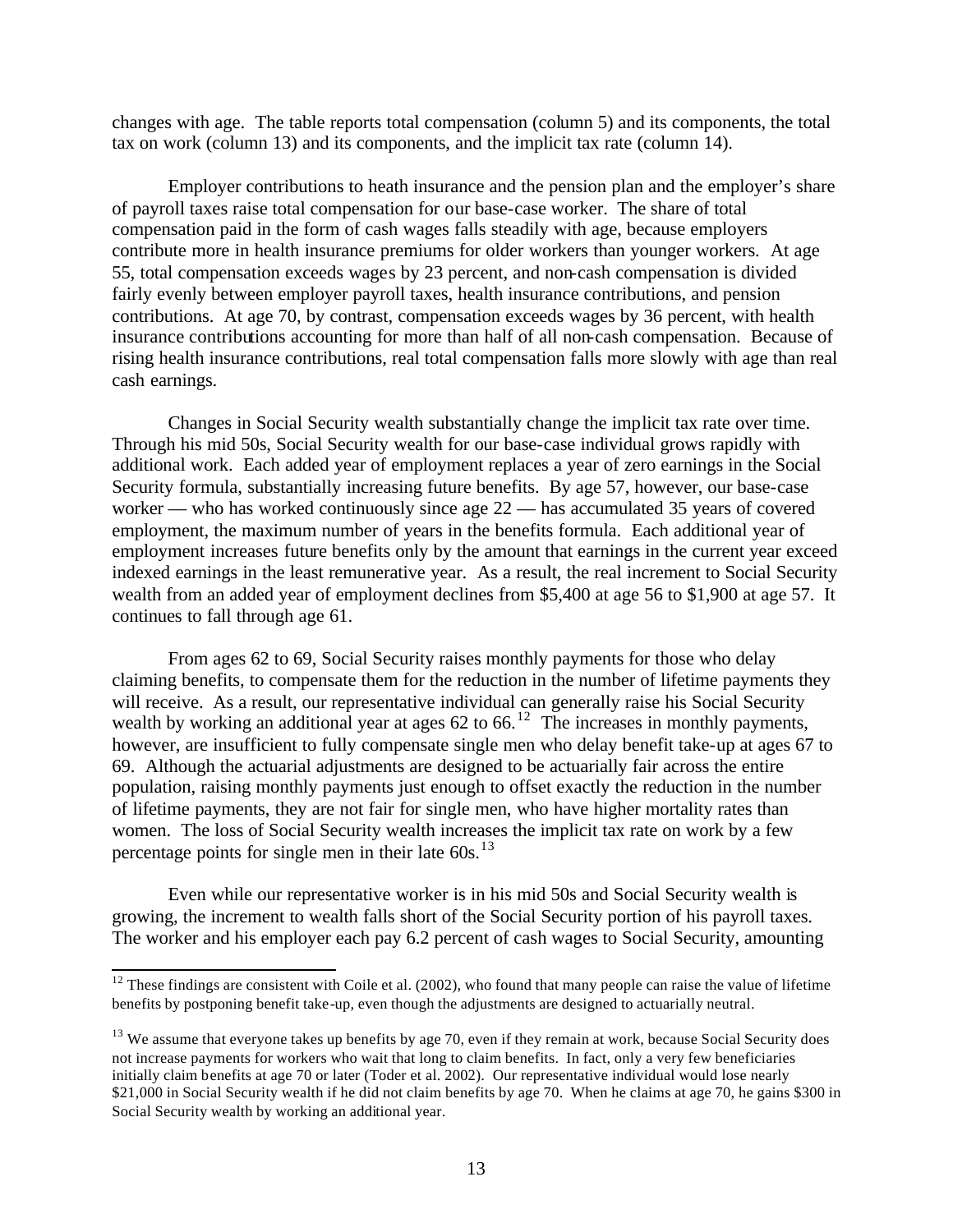to \$6,324 in annual payments when he is 55. (Column 6 in table 3 shows total payroll taxes, including the portion that finances Medicare, not Social Security payroll taxes alone.) These tax payments are nearly \$800 more than the increment to his Social Security wealth. At age 69, when he loses more than \$4,300 in Social Security wealth by remaining at work, he pays more than \$4,900 in annual Social Security taxes.<sup>14</sup>

Future income tax liabilities offset part of any increase in future retirement benefits associated with an additional year of work. As shown in column 9, increments to the PDV of lifetime federal tax liabilities are quite small between ages 55 and 61, because if he stopped working at a relatively young age his annual pension and (future) Social Security income would be modest and thus only lightly taxed. Each additional year of work would raise future retirement income and thus future tax liabilities, because of the progressivity of the tax code. For example, working an additional year at age 66 would raise the PDV of future income taxes by \$3,400.

Employer health insurance coverage reduces the implicit tax workers pay before age 65, but raises it once they would otherwise qualify for Medicare coverage. Employer coverage allows workers to avoid the inefficient nongroup insurance market, where coverage is about 20 percent more expensive than in the group market. We estimate that access to the group insurance market saves our base-case worker in good health about \$1,000 per year at age 55, reducing the implicit tax rate by 1.7 percentage points. Cost savings rise with age as expected health services use increases, reaching nearly \$1,500 per year at age 64. These savings lower the implicit tax rate by 2.7 percentage points. Beginning at age 65, however, employer-sponsored coverage forces the worker to forfeit Medicare benefits. The annual value of these lost benefits amounts to \$5,200 at age 65, increasing the implicit tax rate on work by 9.4 percentage points, and rises by age 70 to \$7,700, equal to 14.5 percent of total compensation.<sup>15</sup>

The total implicit tax rate grows rapidly with age. At age 55, the implicit tax rate stands at only 14 percent, much less than the 23 percent rate reported in table 2 that most workers probably perceive themselves as paying. The implicit rate is relatively low at age 55 because our worker reaps tax bonuses from his growing Social Security wealth and savings from access to the group insurance market. The implicit tax rate grows to 22 percent by age 60 and to 24 percent by age 64, as the increment to Social Security wealth slows. With the loss of Medicare benefits, the tax rate soars to 39 percent by age 65, and generally increases thereafter, approaching 50 percent at age 70.

High tax rates provide strong disincentives to work at older ages. In combination with declining real wages, rising tax rates on work cut real net compensation for our base-case worker in half between ages 55 and 70. Work still "pays" at age 70: Real net compensation is substantial, and our worker takes home half of what he produces. But it pays much less than it did at younger ages, and many workers likely conclude that it does not pay enough to

l

 $14$  These comparisons do not necessarily imply that Social Security is a bad deal for our representative worker, however. Early in his career, the increment in Social Security wealth far exceeds his annual Social Security payroll taxes. Over his lifetime, he could receive more from Social Security than he puts in.

<sup>&</sup>lt;sup>15</sup> Note that the value of employer health insurance contributions slightly exceeds the loss in Medicare benefits at every age, because the employer plan that our base-case worker receives is somewhat more generous than Medicare.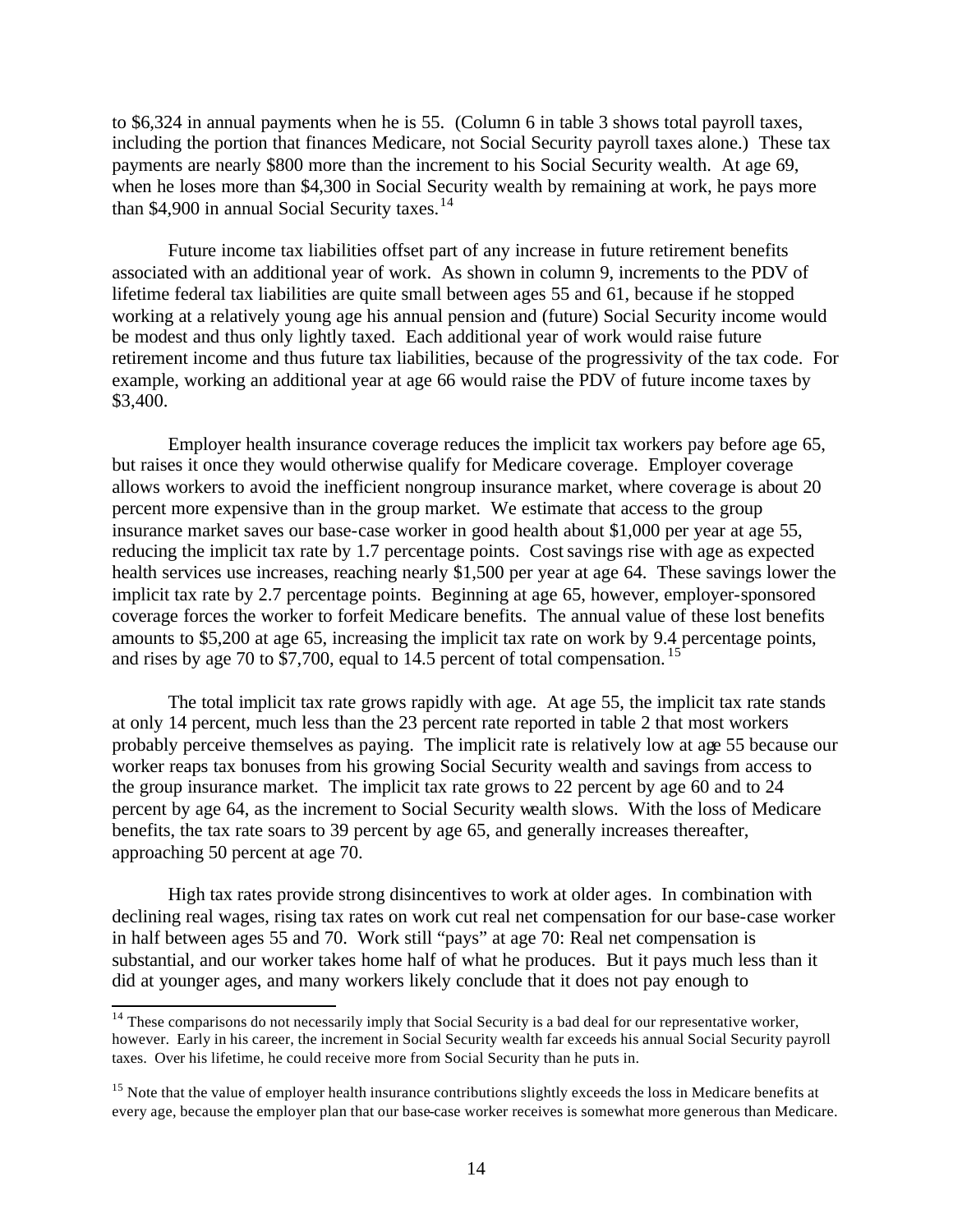compensate them for their lost leisure time, especially if they place more value on leisurely pursuits as they grow older.

## **VI. REPLACEMENT RATES**

l

Computing replacement rates provides another measure of work incentives at older ages. Those who receive nearly as much income when retired as when employed may prefer to trade the relatively small financial advantage associated with work for the leisure of retirement.

Table 4 reports replacement rates for our base-case worker. Column 6 shows the worker's net income when employed, which equals cash earnings less federal income taxes and the employee share of payroll taxes and health insurance premiums, plus Social Security benefits for those who take up benefits while still at work.<sup>16</sup> Real net income when employed declines slowly with age through age 69 because wage growth at older ages for our representative worker fails to keep pace with inflation. At age 70, the worker receives Social Security benefits, in addition to his earnings, increasing his net income by about \$28,000.

Column 11 reports net income when retired, during the first year of retirement. Net retirement income consists of Social Security and employer-sponsored pension benefits, less the cost of health insurance premiums and federal income taxes. We assume that our representative individual purchases a fixed annuity from his DC account balance when he retires. Income from Social Security is zero until he can collect benefits beginning at age 62. Annual health insurance premiums consist of the cost of purchasing comprehensive private nongroup coverage until age 65, and then consist of premiums for Medicare Parts B and D and for private Medigap coverage. The replacement rate (shown in column 12) is the ratio of his net retirement income to his net employment income, both measured at age t.

Before age 62, the replacement rate is low because our base-case individual does not save for retirement on his own, forcing him to rely only on pension income. For example, his income net of taxes and health insurance at age 55 amounts to nearly \$39,000 if he is working. If he instead retires at age 55, he receives only \$5,530 from his annuitized DC plan assets. He pays no federal income taxes, but he must pay \$5,504 for private health insurance coverage, leaving him with only \$26 in net retirement income. Because his pension income rises for every year that he delays retirement, he does somewhat better if he waits until age 61 to retire. He receives higher annuity payments because his DC account balance grows (with additional contributions and interest income) and he can annuitize his plan assets over fewer years.

The retirement outlook changes dramatically at age 62, when the worker can first claim Social Security benefits. His net retirement income increases from less than \$2,000 at age 61 to almost \$18,000 at age 62, raising the replacement rate to 53 percent. The net replacement rate also jumps at age 65, to 83 percent, with the drop in health insurance costs as our representative individual qualifies for Medicare and is able to forego his expensive primary nongroup coverage.

<sup>&</sup>lt;sup>16</sup> We also subtract employee contributions to the DC plan, but our base-case worker does not contribute.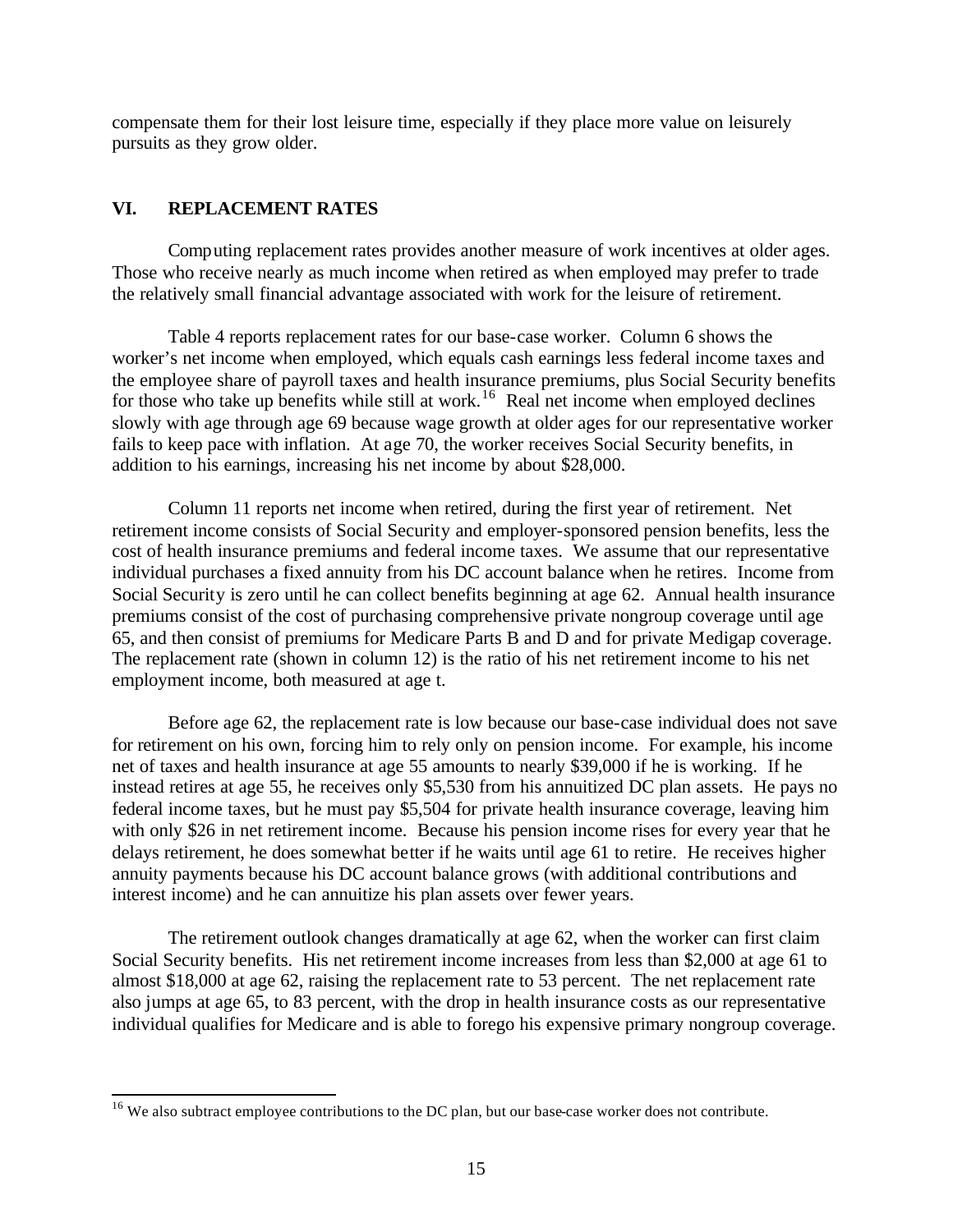The net replacement rate increases for our base case every year that he delays retirement through age 69, rising from 53 percent at age 62, to 83 percent at age 65, to 98 percent at age 67, to 116 percent at age 69. (The replacement rate declines to 73 percent at age 70, because our representative individual would receive Social Security benefits even if he remained at work.) Replacement rates in excess of 100 percent may pose serious obstacles to delaying retirement. It is difficult to convince people to continue working if they could receive just as much, or even more, income by retiring. Even those who face replacement rates of 75 percent would likely prefer to retire and enjoy more leisure than remain at work. Not surprisingly, retirement rates spike at ages 62 and 65 (Coile and Gruber 2004), when replacement rates also increase substantially.

#### **VII. IMPACT OF ADDITIONAL WORK ON RETIREMENT RESOURCES**

Although high replacement rates in the initial year of retirement and rising tax rates discourage work at older ages, individuals could substantially increase their financial resources by delaying retirement. Table 5 reports net income at ages 65, 75, and 85, by retirement age. Our representative individual could raise his real annual income at age 75, net of health insurance premiums and federal taxes, by \$10,000 by stopping work at age 65 instead of age 55. Delaying retirement another five years, until age 70, would raise annual net income at age 75 by an additional \$12,000. Another way of measuring the value of additional work is by comparing old-age income to the net income our representative worker would have received had he worked at age 55. If he stopped working at age 55, he would replace only one-third of his potential age-55 earnings at age 75. This replacement rate would rise to 59 percent if he did not retire until age 65, and to 90 percent if he waited until age 70 to retire.

At any given retirement age, real net income at older ages falls over time, despite the inflation protection built into Social Security. The decline results primarily from rapid increases in Medicare and Medigap premiums, which grow faster than the rate of inflation. Real tax liabilities also rise, as inflation increases the share of Social Security benefits subject to the federal income tax. In addition, the annuity purchased by our representative individual with his DC plan assets does not increase with inflation. Real income in retirement would decline more slowly in our example if we assumed that he had purchased a price-indexed annuity, but these instruments are not very common. These results highlight the short-sightedness of focusing solely on replacement rates in the initial year of retirement, when inflation erodes the value of retirement income over time.

Working an additional year would also significantly raise retirement wealth (see table 6). If our base-case worker leaves the labor force at age 55, his retirement wealth, measured as of age 65 in 2004 dollars, would amount to \$348,000. The value of future Social Security benefits would account for about two-thirds of wealth, and his DC plan assets would account for the remaining one-third. Because his annual retirement income would be low, he would incur no federal tax liabilities after he stopped working. If he could spread this wealth evenly over his life from age 55 until death, it would finance annual consumption of \$20,700, measured at age 65.

Our representative worker could raise his retirement wealth by \$69,000 by working just one more year, primarily through additional after-tax cash earnings. Employer contributions to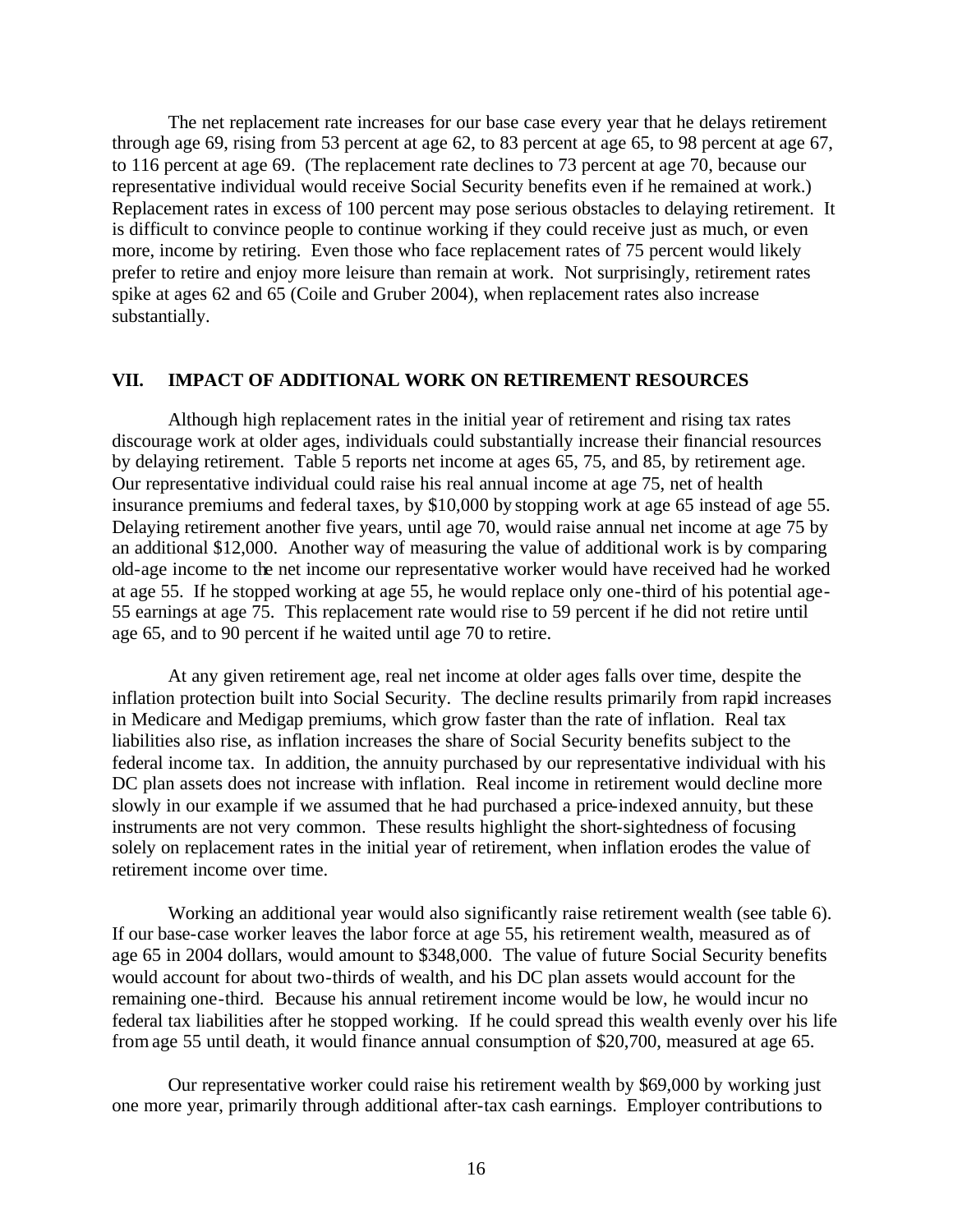health insurance and savings from access to the group insurance market would also raise his wealth, as would increments to future Social Security and pension benefits. This additional wealth would increase consumption possibilities by \$4,000 every year from age 55 to death.

Delaying retirement raises wealth at every age, but the incremental effect diminishes as workers grow older. For example, working at age 60 and retiring at age 61 raises wealth by only \$53,000, compared with retiring at age 60, and working at age 65 and retiring the next year raises wealth by only \$36,000, compared with retiring at age 65. The wealth increment from work drops sharply at age 65, because the loss of Medicare benefits beginning at this age eliminates nearly all of the health insurance advantages of continued employment. Nonetheless, the cumulative impact on retirement wealth from working late into one's 60s is substantial. By waiting until age 70 to retire, for example, our base-case worker would accumulate enough retirement wealth to finance a consumption stream of \$64,000 per year from age 55 onward, more than three times as much as he could finance if he retired at age 55.

Figure 1 summarizes the three work incentive measures for our representative individual. The left panel shows the implicit tax rate, the middle panel shows the replacement rate, and the right panel shows net retirement wealth. The implicit tax rate on work increases sharply at older ages, more than tripling between ages 55 and 70, although it does not exceed 50 percent. The sharpest jump in the rate is at 65, an age at which many workers actually retire. The replacement rate rises with each additional year of work, up to age 70, and increases dramatically when Social Security benefits become available at age 62, another common retirement age. The replacement rate first exceeds 100 percent for those who retire at age 68. Rising tax rates and high replacement rates discourage work at older ages, but people can substantially increase their consumption opportunities in later life by delaying retirement. Retirement wealth increases steadily with each additional year of work, although the growth rate diminishes with age.

#### **VIII. INCENTIVES FOR ALTERNATIVE WORKERS**

To test the sensitivity of our estimated work incentives to the characteristics of our basecase worker, we measure the returns to work for typical workers who differ from our base case by sex, Social Security take-up age, private savings, pension type, earnings level, access to retiree and employer-sponsored health insurance, health status, and marital status. Although the particular rates vary, our qualitative findings remain the same in all cases: Tax rates, replacement rates, and retirement wealth all increase with additional work, as described below. (Additional details on the returns to work for these alternative prototypes are reported in the appendix tables.)

#### **Sex**

l

On average, women live longer than men. At age 55, among adults born in 1950, women are expected to outlive men by about 3.5 years (Bell and Miller 2002).<sup>17</sup> This scenario compares

 $17$ Gender differences in life expectancies narrow at older ages. At age 85, for example, women can expect to live only 1.5 years more than men (Bell and Miller 2002).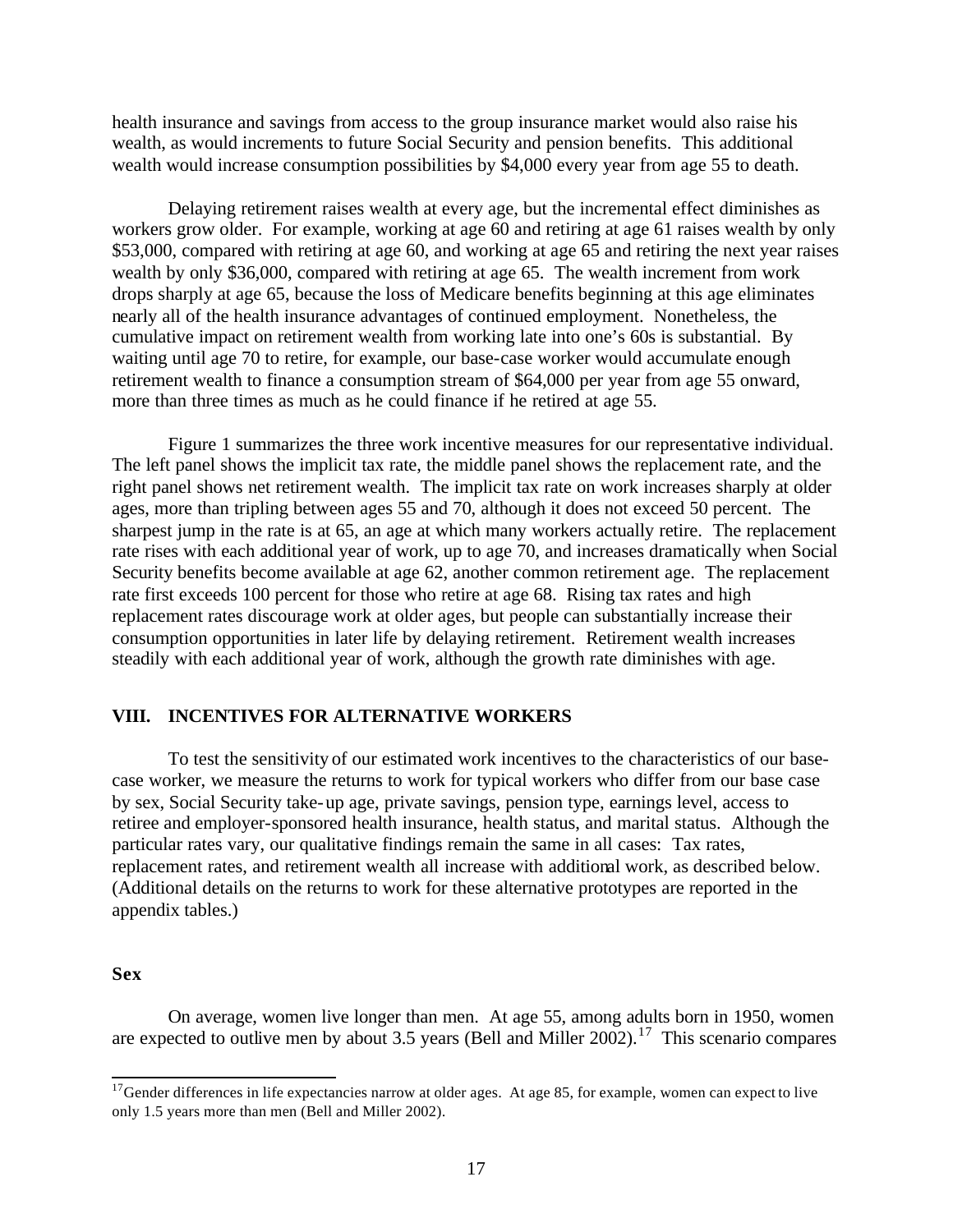our representative single man with a single woman who is identical in all respects, except for her mortality expectations.

Mortality rates affect Social Security wealth, annual pension income, and annual income taxes paid in retirement. Although the representative man and woman we consider both pay the same payroll taxes and receive the same monthly Social Security benefits, her Social Security wealth is higher than his because of her longer life expectancy. Their pension wealth is identical since both of their employers contribute 8 percent of earnings each year to their DC plans. However, the annuity that each individual purchases with his or her DC plan assets is based on sex-specific survival probabilities. Consequently, the woman receives lower annual pension income (and faces lower income taxes) in retirement than the base-case man.

As shown in figure 2, lower mortality rates raise the returns to work. The gain in Social Security wealth and the decrease in lifetime federal taxes lowers her implicit tax rate by as many as 7 percentage points below the rate faced by the single man. At the same time, her relatively limited pension income reduces her replacement rates a few percentage points below the man's replacement rate. At age 55, her retirement income would not even be high enough to cover her health insurance premiums. Nonetheless, her replacement rate rises to 80 percent at age 65 and 103 percent at age 68, creating strong disincentives to work. Longer life expectancies for women increase net retirement wealth at all ages. At age 55, her net wealth is over \$38,000 higher than our representative male worker. By age 70, the gender gap rises to over \$63,000. But higher retirement wealth does not translate into better consumption opportunities for women at older ages, because they have to finance more years of consumption than men.

### **Social Security Take-Up Age**

As noted earlier, the timing of Social Security benefit take-up affects the size of both current and future benefits, up to age 70. Here we compare our base-case worker who waits to take up Social Security benefits until he stops working (but not later than age 70) with a man and woman who each take up Social Security benefits by age 65, even if they remain at work (see figure 3). As Table 1 showed, claiming at age 65 reduces monthly benefits by 29 percent compared with claiming at age 70. However, the impact on Social Security wealth is more complicated. Although those who claim Social Security benefits at age 65 while they are still working will receive lower annual benefits than those who wait to claim, they will receive more payments over their lifetimes. Claiming benefits by age 65 instead of age 70 also raises income tax liabilities while working, because taxable income includes both earnings and some portion of Social Security benefits. Once early claimants stop working, however, they will pay lower income taxes than those who claim later, because their Social Security benefits will be lower.

Claiming benefits by age 65 instead of by age 70 raises the implicit tax rate on work at ages 65 to 68 for men, because current tax liabilities soar. At ages 69 and 70, however, single employed men can lower their implicit tax rates on work by taking up benefits at age 65. Single men lose thousands of dollars in Social Security wealth if they do not claim benefits at age 69, and 70-year-old workers pay higher taxes if they take-up benefits at age 70 than if they first receive them at age 65, because annual benefit payments are much larger for those who delay.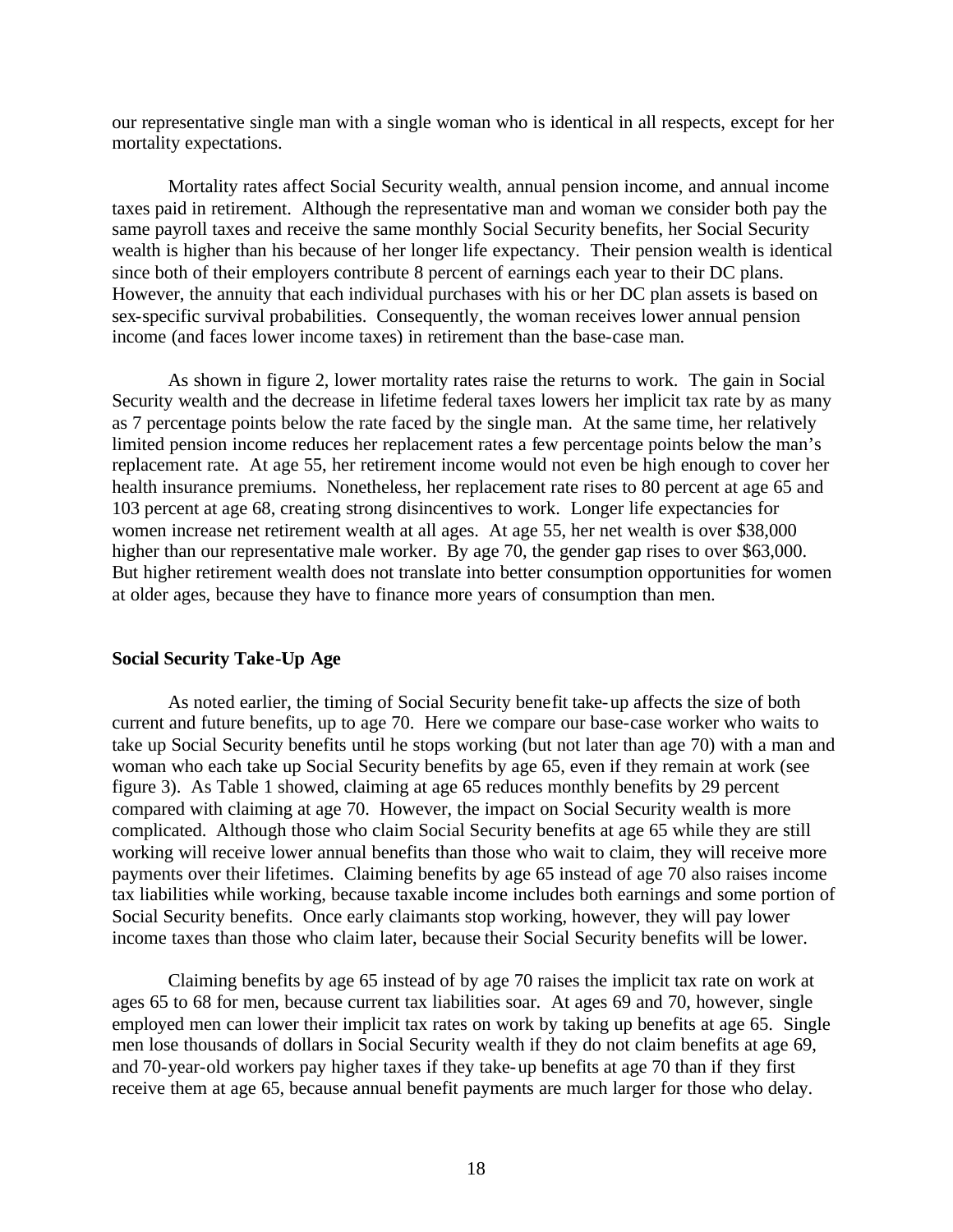Single working women are always better off by waiting to claim, up to age 69, instead of taking up benefits at age 65. Because women have longer life expectancies than men, they gain more from the monthly benefit increases that Social Security provides to those who delay claiming beyond the NRA. (On average, across men and women combined, the delayed retirement credit at age 69 may be actuarially fair, increasing monthly payments just enough to offset exactly the reduction in the number of lifetime payments.) At age 70, however, women who wait to claim benefits face higher implicit tax rates on work than those who claim at age 65, because their relatively high benefit payments increase their marginal income tax rates.

Taking up Social Security benefits by age 65 rather than by age 70 substantially reduces replacement rates at ages 65 and later for our representative working man. Take-up at age 65 raises net income when working, because he now receives Social Security benefits in addition to his earnings. Although this additional income raises income tax liabilities, the gain in Social Security benefits more than offsets the increase in income taxes. Benefit take-up at age 65 also lowers the value of annual Social Security payments, reducing net income in retirement. By age 69, the replacement rate for our single man would be 50 percentage points lower if he claimed Social Security benefits at age 65 instead of at age 69.

#### **Savings Behavior**

Figure 4 shows the impact of private tax-deferred savings on work incentives. Our basecase worker does not accumulate any retirement savings outside of Social Security or his employer-sponsored retirement plan, and he does not make any contributions himself to his DC plan. His pension wealth derives solely from contributions made by his employer. We now consider an alternative scenario in which he contributes 8 percent of his gross earnings to his retirement plan, tax deferred, in addition to his employer's contributions.

The saver faces higher implicit tax rates on work and higher replacement rates in retirement than the base-case nonsaver. His tax-deferred DC plan contributions lower his federal income taxes while he works, but the relatively high pension benefits he receives in retirement raise the tax burden by even more when he stops working. These increased liabilities lower the increment in future Social Security benefits, raising the implicit tax rate on work by as many as 7 percentage points above the rate faced by the nonsaver. The relatively high pension income received by the saver also increases his replacement rates. At age 55, he can replace 15 percent of the net income he would have received by working, up from 0.1 percent for the nonsaver. The saver's replacement rate rises to 97 percent at age 64, and to 158 percent at age 69. At age 70 it falls back to 96 percent. Setting aside assets in tax-deferred savings vehicles increases net retirement wealth at all ages.

#### **Pension Plan Type**

DB pension plans often lower the returns to work at older ages. Figure 5 shows the annual increment to real pension wealth from an additional year of work for our base-case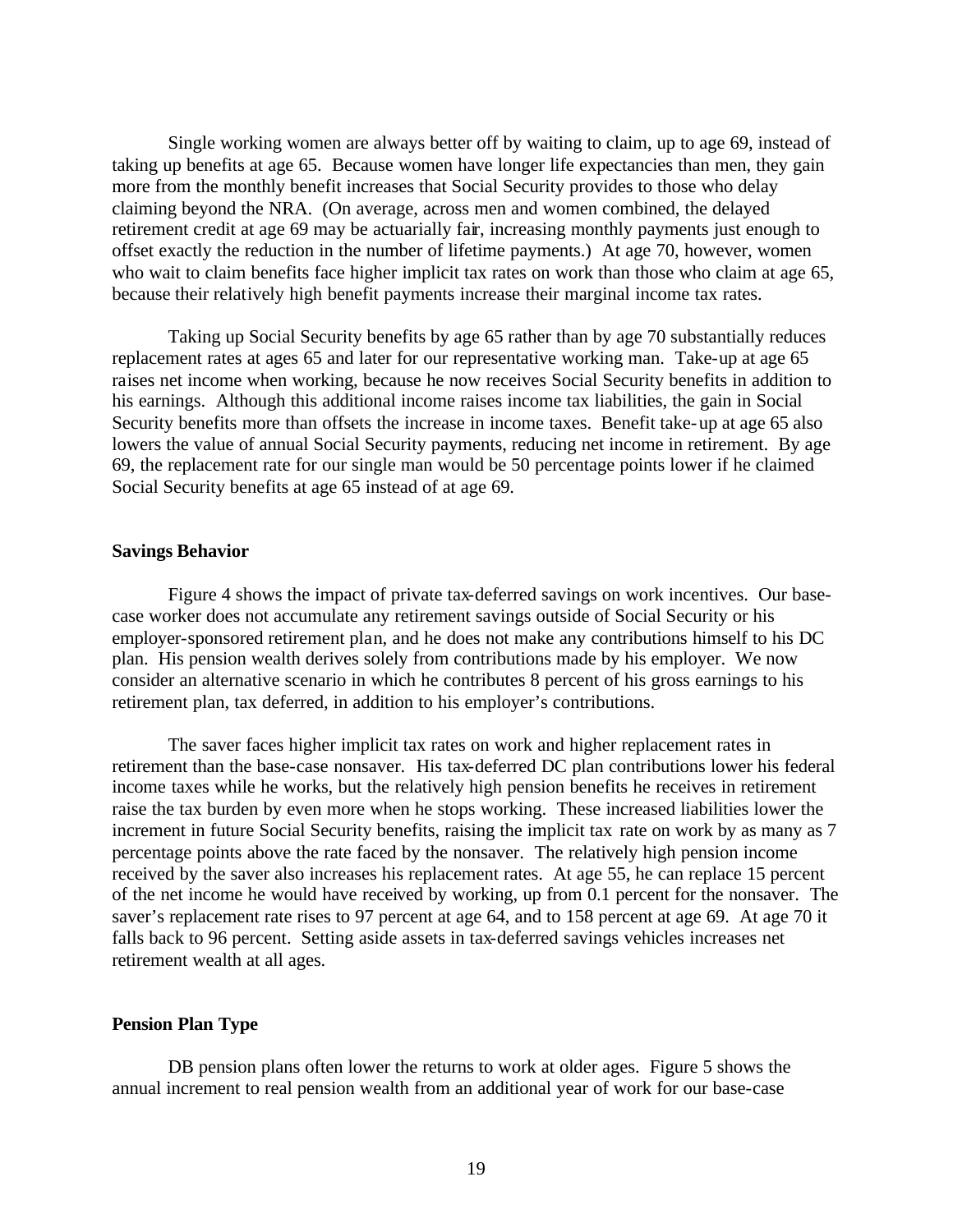worker, who participates in a DC plan, and for an otherwise identical worker who participates in a DB plan. As noted in section IV, the DB plan pays benefits equal to 1 percent of final average salary times years of service. The worker in our example qualifies for full benefits at age 62 and reduced benefits at age 60 (after 25 years of service). Real pension wealth in the DC plan grows steadily over time, increasing more slowly at older ages as real earnings decline. The pattern is much more erratic for the DB plan. The annual increment to DB wealth is about \$10,000 when the worker is in his late 50s, and then spikes upward to \$30,000 at age 60, when he qualifies for early retirement benefits. The annual wealth increment falls to \$2,500 at age 61, and for every year he remains on the job after age 62 he loses about \$10,000 in pension wealth.

The implicit tax rate faced by our DB plan participant drops sharply at age 59, as his pension wealth spikes, but then rises above the rate faced by the DC plan participant in later years (see figure 6). From ages 60 to 62, for example, the DB plan participant faces a tax rate of about 30 percent, because his compensation is reduced by the slow growth or loss of pension wealth. His tax rate jumps to 46 percent at age 65, and to 61 percent at age 70. The loss of DB pension wealth substantially reduces the growth in retirement wealth associated with an additional year of work at older ages.

Once the DB plan participant can claim his pension benefits, his replacement rate rises substantially above the rate for our base-case worker with a DC plan. Before the plan's early retirement age, the replacement rate is negative, because the DB plan participant has no income to cover his health insurance premiums. The replacement rate rises to 29 percent at age 60 when he can begin to collect reduced benefits. By the normal retirement age of 62, his replacement rate rises to 78 percent. It reaches a high of 131 percent by age 69, but then declines to 80 percent at age 70. These high replacement rates, in combination with steep tax rates and the loss of pension wealth, create strong disincentives to work for DB plan participants at older ages, and explain why workers with DB plans tend to retire earlier than those in DC plans (Friedberg and Webb 2003).

### **Education and Earnings**

Next we consider the net impact of different earnings patterns on work. Our base-case worker has some post-secondary education (but less than four years of college) and earns \$50,996 at age 55 (in 2004 dollars). At the same age, a typical male worker with less than a high school degree earns only \$29,502, one with a high school degree earns \$42,163, and another with a college education earns \$75,066. As shown in figure 7, the implicit tax rate through age 65 increases with education and earnings, because of the progressivity in the federal income tax code and in the Social Security benefit formula, which disproportionately raises the accrual in Social Security wealth for those with limited earnings. The differences are muted after age 65, however, because workers at all earnings levels face the same absolute loss of Medicare benefits if they remain employed, and the loss is larger relative to earnings for those near the bottom of the earnings distribution. The increment to retirement wealth associated with additional work grows with education and earnings.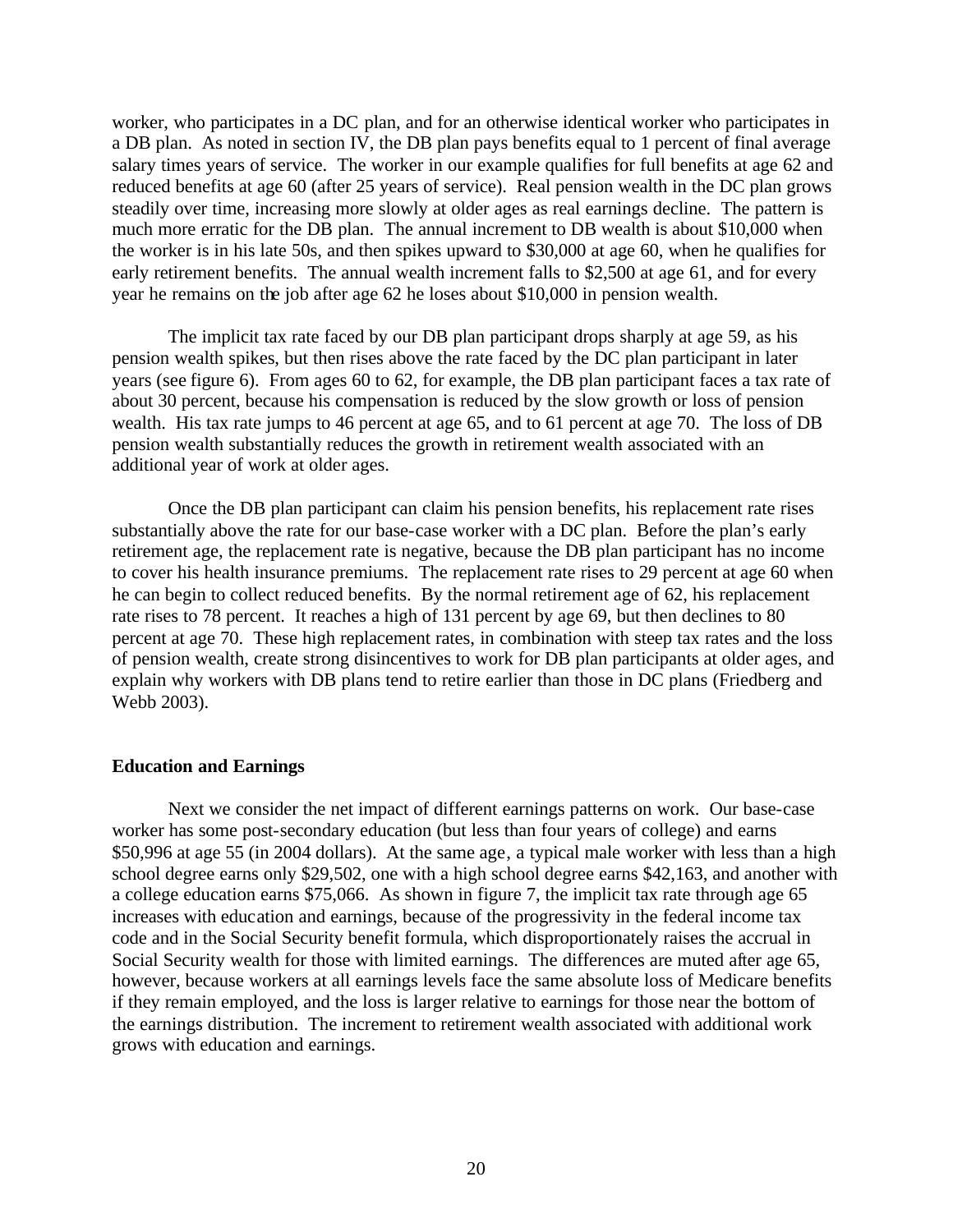#### **Retiree Health Insurance Benefits**

The availability of retiree health benefits reduces the incentives to work before age 65. Workers at firms that offer retiree health benefits retain access to the group insurance market even if they retire before qualifying for Medicare benefits. Because they do not need to stay employed to avoid the inefficient nongroup market, the savings from access to the group market does not reduce the implicit tax they face on employment. Assuming our representative worker has access to retiree health benefits raises the tax on work by about 2 percentage points above the rate faced by our base-case worker, who loses his employer-sponsored coverage when he retires (see figure 8). Retiree health benefits also raise replacement rates before age 65, by reducing the cost of obtaining insurance coverage. The increase in the tax rate and the replacement rate both reduce incentives to work. In fact, workers with access to retiree health benefits generally retire earlier than other workers (Johnson, Davidoff, and Perese 2003). The availability of retiree benefits raises net retirement wealth at all ages, but the increment in wealth associated with an additional year of work is smaller than the increment when people must remain at work to get health benefits.

The lack of any health insurance coverage from an employer reduces the implicit tax on work after age 65, because workers without employer-sponsored coverage do not forfeit Medicare benefits by remaining at work. At younger ages, however, they face higher implicit tax rates than workers with employer coverage, because they do not gain the benefits of access to the group market by remaining in the labor force.

#### **Health Status**

The presence of health problems substantially raises returns to work for those with employer-sponsored heath benefits, as shown in figure 9. Workers who smoke or have health problems face lower implicit tax rates, because continued employment generates large savings in health insurance premiums through access to the group insurance. If they retired before qualifying for Medicare coverage, their health problems or smoking habit would force them to pay exorbitant premiums for nongroup coverage, assuming they do not qualify for Medicare's disability benefits. Those with health problems also face relatively low replacement rates before age 65, because they must purchase expensive nongroup coverage when they leave the labor force. Differences by health status in implicit tax and replacement rates disappear at age 65, when Medicare eligibility begins. Although people with health problems face strong financial incentives to work, they may be less productive and earn lower wages than those in good health.

## **Marital Status**

Finally, we consider the impact of marital status on the costs and benefits of additional work (see figure 10). We compare our representative nonmarried man to another man identical in all respects except that he is married to a woman of the same age. We first assume that his wife does not work. In both the tax rate and replacement rate calculations, marriage affects only federal income taxes and Social Security benefits. The tax system provides a marriage bonus to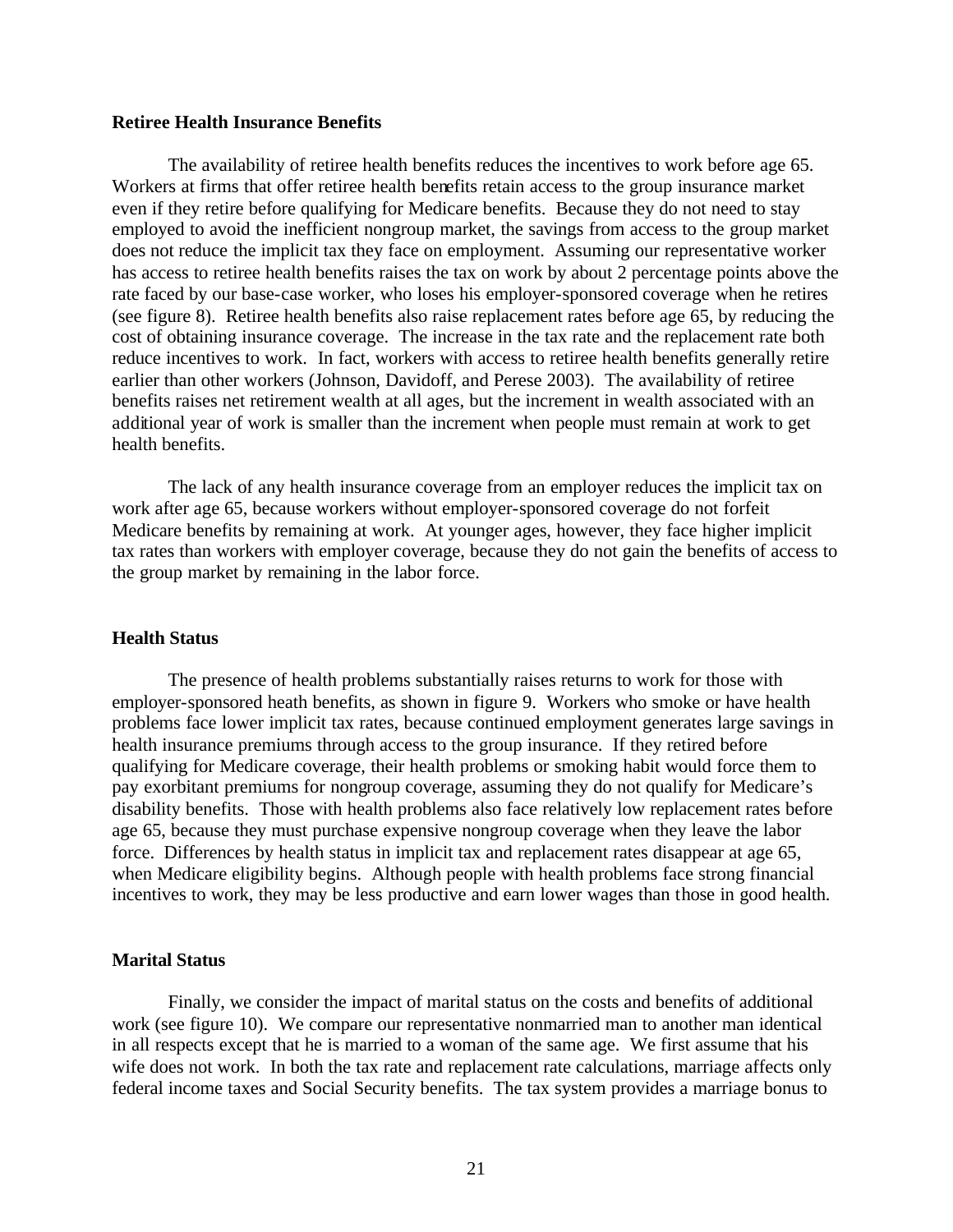this particular couple, which pays lower taxes than our base-case worker simply because they are married. The married couple also benefits from the Social Security auxiliary spouse benefit. At age 62, the wife becomes entitled to spouse benefits based on her husband's earnings, even though she has never worked.<sup>18</sup> The combination of lower income taxes and a larger Social Security accrual lowers the implicit tax rate for the married worker with a nonworking spouse below the rate faced by our base-case single worker.

Implicit tax rates are significantly higher, however, for a married man whose wife works. We assume that the wife has the same earnings stream as the husband, and that she stops work and starts collecting Social Security and pension benefits at age 62. We treat the husband as the marginal worker, and measure the work incentives that he faces assuming that his wife's labor supply is fixed. Under these assumptions, his implicit tax rate is substantially higher than those for unmarried men and men married to women who do not work. From ages 55 to 63, the husband with the working wife pays higher income taxes and accrues less Social Security wealth with each additional year of employment than other workers, because of the progressivity of the tax code and the Social Security system.

Replacement rates after age 62 vary substantially by marital status. When married to a nonworking spouse, our representative individual replaces a relatively high share of his net employment income, because he receives Social Security benefits for his wife and pays relatively low taxes. His replacement rate is much lower, however, when he is married to a working spouse, because we only measure the incremental Social Security income that results from his work, given his wife's employment.

## **IX. CONCLUSIONS**

l

One way of relieving the economic pressures created by an aging population without cutting retirement benefits would be to encourage workers to delay retirement. Working longer increases the net output and productivity of the economy, generates additional payroll and income tax revenue, and reduces the average number of years in which people receive retirement benefits. As policymakers look for ways to discourage retirement, understanding the work incentives built into the current system of taxes and benefits becomes critical.

This study documents the obstacles to work at older ages created by our system of Social Security, federal income taxes, and employee benefits. The implicit tax rate on work increases rapidly at older ages, and by age 65 people can typically receive nearly as much in retirement as they can by working. If older Americans could overcome these barriers and delay retirement, they could substantially improve their economic well-being at older ages. For example, people could increase their annual consumption at older ages by more than 25 percent by simply retiring at age 67 instead of age 62. The increased tax revenues generated by this work could be used to support a wide range of government services, including public support for the aged.

<sup>&</sup>lt;sup>18</sup> If the husband dies, the wife becomes entitled to widow benefits based on his earnings. These benefits are factored into our calculation of lifetime Social Security benefits, along with the husband and wife's individual survival probabilities.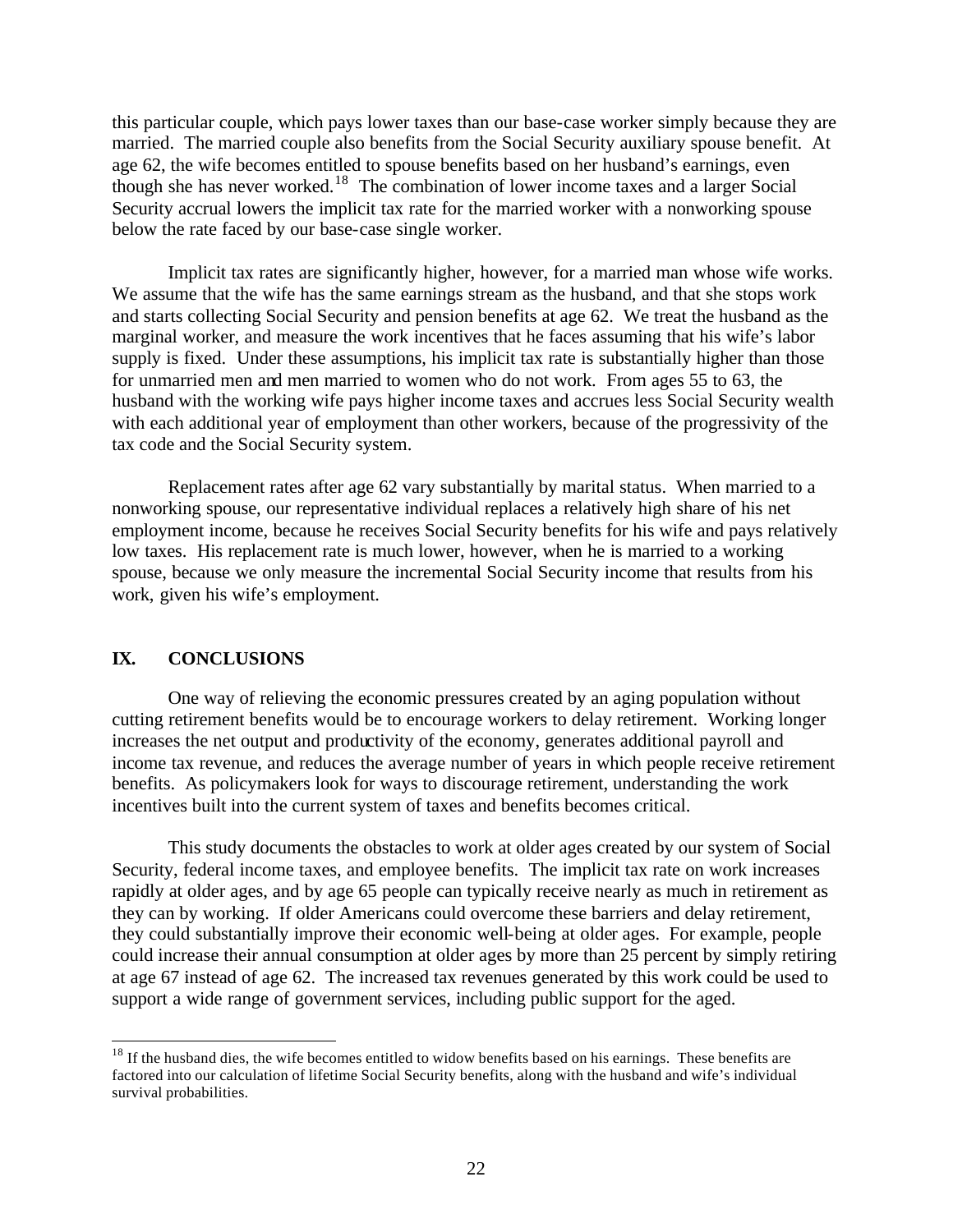Policy changes designed to elicit additional work effort from older Americans must address the high replacement rates that discourage many people from delaying retirement. A number of changes have already occurred that appear to encourage work at older ages. These include the growth in DC plans and decline in DB plans, erosion in retiree health insurance coverage, increases in Social Security's NRA, and reductions in the prevalence of Social Security auxiliary benefits as more married women work. However, existing changes are probably insufficient. Additional options to encourage work at older ages include:

- The creation of a payroll tax credit for older workers, which would encourage work by lowering both tax rates and replacement rates. This credit would not necessarily reduce total tax revenue, because it could draw substantial number of older workers into the labor market and lead to higher income tax revenue.
- Increases in the benefit entitlement age for both Social Security and Medicare. Indexing the NRA to changes in life expectancy is one reasonable approach, combined with protections for those with health problems. It would encourage work by lowering the replacement rate at relatively young ages.
- Reductions in benefits at younger ages in exchange for increases in benefits at older ages. This change would lower the replacement rate at initial benefit entitlement while preserving total Social Security wealth. It would encourage work while improving the economic status of the oldest Americans.
- Reductions in regulatory barriers to work at older ages. There are many regulatory barriers that employers face that discourage phased retirement (e.g. the tax code, the Employee Retirement Income Security Act of 1974 (ERISA), and the Age Discrimination in Employment Act (ADEA)). These regulations prevent workers from collecting their DB pensions while continuing to work for the plan sponsor, forcing workers to either retire or lose substantial pension wealth. Addressing these regulations may encourage more flexible work arrangements and continued work for older workers. Employers should also be given greater flexibility in limiting any rise in health costs simply because they hire older workers (Penner, Perun, and Steuerle 2002).
- The elimination of the requirement that Medicare serve as the secondary payer for workers with employer-sponsored coverage. The high cost of medical insurance for older workers discourages employers from retaining or hiring workers over age 65. Allowing Medicare to be the primary payer would lower employment costs and reduce the implicit tax rate faced by older workers, increasing work incentives at older ages.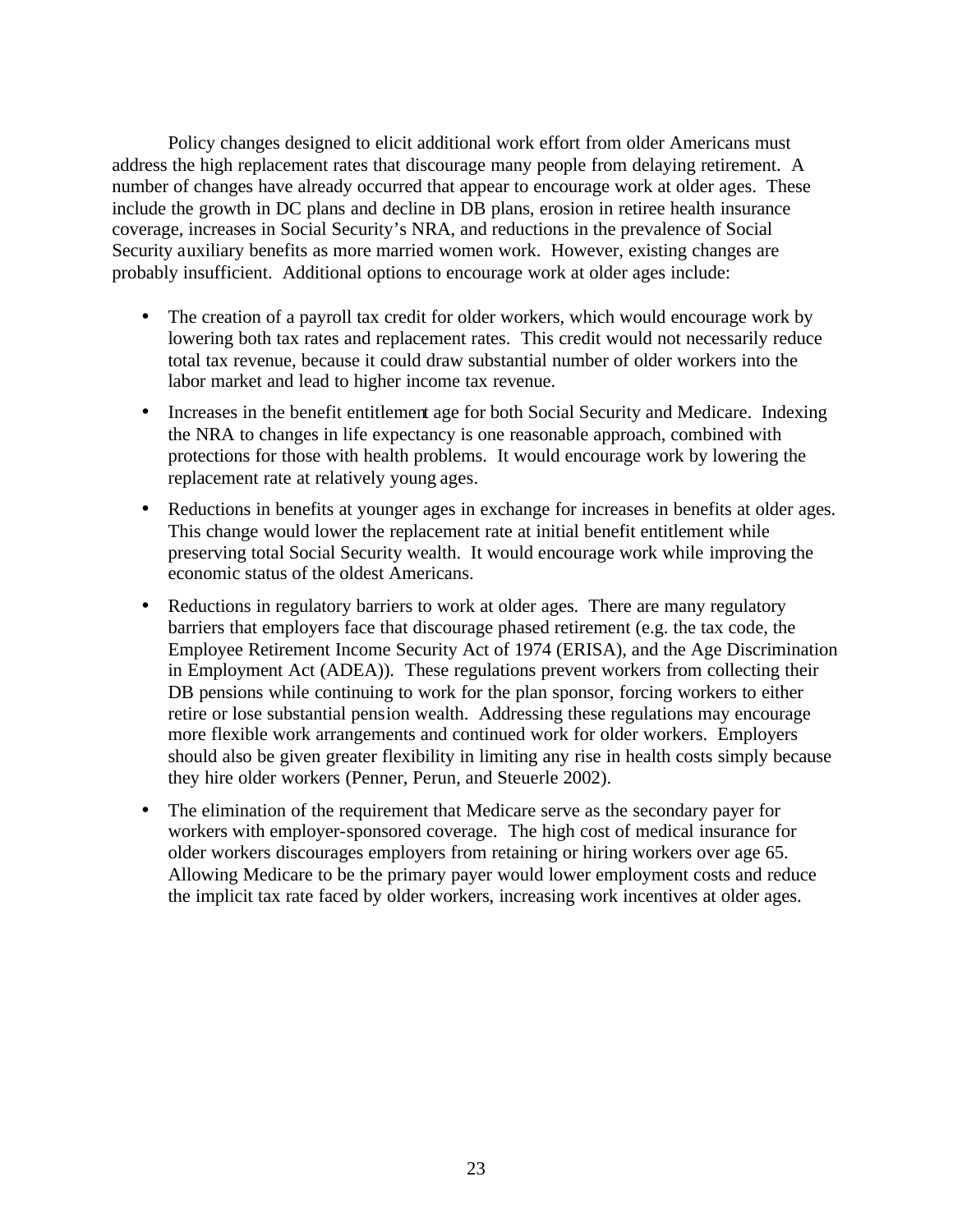#### **REFERENCES**

- Bell, Felicitie C. and Michael L. Miller. 2002. *Life Tables for the United States Social Security Area 1900-2100*. Actuarial Study No. 116. Baltimore, Md.: Office of the Chief Actuary, Social Security Administration.
- Board of Trustees. 2004. "The 2004 Annual Report of the Board of Trustees of the Federal Old-Age and Survivors Insurance and Disability Insurance Trust Funds." Washington, D.C.: Social Security Administration. Available at http://www.ssa.gov/OACT/TR/TR04/tr04.pdf.
- Burman, Leonard E., William G. Gale, and Jeffrey Rohaly. 2003. "The Expanding Reach of the Individual Alternative Minimum Tax." *Journal of Economic Perspectives* 17(2): 173- 186.
- Chollet, Deborah. 2003. "The Medigap Market: Product and Pricing Trends, 1999-2001." *Operational Insights* 11. Washington, D.C.: Mathematica Policy Research, Inc.
- Chollet, Deborah J., and Adele M. Kirk. 1998*.* "Understanding Individual Health Insurance Markets: Structure, Practices, and Products in Ten States." Henry J. Kaiser Family Foundation Report No. 1376. Menlo Park, CA: Henry J. Kaiser Family Foundation.
- Coile, Courtney, Peter Diamond, Jonathan Gruber, and Alain Jousten. 2002. "Delays in Claiming Social Security Benefits." *Journal of Public Economics* 84(3): 357-385.
- Coile, Courtney, and Jonathan Gruber. 2004. "The Effects of Social Security on Retirement in the United States." In *Social Security Programs and Retirement Around the World: Micro Estimation*, edited by David A. Wise (691-730). Chicago: University of Chicago Press.
- Committee on Ways and Means, U.S. House of Representatives. 2000. *The 2000 Green Book: Background Material and Data on Programs within the Jurisdiction of the Committee on Ways and Means*. Washington: U.S. Government Printing Office.
- Copeland. 2002. "An Analysis of the Retirement and Pension Plan Coverage Topical Module of SIPP." EBRI Issue Brief No. 245. Washington, D.C.: Employee Benefit Research Institute.
- Diamond, Peter, and Jonathan Gruber. 1999. "Social Security and Retirement in the U.S." In *Social Security and Retirement Around the World*, edited by Jonathan Gruber and David A. Wise (437-474). Chicago: University of Chicago Press.
- Friedberg, Leora, and Anthony Webb. 2003. "Retirement and the Evolution of Pension Structure." NBER Working Paper No. 9999. Cambridge, Mass.: National Bureau of Economic Research.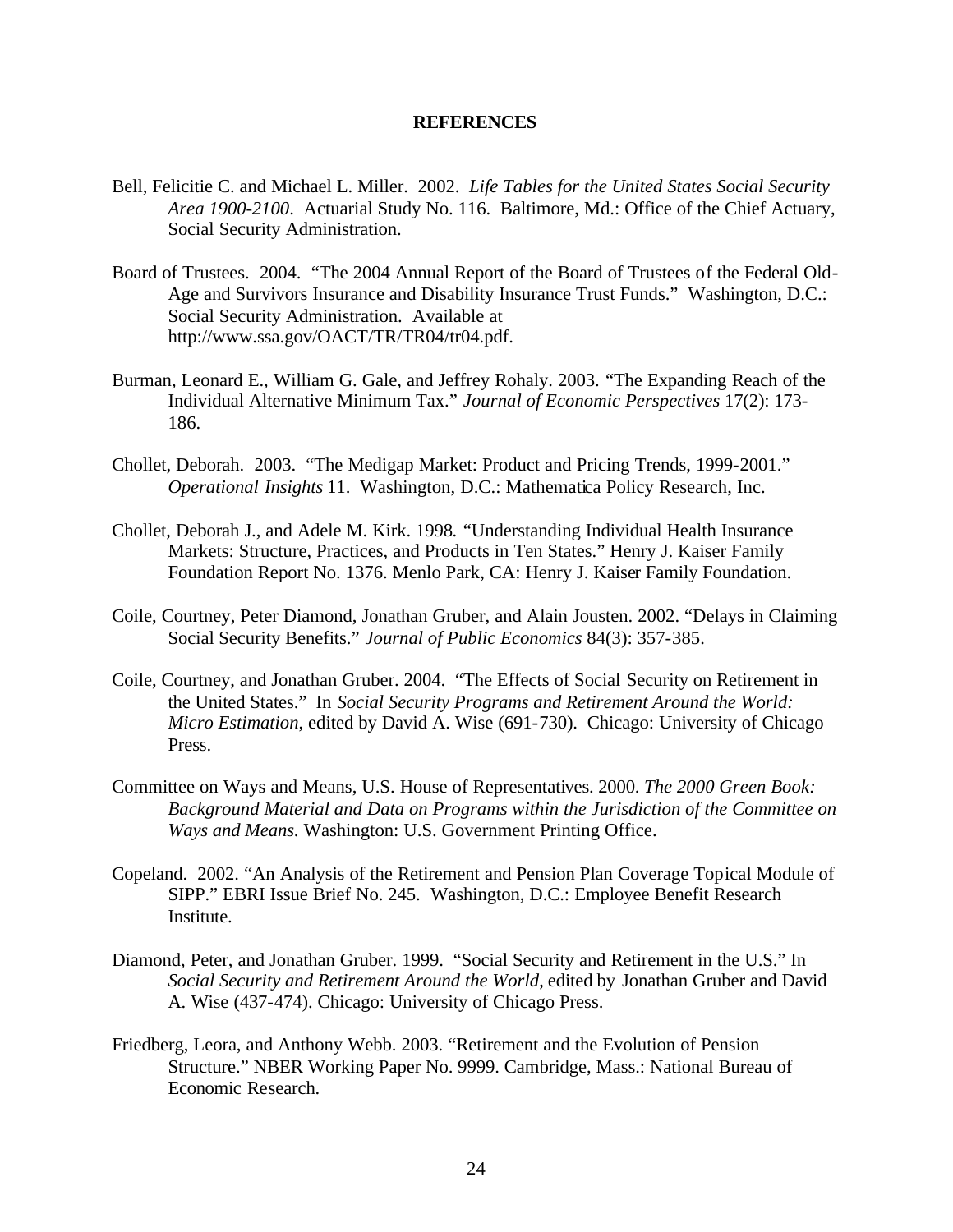- Gokhale, Jagadeesh, Laurence J. Kotlikoff, and Alexi Sluchynsky. 2002. "Does It Pay to Work?" NBER Working Paper No. 9096. Cambridge, Mass.: National Bureau of Economic Research.
- Johnson, Richard W., Leonard E. Burman, and Deborah I. Kobes. 2004. "Annuitized Wealth at Older Ages: Evidence from the Health and Retirement Study." Final report to the Employee Benefits Security Administration, U.S. Department of Labor. Washington, D.C.: The Urban Institute. Available at http://www.urban.org/url.cfm?ID=411000.
- Johnson, Richard W., Amy J. Davidoff, and Kevin Perese. 2003. "Health Insurance Costs and Early Retirement Decisions." *Industrial and Labor Relations Review*. 56(4): 716-729.
- Johnson, Richard W., Marilyn Moon, and Amy J. Davidoff. 2002. "A Medicare Buy In for the Near Elderly: Design Issues and Potential Effects on Coverage." Henry J. Kaiser Family Foundation Report No. 6022. Washington, D.C.: Henry J. Kaiser Family Foundation. Available at www.kff.org/content/2002/6009/buy-infull.pdf.
- Kaiser Family Foundation and Health Research and Educational Trust. 2004. *Employer Health Benefits 2004 Annual Survey*. Washington, D.C.: Kaiser Family Foundation and Health Research and Educational Trust. Available at http://www.kff.org/insurance/7148/index.cfm.
- Lumsdaine, Robin, James H. Stock, and David A. Wise. 1992. "Three Models of Retirement: Computational Complexity Versus Predictive Validity." In David A. Wise, ed., *Topics in the Economics of Aging* (19-57). Chicago: University of Chicago Press.
- Lumsdaine, Robin, James H. Stock, and David A. Wise. 1994. "Pension Plan Provisions and Retirement: Men and Women, Medicare and Models." In David A. Wise, ed., *Studies in the Economics of Aging* (183-212). Chicago: University of Chicago Press.
- Medicare Board of Trustees. 2004. "2004 Annual Report of the Boards of Trustees of the Federal Hospital Insurance and Federal Supplementary Medical Insurance Trust Funds." Washington, D.C.: Medicare Board of Trustees.
- Penner, Rudolph G., Pamela Perun, and Eugene Steuerle. 2002. "Legal and Institutional Impediments to Partial Retirement and Part-Time Work by Older Workers." Washington, DC.: The Urban Institute. http://www.urban.org/url.cfm?ID=410587.
- Samwick, Andrew A. 1998. "New Evidence on Pensions, Social Security, and the Timing of Retirement." *Journal of Public Economics* 70(2): 207-236.
- Social Security Administration. 2004. "Effect of Early or Delayed Retirement on Benefits." Available at http://www.ssa.gov/OACT/ProgData/ar\_drc.html.
- Stock, James H., and David A. Wise. 1990. "Pensions, the Option Value of Work, and Retirement." *Econometrica* 58(5): 1151-1180.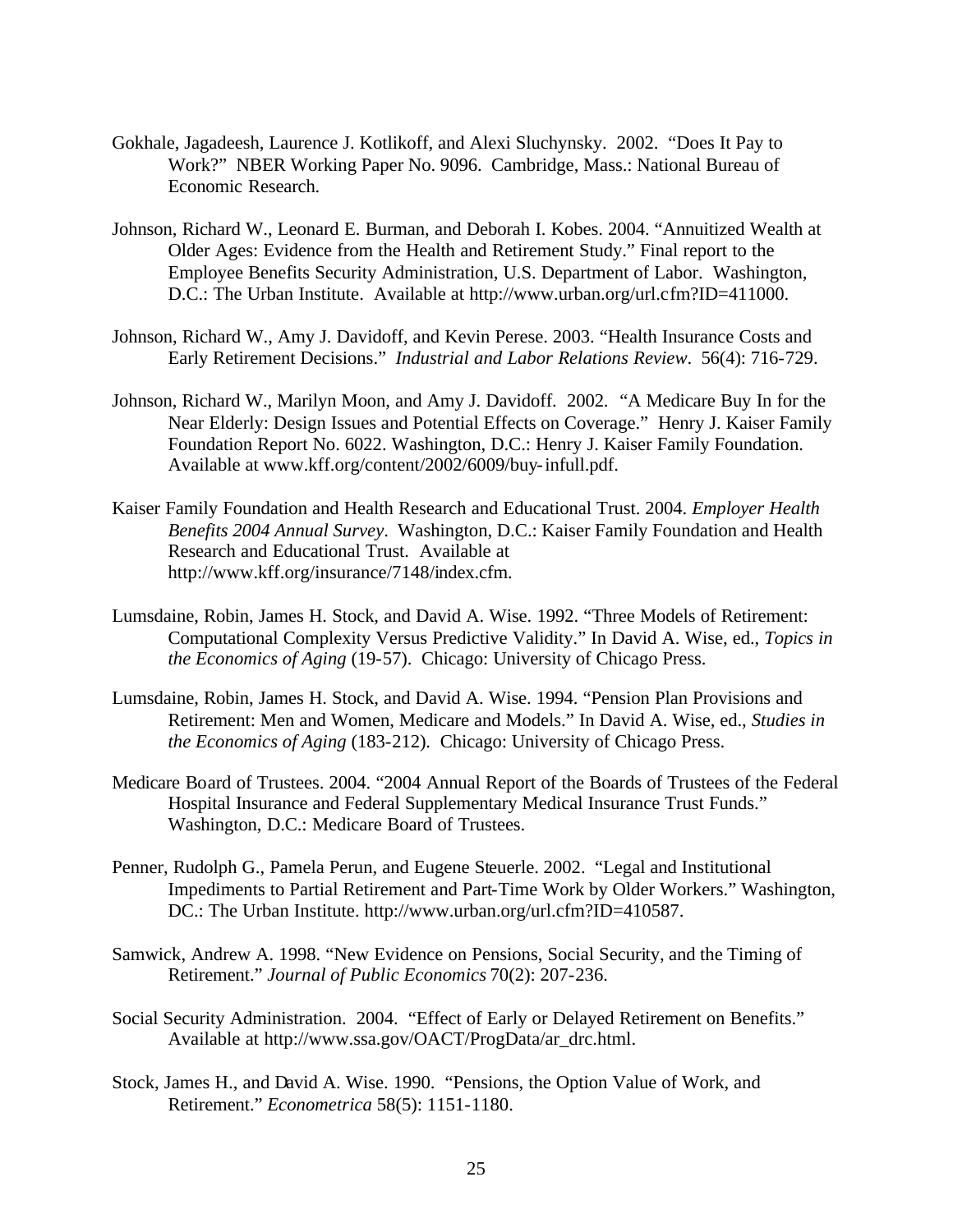Tax Policy Center. 2003. "State Individual Income Taxes." Available at http://www. taxpolicycenter.org/ TaxFacts/TFDB/TFTemplate.cfm?Docid=243&Topic2id=90.

Toder, Eric, Lawrence Thompson, Melissa Favreault, Richard Johnson, Kevin Perese, Caroline Ratcliffe, Karen Smith, Cori Uccello, Timothy Waidmann, Jillian Berk, Romina Woldemariam, Gary Burtless, Claudia Sahm, and Douglas Wolf. 2002. "*Final Report: Modeling Income the Near Term: Revised Projections of Retirement Income Through 2020 for the 1931-1960 Birth Cohorts."* The Urban Institute Project Report for the Social Security Administration. Washington, DC.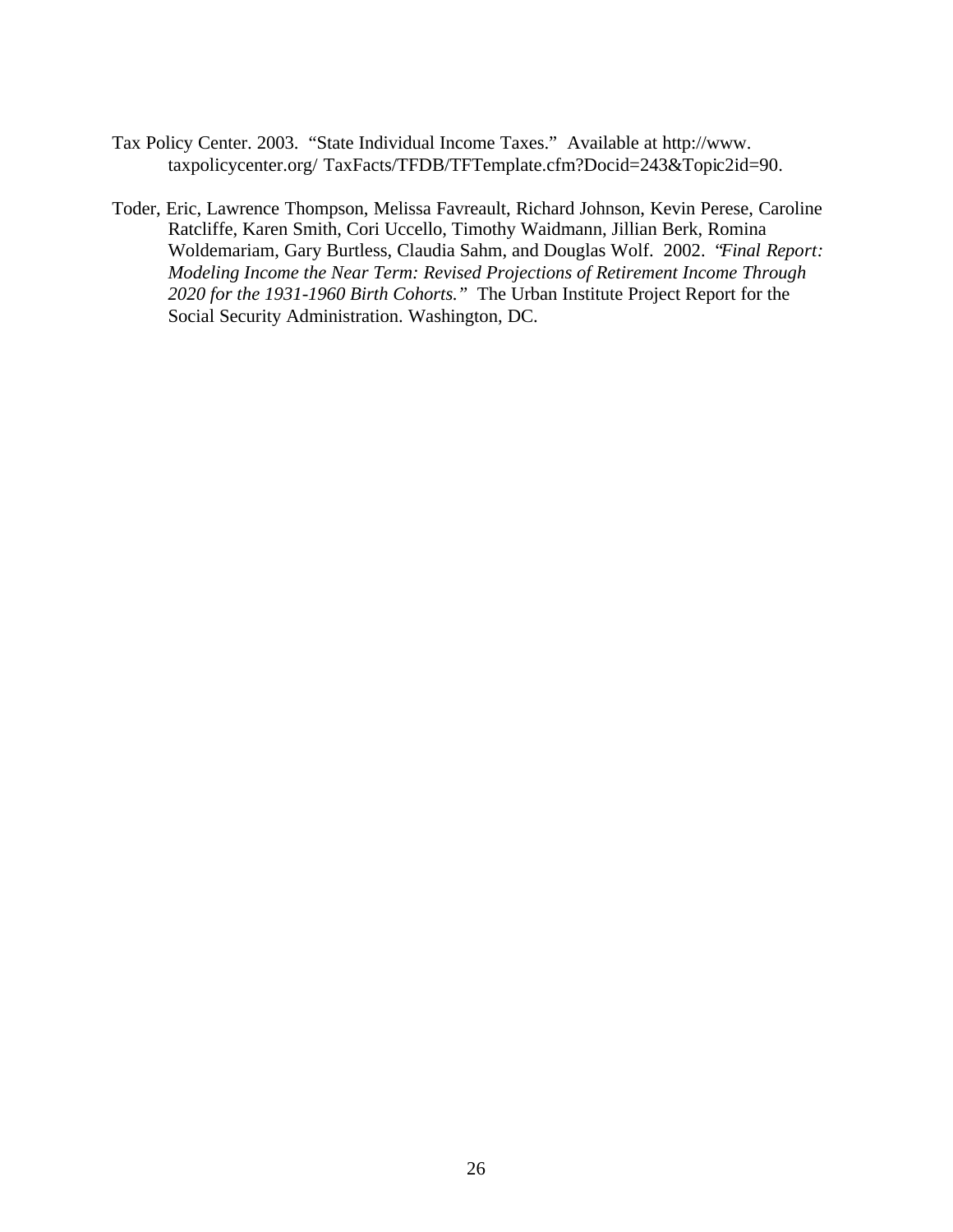|                                       | <b>Percent Reduction in</b> |                                   |
|---------------------------------------|-----------------------------|-----------------------------------|
| <b>Social Security Retirement Age</b> | <b>Monthly Benefits</b>     | <b>Benefits as a Share of PIA</b> |
| 62                                    | 25%                         | 75%                               |
| 63                                    | 20                          | 80                                |
| 64                                    | $13 \frac{1}{3}$            | 86 2/3                            |
| 65                                    | 62/3                        | 931/3                             |
| 66                                    | 0                           | 100                               |
| 67                                    | -8                          | 108                               |
| 68                                    | $-16$                       | 116                               |
| 69                                    | $-24$                       | 124                               |
| 70                                    | $-32$                       | 132                               |

## **Table 1. Effects of Early or Delayed Social Security Take-Up on Benefits for a Worker Born in 1950**

Source: Social Security Administration (2004).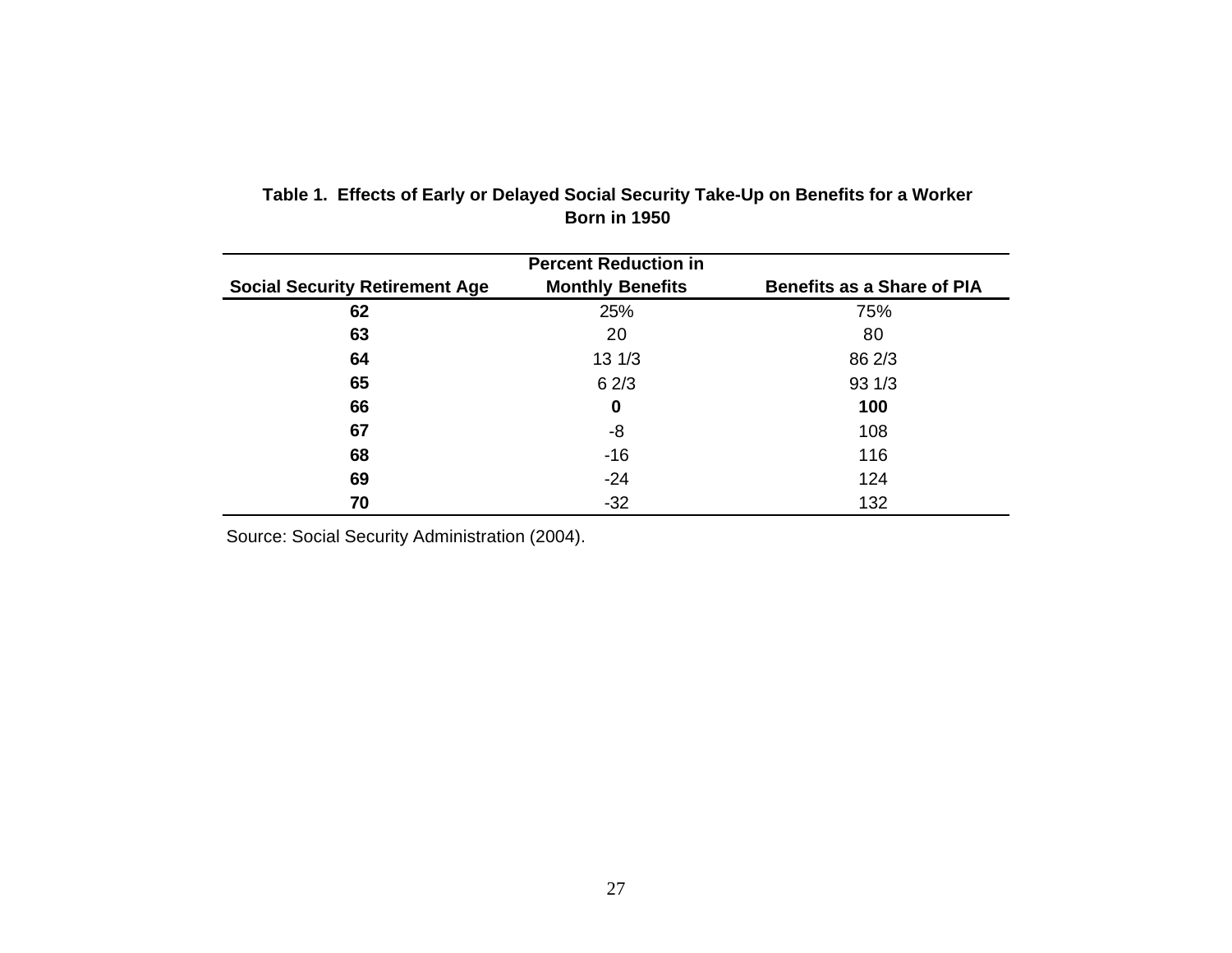|     |                 | <b>Employee</b>      | <b>Federal Income</b> |                      |                    |                        |
|-----|-----------------|----------------------|-----------------------|----------------------|--------------------|------------------------|
| Age | <b>Earnings</b> | <b>Payroll Taxes</b> | Tax                   | <b>Take-Home Pay</b> | <b>Tax on Work</b> | <b>Direct Tax Rate</b> |
|     | (1)             | (2)                  | (3)                   | $(4)=(1)-(2)-(3)$    | $(5)=(1)-(4)$      | $(6)=(5)/(1)$          |
| 55  | \$50,996        | \$3,901              | \$7,716               | \$39,379             | \$11,617           | 22.8%                  |
| 56  | 49,938          | 3,820                | 7,518                 | 38,600               | 11,338             | 22.7                   |
| 57  | 49,657          | 3,799                | 7,499                 | 38,359               | 11,298             | 22.8                   |
| 58  | 48,436          | 3,705                | 7,200                 | 37,531               | 10,905             | 22.5                   |
| 59  | 47,243          | 3,614                | 6,981                 | 36,648               | 10,596             | 22.4                   |
| 60  | 46,119          | 3,528                | 6,738                 | 35,853               | 10,266             | 22.3                   |
| 61  | 45,798          | 3,504                | 7,339                 | 34,956               | 10,842             | 23.7                   |
| 62  | 45,457          | 3,477                | 7,281                 | 34,698               | 10,759             | 23.7                   |
| 63  | 44,574          | 3,410                | 7,064                 | 34,100               | 10,474             | 23.5                   |
| 64  | 43,709          | 3,344                | 6,863                 | 33,502               | 10,207             | 23.4                   |
| 65  | 42,860          | 3,279                | 6,654                 | 32,927               | 9,932              | 23.2                   |
| 66  | 42,027          | 3,215                | 6,163                 | 32,649               | 9,378              | 22.3                   |
| 67  | 41,212          | 3,153                | 5,935                 | 32,124               | 9,088              | 22.1                   |
| 68  | 40,411          | 3,091                | 5,711                 | 31,609               | 8,802              | 21.8                   |
| 69  | 39,627          | 3,031                | 5,491                 | 31,104               | 8,522              | 21.5                   |
| 70  | 38,857          | 2,973                | 11,892                | 23,992               | 14,865             | 38.3                   |

**Table 2. Direct Tax on Work at Older Ages, Base Case**

Notes: Urban Institute calculations based on a representative single male worker in good health with a DC pension plan and no retiree health insurance. Dollar amounts are in \$2004.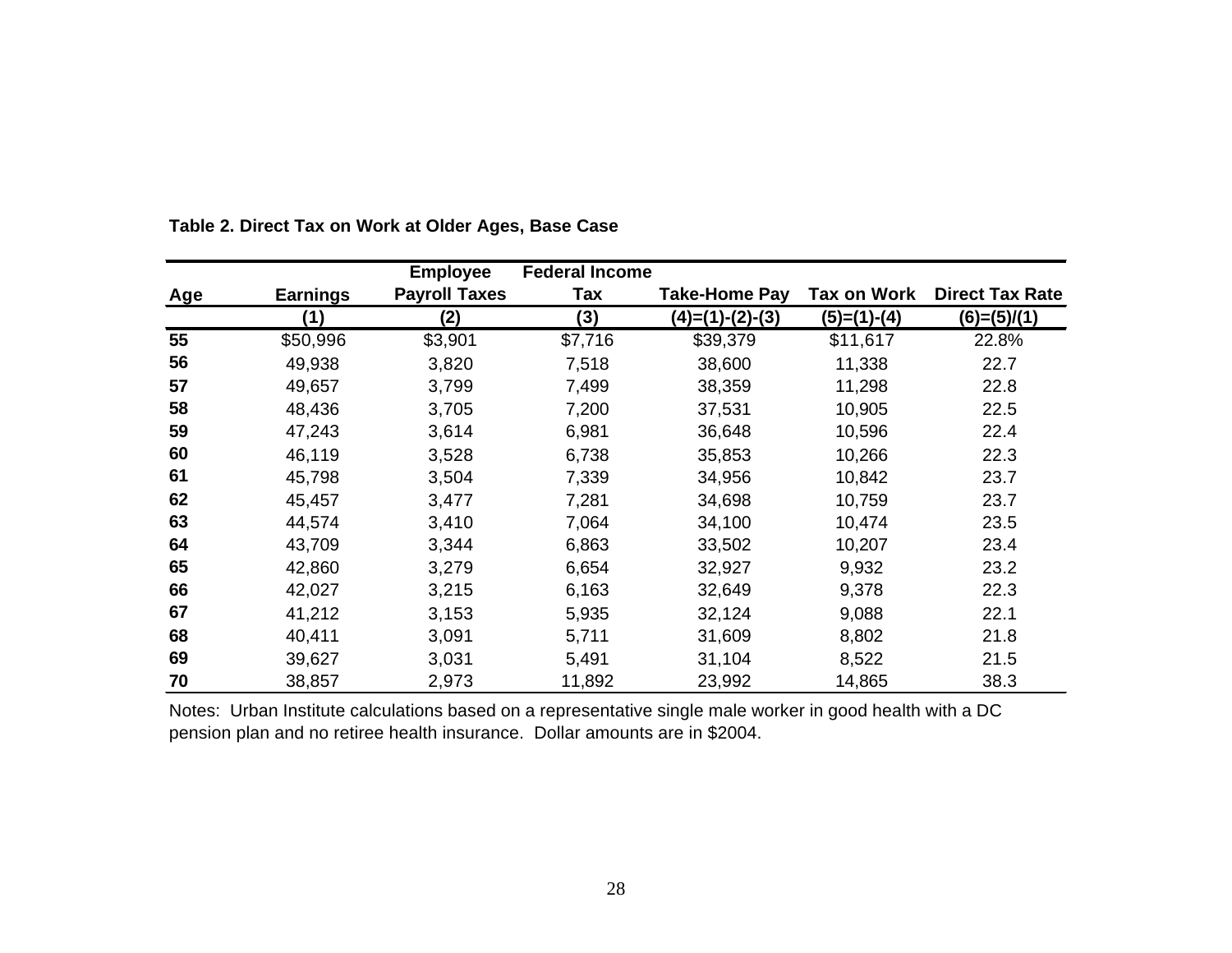| Table 3. Implicit Tax on Work at Older Ages, Base Case |  |  |  |  |  |  |  |  |
|--------------------------------------------------------|--|--|--|--|--|--|--|--|
|--------------------------------------------------------|--|--|--|--|--|--|--|--|

| <b>Age</b> | Earnings | <b>Employer</b><br>Payroll<br>Taxes | <b>Employer</b><br>Health<br>Ins.<br>Contrib. | <b>Employer</b><br>Pension<br>Contrib. | Total<br>Compensation        | Total<br><b>Payroll</b><br><b>Taxes</b> | Federal<br><b>Income</b><br>Tax | <b>Increment</b><br>to SS<br>Wealth | Increment<br>to Lifetime<br>Federal<br>Taxes | Lost<br><b>Medicare</b><br><b>Benefits</b> | Savings<br>from<br>Group<br>Health<br><b>Insurance</b> | <b>Net</b><br>Compensation                       | Tax on<br>Work        | Implicit<br><b>Tax Rate</b> |
|------------|----------|-------------------------------------|-----------------------------------------------|----------------------------------------|------------------------------|-----------------------------------------|---------------------------------|-------------------------------------|----------------------------------------------|--------------------------------------------|--------------------------------------------------------|--------------------------------------------------|-----------------------|-----------------------------|
|            | (1)      | (2)                                 | (3)                                           | (4)                                    | $(5)$ =<br>$(1)+(2)+(3)+(4)$ | (6)                                     | (7)                             | (8)                                 | (9)                                          | (10)                                       | (11)                                                   | $(12)=$<br>$(5)-(6)-(7)+(8)-$<br>$(9)-(10)+(11)$ | $(13)=$<br>$(5)-(12)$ | $(14)=$<br>(13)/(5)         |
| 55         | \$50,996 | \$3,901                             | \$3,889                                       | \$4,080                                | \$62,866                     | \$7,802                                 | \$7,716                         | \$5,533                             | \$0                                          | \$0                                        | \$1,046                                                | \$53,926                                         | \$8,939               | 14.2%                       |
| 56         | 49,938   | 3,820                               | 4,020                                         | 3,995                                  | 61,773                       | 7,640                                   | 7,518                           | 5,367                               | 0                                            | $\mathbf 0$                                | 1,084                                                  | 53,065                                           | 8,707                 | 14.1                        |
| 57         | 49,657   | 3,799                               | 4,155                                         | 3,973                                  | 61,583                       | 7,597                                   | 7,499                           | 1,887                               | 0                                            | $\mathbf 0$                                | 1,123                                                  | 49,496                                           | 12,086                | 19.6                        |
| 58         | 48,436   | 3,705                               | 4,295                                         | 3,875                                  | 60,311                       | 7,411                                   | 7,200                           | 1,314                               | 171                                          | $\mathbf 0$                                | 1,163                                                  | 48,007                                           | 12,304                | 20.4                        |
| 59         | 47,243   | 3,614                               | 4,440                                         | 3,779                                  | 59,077                       | 7,228                                   | 6,981                           | 934                                 | 416                                          | $\mathbf 0$                                | 1,205                                                  | 46,590                                           | 12,487                | 21.1                        |
| 60         | 46,119   | 3,528                               | 4,589                                         | 3,689                                  | 57,925                       | 7,056                                   | 6,738                           | 452                                 | 461                                          | $\mathbf 0$                                | 1,232                                                  | 45,354                                           | 12,571                | 21.7                        |
| 61         | 45,798   | 3,504                               | 4,744                                         | 3,664                                  | 57,709                       | 7,007                                   | 7,339                           | 239                                 | 417                                          | 0                                          | 1,293                                                  | 44,478                                           | 13,231                | 22.9                        |
| 62         | 45,457   | 3,477                               | 4,904                                         | 3,637                                  | 57,474                       | 6,955                                   | 7,281                           | 370                                 | 1,671                                        | $\mathbf 0$                                | 1,356                                                  | 43,292                                           | 14,182                | 24.7                        |
| 63         | 44,574   | 3,410                               | 5,069                                         | 3,566                                  | 56,619                       | 6,820                                   | 7,064                           | 3,760                               | 3,054                                        | $\mathbf 0$                                | 1,421                                                  | 44,862                                           | 11,756                | 20.8                        |
| 64         | 43,709   | 3,344                               | 5,240                                         | 3,497                                  | 55,789                       | 6,687                                   | 6,863                           | 1,724                               | 3,024                                        | $\Omega$                                   | 1,493                                                  | 42,432                                           | 13,357                | 23.9                        |
| 65         | 42,860   | 3,279                               | 5,416                                         | 3,429                                  | 54,984                       | 6,558                                   | 6,654                           | $-138$                              | 3,122                                        | 5,178                                      | 0                                                      | 33,334                                           | 21,650                | 39.4                        |
| 66         | 42,027   | 3,215                               | 5,900                                         | 3,362                                  | 54,504                       | 6,430                                   | 6,163                           | 1,242                               | 3,403                                        | 5,641                                      | 0                                                      | 34,109                                           | 20,395                | 37.4                        |
| 67         | 41,212   | 3,153                               | 6,414                                         | 3,297                                  | 54,076                       | 6,305                                   | 5,935                           | $-771$                              | 2,993                                        | 6,132                                      | 0                                                      | 31,940                                           | 22,136                | 40.9                        |
| 68         | 40,411   | 3,091                               | 6,940                                         | 3,233                                  | 53,675                       | 6,183                                   | 5,711                           | $-2,602$                            | 2,613                                        | 6,635                                      | 0                                                      | 29,932                                           | 23,743                | 44.2                        |
| 69         | 39,627   | 3,031                               | 7.480                                         | 3.170                                  | 53,308                       | 6,063                                   | 5.491                           | -4,340                              | 2,256                                        | 7,151                                      | $\Omega$                                               | 28,007                                           | 25,301                | 47.5                        |
| 70         | 38,857   | 2,973                               | 8,033                                         | 3,109                                  | 52,971                       | 5,945                                   | 11,892                          | 313                                 | 1,028                                        | 7,680                                      | 0                                                      | 26,739                                           | 26,232                | 49.5                        |

Notes: Urban Institute calculations based on a representative single male worker in good health with a DC pension plan and no retiree health insurance. Dollar amounts are in \$2004.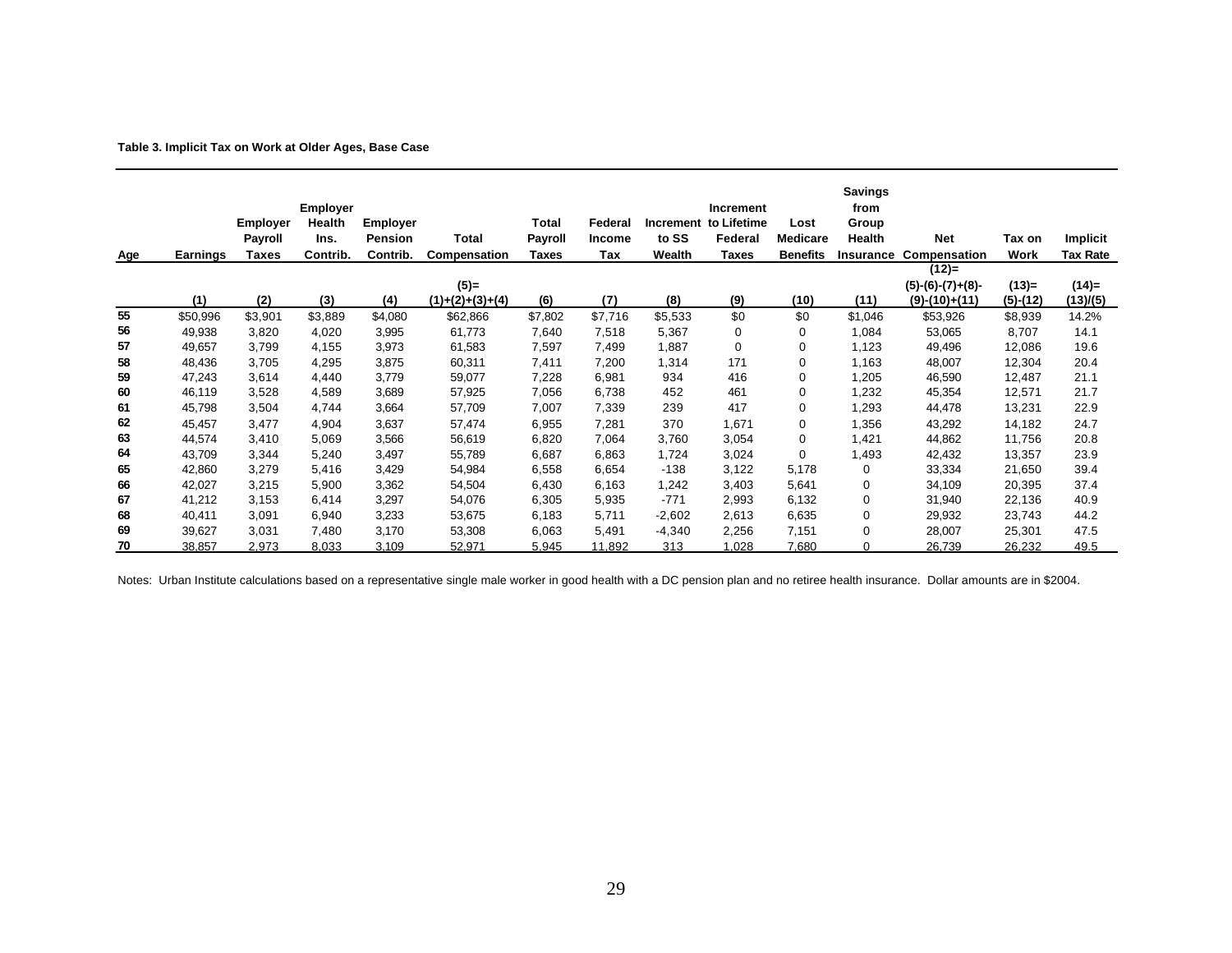| Table 4. Replacement Rates at Older Ages, Base Case |  |  |  |
|-----------------------------------------------------|--|--|--|
|                                                     |  |  |  |

|            |                 |                                   | Net Income When Working, Age t |                          |          |                 | Net Income When Retired, Age t |                 |                            |                          |                   |               |
|------------|-----------------|-----------------------------------|--------------------------------|--------------------------|----------|-----------------|--------------------------------|-----------------|----------------------------|--------------------------|-------------------|---------------|
|            |                 | <b>Employee</b><br><b>Payroll</b> | <b>Employee</b><br>Health Ins. | Federal<br><b>Income</b> | Social   | Net             | <b>Social</b>                  |                 | Health<br><b>Insurance</b> | Federal<br><b>Income</b> |                   | Replacement   |
|            | <b>Earnings</b> | Taxes                             | <b>Premiums</b>                | Tax                      | Security | <b>Income</b>   | <b>Security</b>                | <b>Pensions</b> | <b>Premiums</b>            | Tax                      | <b>Net Income</b> | Rate          |
|            |                 |                                   |                                |                          |          | $(6)=(1)-(2)$ - |                                |                 |                            |                          | $(11)=(7)+(8)$    |               |
| <u>Age</u> | (1)             | (2)                               | (3)                            | (4)                      | (5)      | $(3)-(4)+(5)$   | (7)                            | (8)             | (9)                        | (10)                     | $(9)-(10)$        | (12)=(11)/(6) |
| 55         | \$50,996        | \$3,901                           | \$569                          | \$7,716                  | \$0      | \$38,810        | \$0                            | \$5,530         | \$5,504                    | \$0                      | \$26              | 0.1%          |
| 56         | 49,938          | 3,820                             | 580                            | 7,518                    | 0        | 38,019          | 0                              | 6,011           | 5,684                      | 0                        | 327               | 0.9           |
| 57         | 49,657          | 3,799                             | 592                            | 7,499                    | 0        | 37,767          | 0                              | 6,522           | 5,870                      | 0                        | 653               | 1.7           |
| 58         | 48,436          | 3,705                             | 603                            | 7,200                    | 0        | 36,928          | 0                              | 7,063           | 6,061                      | 0                        | 1,001             | 2.7           |
| 59         | 47,243          | 3,614                             | 615                            | 6,981                    | 0        | 36,033          | 0                              | 7,633           | 6,260                      | 66                       | 1,307             | 3.6           |
| 60         | 46,119          | 3,528                             | 627                            | 6,738                    | 0        | 35,226          | $\Omega$                       | 8,237           | 6,448                      | 132                      | 1,657             | 4.7           |
| 61         | 45,798          | 3,504                             | 639                            | 7,339                    | 0        | 34,317          | 0                              | 8,883           | 6,675                      | 283                      | 1,925             | 5.6           |
| 62         | 45,457          | 3,477                             | 651                            | 7,281                    | 0        | 34,046          | 15,667                         | 9,574           | 6,911                      | 393                      | 17,937            | 52.7          |
| 63         | 44,574          | 3,410                             | 664                            | 7,064                    | 0        | 33,436          | 16,726                         | 10,308          | 7,154                      | 514                      | 19,366            | 57.9          |
| 64         | 43,709          | 3,344                             | 677                            | 6,863                    | 0        | 32,825          | 18,135                         | 11,089          | 7,410                      | 792                      | 21,022            | 64.0          |
| 65         | 42,860          | 3,279                             | 690                            | 6,654                    | 0        | 32,237          | 19,547                         | 11,919          | 3,639                      | 1,074                    | 26,754            | 83.0          |
| 66         | 42,027          | 3,215                             | 703                            | 6,163                    | 0        | 31,946          | 20,961                         | 12,800          | 3,739                      | 1,229                    | 28,793            | 90.1          |
| 67         | 41,212          | 3,153                             | 717                            | 5,935                    | 0        | 31,407          | 22,653                         | 13,736          | 3,841                      | 1,672                    | 30,876            | 98.3          |
| 68         | 40,411          | 3,091                             | 731                            | 5,711                    | 0        | 30,878          | 24,351                         | 14,736          | 3,947                      | 2,130                    | 33,010            | 106.9         |
| 69         | 39,627          | 3,031                             | 745                            | 5,491                    | 0        | 30,359          | 26,058                         | 15,810          | 4,057                      | 2,607                    | 35,204            | 116.0         |
| 70         | 38,857          | 2,973                             | 760                            | 11,892                   | 27,767   | 51,000          | 27,767                         | 16,974          | 4,179                      | 3,108                    | 37,455            | 73.4          |

Notes: Urban Institute calculations based on a representative single male worker in good health with a DC pension plan and no retiree health insurance. Dollar amounts are in \$2004. The worker makes a health insurance contribution for the employer plan while working. He buys nongroup private health insurance when retired before age 65 and a Medigap policy after age 65.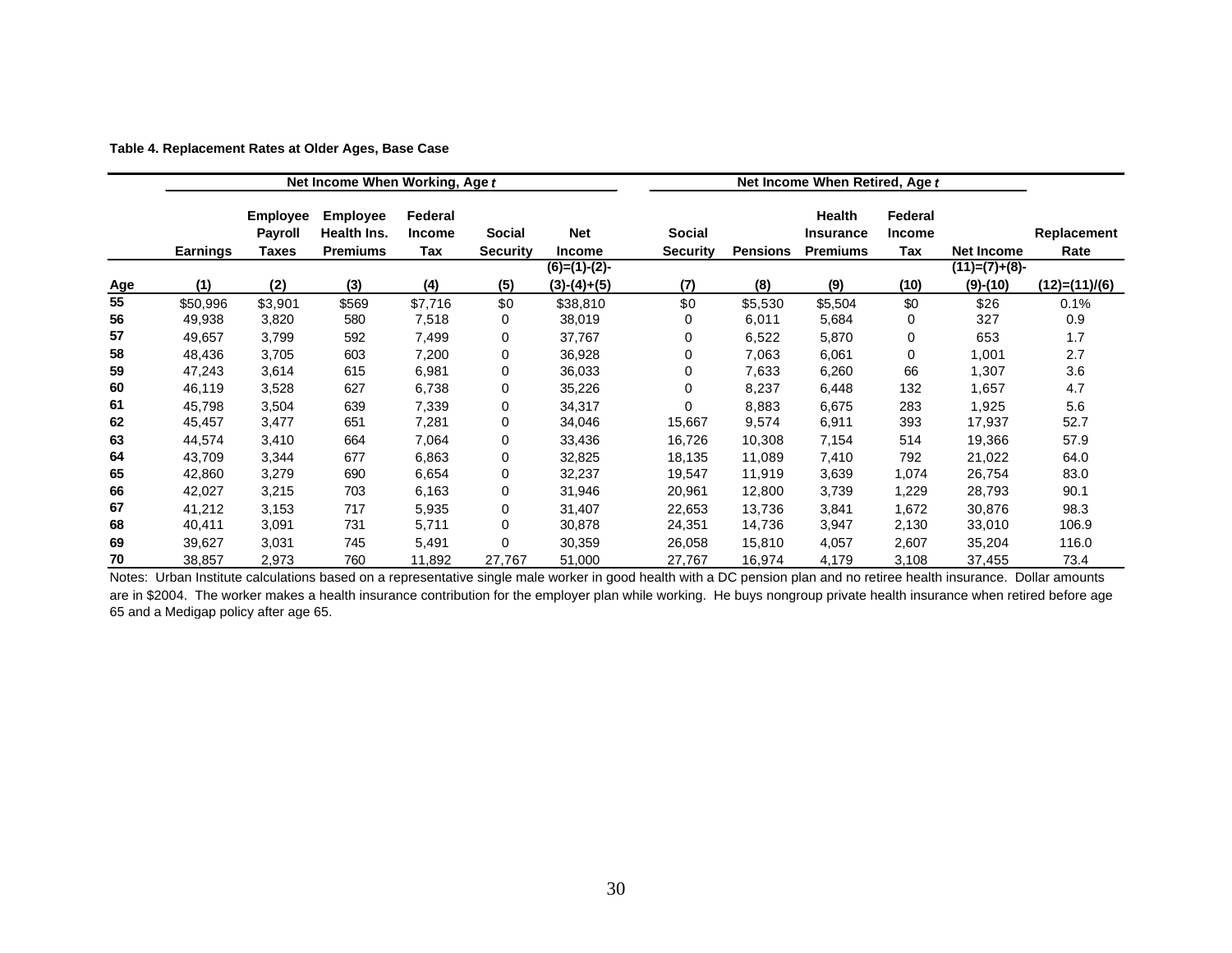|                   | Income Net of Federal Income Tax and Insurance Premiums, at Given Age |                      |          |       |                                              |       |  |  |  |  |  |
|-------------------|-----------------------------------------------------------------------|----------------------|----------|-------|----------------------------------------------|-------|--|--|--|--|--|
| <b>Retirement</b> |                                                                       | <b>Dollar Amount</b> |          |       | Pct. of Net Income at<br>Age 55 When Working |       |  |  |  |  |  |
| Age               | 65                                                                    | 75                   | 85       | 65    | 75                                           | 85    |  |  |  |  |  |
| 55                | \$15,157                                                              | \$12,897             | \$10,679 | 39.1% | 33.2%                                        | 27.5% |  |  |  |  |  |
| 57                | 16,874                                                                | 14,348               | 11,934   | 43.5  | 37.0                                         | 30.7  |  |  |  |  |  |
| 60                | 19,056                                                                | 16,063               | 13,276   | 49.1  | 41.4                                         | 34.2  |  |  |  |  |  |
| 62                | 20,508                                                                | 17,338               | 14,236   | 52.8  | 44.7                                         | 36.7  |  |  |  |  |  |
| 65                | 26,754                                                                | 22,920               | 19,342   | 68.9  | 59.1                                         | 49.8  |  |  |  |  |  |
| 67                | 32,237                                                                | 27,256               | 23,313   | 83.1  | 70.2                                         | 60.1  |  |  |  |  |  |
| 70                | 32,237                                                                | 34,790               | 30,143   | 83.1  | 89.6                                         | 77.7  |  |  |  |  |  |

Notes: Urban Institute calculations based on a representative single male worker in good health with a DC pension plan and no retiree health insurance. Dollar amounts are in \$2004.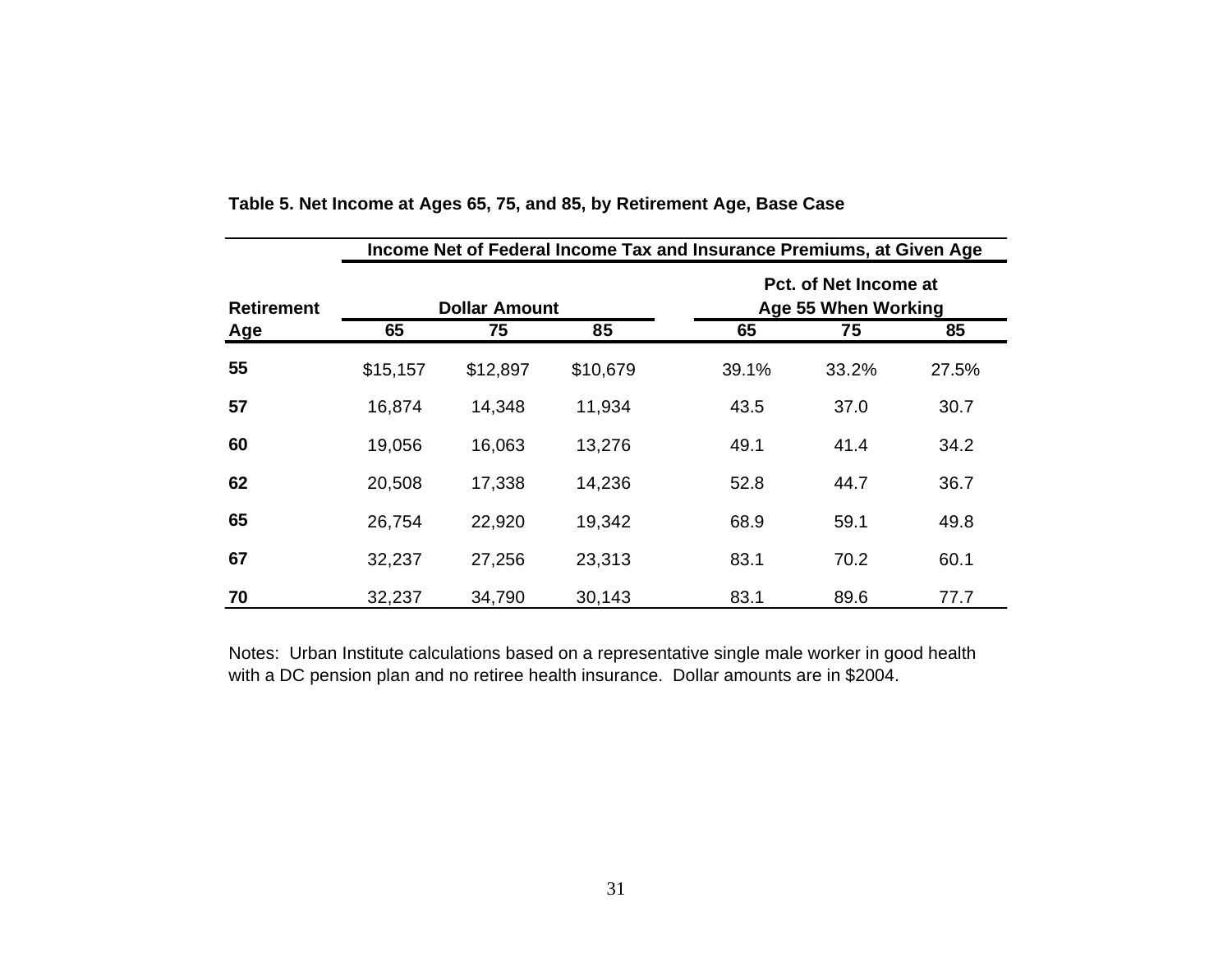| <b>Retirement</b><br><u>Age</u> | <b>Social</b><br><b>Security</b><br>Wealth | <b>Pension</b><br>Wealth | Lifetime<br>Federal<br><b>Income</b><br><b>Taxes</b> | <b>Additional</b><br><b>Lifetime Net</b><br>Earnings <sup>a</sup> | <b>Additional</b><br>Lifetime<br>Savings in<br>Health<br><b>Insurance</b><br>Costs <sup>b</sup> | <b>Net Wealth</b> | <b>Increment</b><br>to Wealth | Annual<br><b>Consumption</b><br><b>Stream</b> |
|---------------------------------|--------------------------------------------|--------------------------|------------------------------------------------------|-------------------------------------------------------------------|-------------------------------------------------------------------------------------------------|-------------------|-------------------------------|-----------------------------------------------|
|                                 |                                            |                          |                                                      |                                                                   |                                                                                                 | $(6)=(1)+(2)-$    |                               |                                               |
|                                 | (1)                                        | (2)                      | (3)                                                  | (4)                                                               | (5)                                                                                             | $(3)+(4)+(5)$     | (7)                           | (8)                                           |
| 55                              | \$234,553                                  | \$113,678                | \$0                                                  | \$0                                                               | \$0                                                                                             | \$348,231         | N/A                           | \$20,650                                      |
| 56                              | 240,086                                    | 118,381                  | 0                                                    | 52,759                                                            | 6,010                                                                                           | 417,235           | \$69,004                      | 24,742                                        |
| 57                              | 245,453                                    | 122,962                  | 0                                                    | 103,454                                                           | 12,057                                                                                          | 483,926           | 66,691                        | 28,697                                        |
| 58                              | 247,340                                    | 127,351                  | $\Omega$                                             | 152,848                                                           | 18,137                                                                                          | 545,677           | 61,751                        | 32,359                                        |
| 59                              | 248,654                                    | 131,534                  | 171                                                  | 200,216                                                           | 24,247                                                                                          | 604,479           | 58,803                        | 35,846                                        |
| 60                              | 249,588                                    | 135,530                  | 587                                                  | 245,557                                                           | 30,381                                                                                          | 660,469           | 55,990                        | 39,166                                        |
| 61                              | 250,039                                    | 139,417                  | 1,048                                                | 289,037                                                           | 36,518                                                                                          | 713,962           | 53,493                        | 42,338                                        |
| 62                              | 250,278                                    | 143,205                  | 1,465                                                | 330,667                                                           | 42,685                                                                                          | 765,369           | 51,407                        | 45,387                                        |
| 63                              | 250,648                                    | 146,828                  | 3,136                                                | 371,178                                                           | 48,877                                                                                          | 814,394           | 49,025                        | 48,294                                        |
| 64                              | 254,408                                    | 150,309                  | 6,190                                                | 410,204                                                           | 55,086                                                                                          | 863,816           | 49,422                        | 51,225                                        |
| 65                              | 256,132                                    | 153,654                  | 9,213                                                | 447,786                                                           | 61,305                                                                                          | 909,664           | 45,848                        | 53,944                                        |
| 66                              | 255,994                                    | 156,865                  | 12,335                                               | 483,993                                                           | 61,517                                                                                          | 946,033           | 36,369                        | 56,100                                        |
| 67                              | 257,235                                    | 159,944                  | 15,738                                               | 519,153                                                           | 61,739                                                                                          | 982,334           | 36,301                        | 58,253                                        |
| 68                              | 256,464                                    | 162,899                  | 18,731                                               | 553,061                                                           | 61,971                                                                                          | 1,015,664         | 33,330                        | 60,229                                        |
| 69                              | 253,862                                    | 165,730                  | 21,343                                               | 585,760                                                           | 62,211                                                                                          | 1,046,220         | 30,556                        | 62,041                                        |
| 70                              | 249,522                                    | 168,454                  | 23,600                                               | 617,296                                                           | 62,460                                                                                          | 1,074,133         | 27,913                        | 63,697                                        |

#### **Table 6. Retirement Wealth at Older Ages, Base Case**

Notes: Urban Institute calculations based on a representative single male worker in good health with a DC pension plan and no retiree health insurance. Wealth is reported in 2004 dollars and discounted to age 65.

a/ Additional lifetime net earnings is the present discounted value of after-tax earnings from age 55 until retirement.

b/ Additional lifetime savings in health insurance costs is the present discounted value employer paid health insurance premiums plus the health insurance savings from access to group insurance compared to nongroup insurance less the loss of Medicare.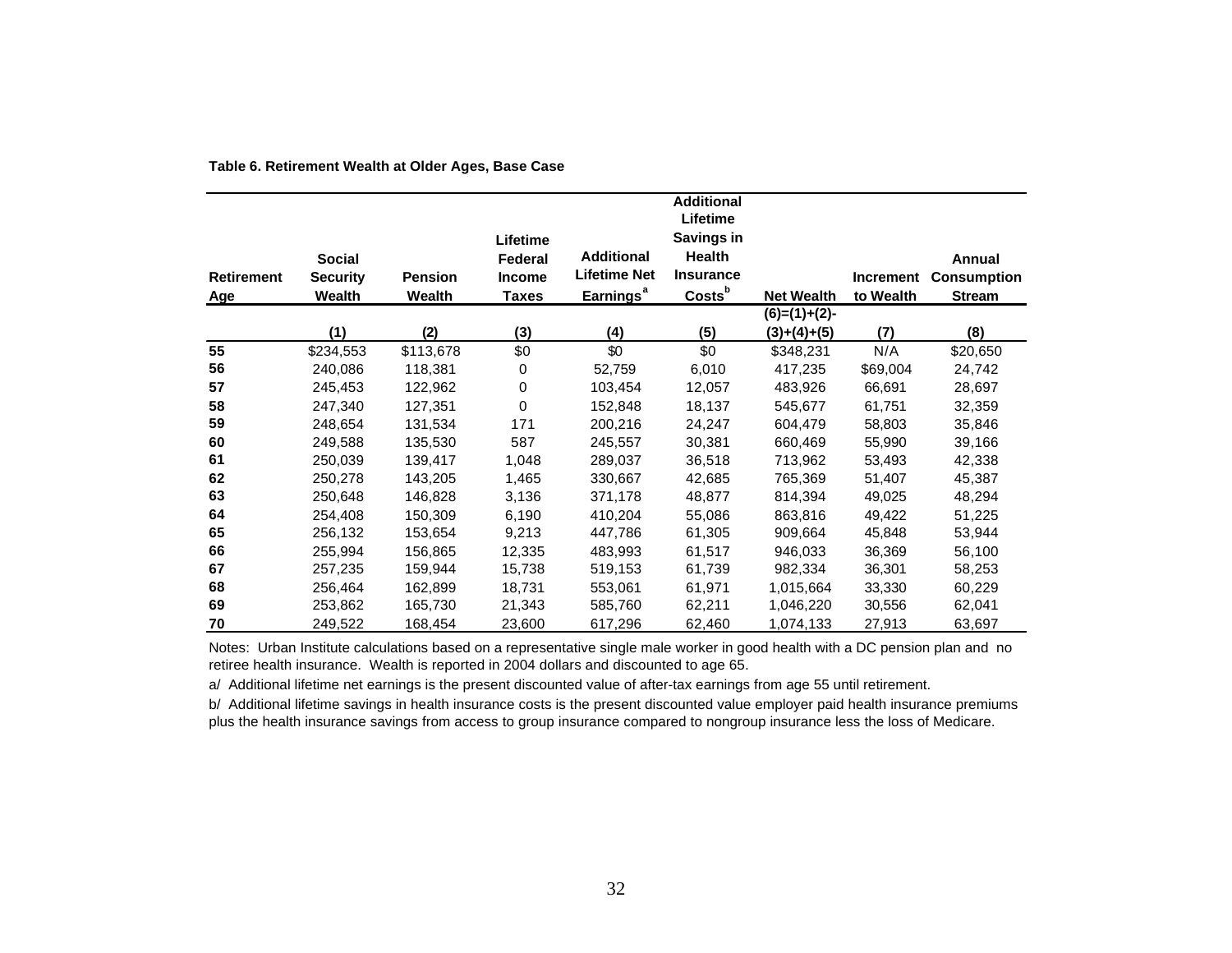**Figure 1 Implicit Tax Rate, Replacement Rate, and Net Retirement Wealth by Age for the Base-Case Worker**



Notes: Urban Institute calculations based on a representative single male worker in good health with a DC pension plan and no retiree health insurance. Dollar amounts are in \$2004.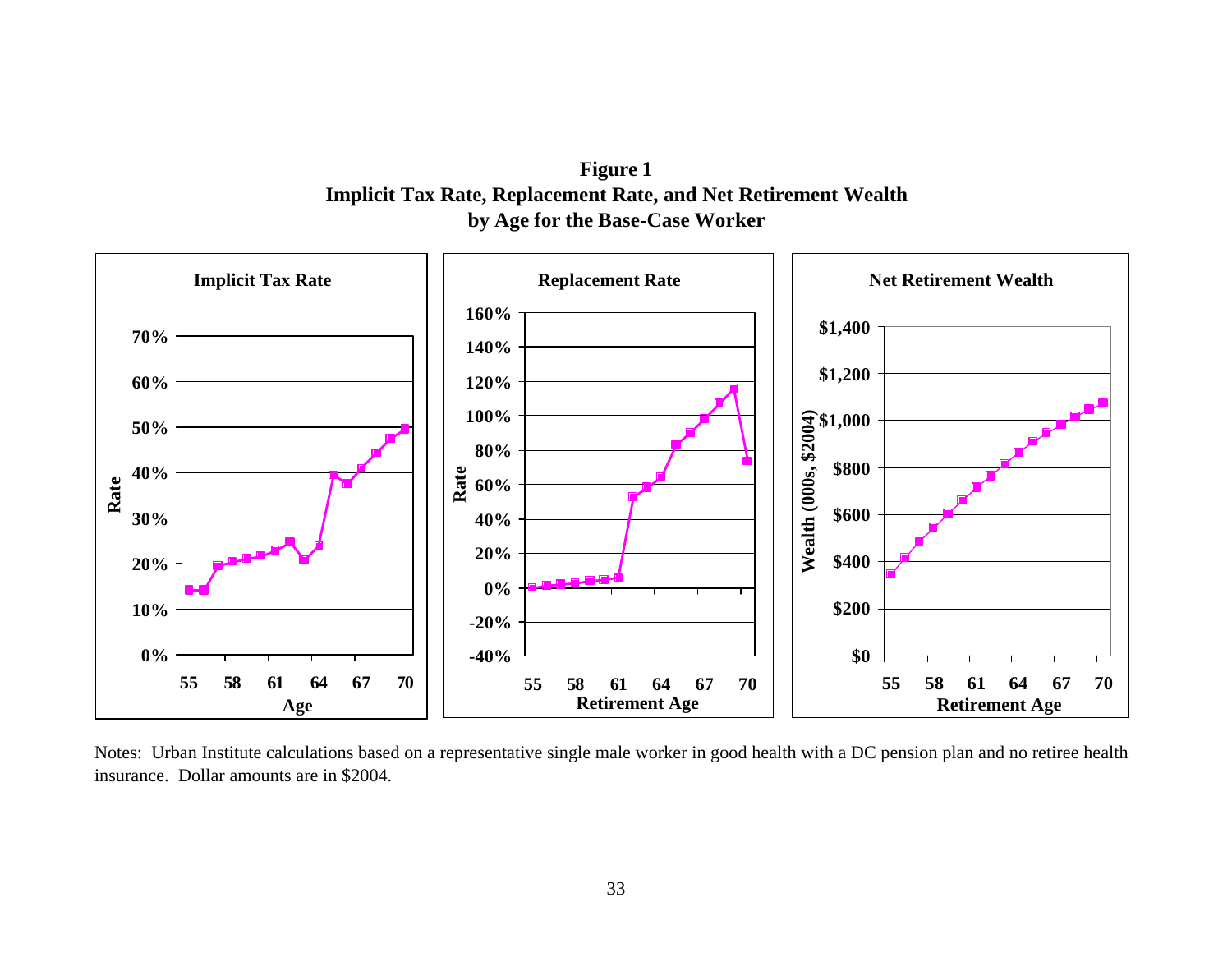**Figure 2 Implicit Tax Rate, Replacement Rate, and Net Retirement Wealth by Age and Sex**



Notes: The base-case worker is a single male in good health with a DC pension plan and no retiree health insurance. The single woman has the same earnings and pension as the single male. Dollar amounts are in \$2004. Details are displayed in appendix table A1.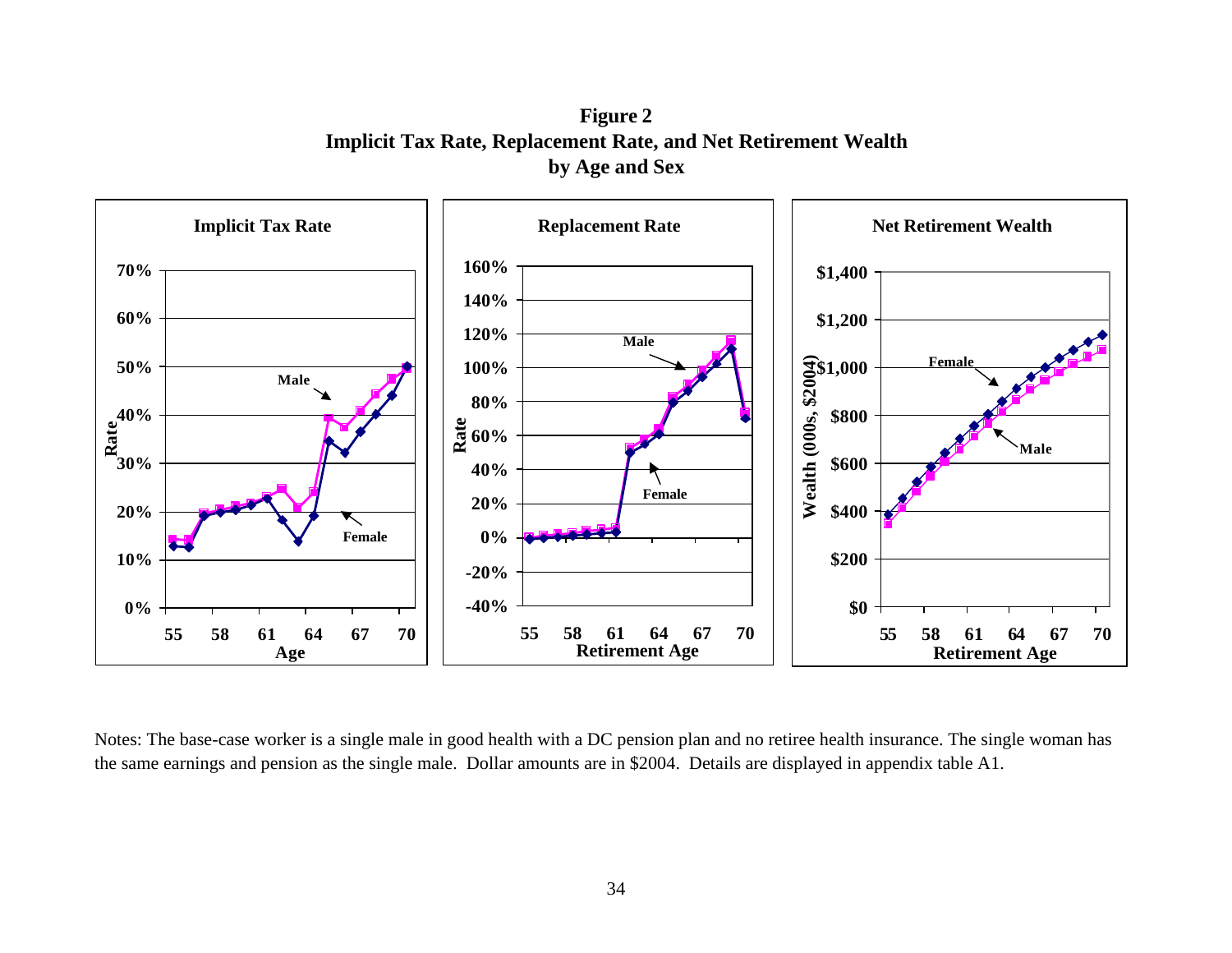**Figure 3 Implicit Tax Rate, Replacement Rate, and Net Retirement Wealth by Age, Sex, and Social Security Take-Up Age**



Notes: The base-case worker is a single male in good health with a DC pension plan and no retiree health insurance. He takes up Social Security benefits by age 70. The other single male and female are identical to the base-case worker in all respects, except that they take up Social Security benefits by age 65. Dollar amounts are in \$2004. Details are displayed in appendix table A2.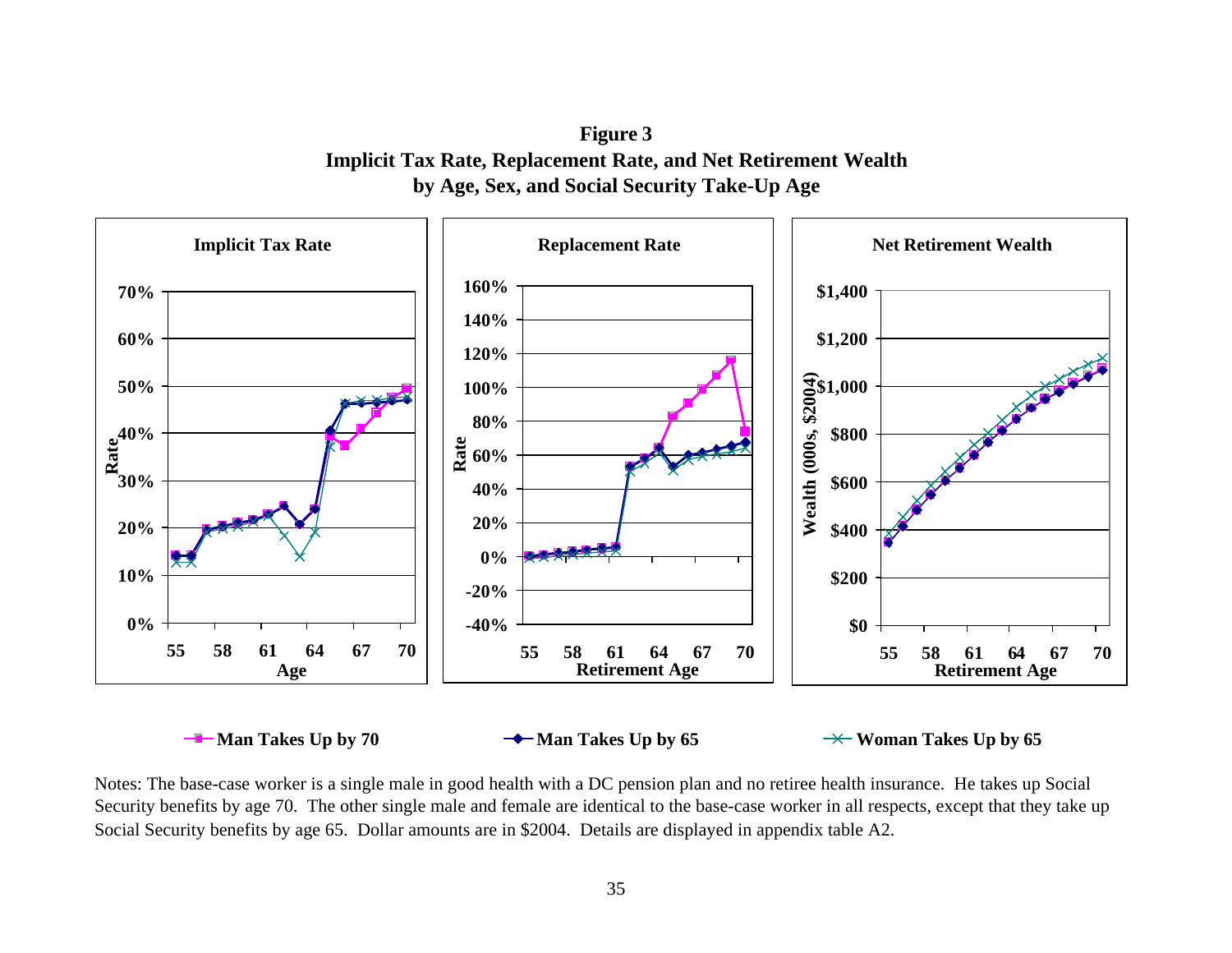**Figure 4 Implicit Tax Rate, Replacement Rate, and Net Retirement Wealth by Age and Saving Behavior**



Notes: The base-case worker (nonsaver) is a single male in good health with a DC pension plan and no retiree health insurance. He has no taxdeferred savings outside his employer DC pension contributions. The saver contributes 8 percent of annual earnings to a tax-deferred retirement account. Dollar amounts are in \$2004. Details are displayed in appendix table A3.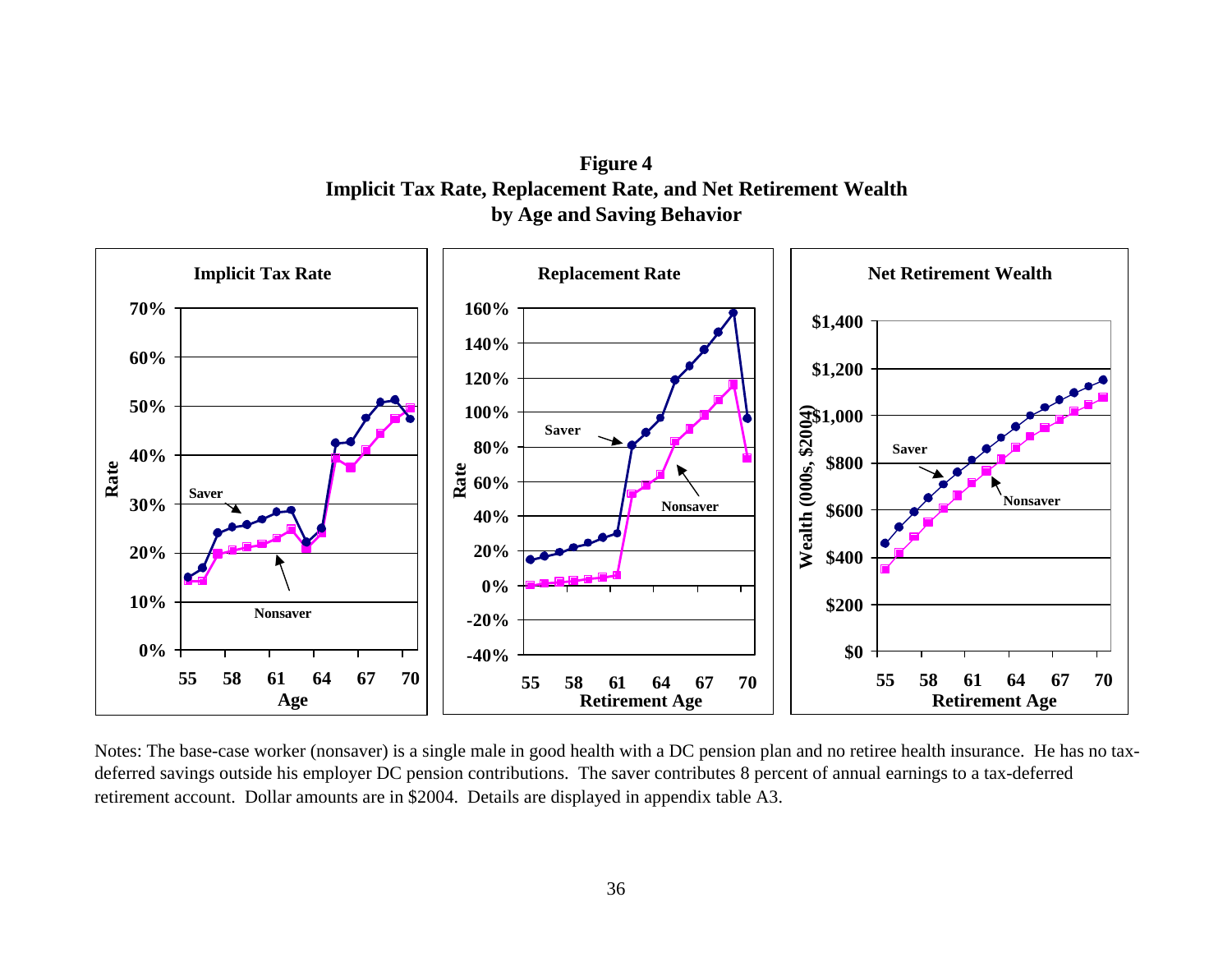



Note: The chart shows pension wealth for a man born in 1950 who began working for the employer at age 35. The DB plan pays benefits equal to the number of years of service times 1% of average salary earned during the last three years of service. Full benefits are paid beginning at age 62. Reduced benefits are available after 25 years of service, when the worker reaches age 60. Contributions to the DC plan total 8% of salary,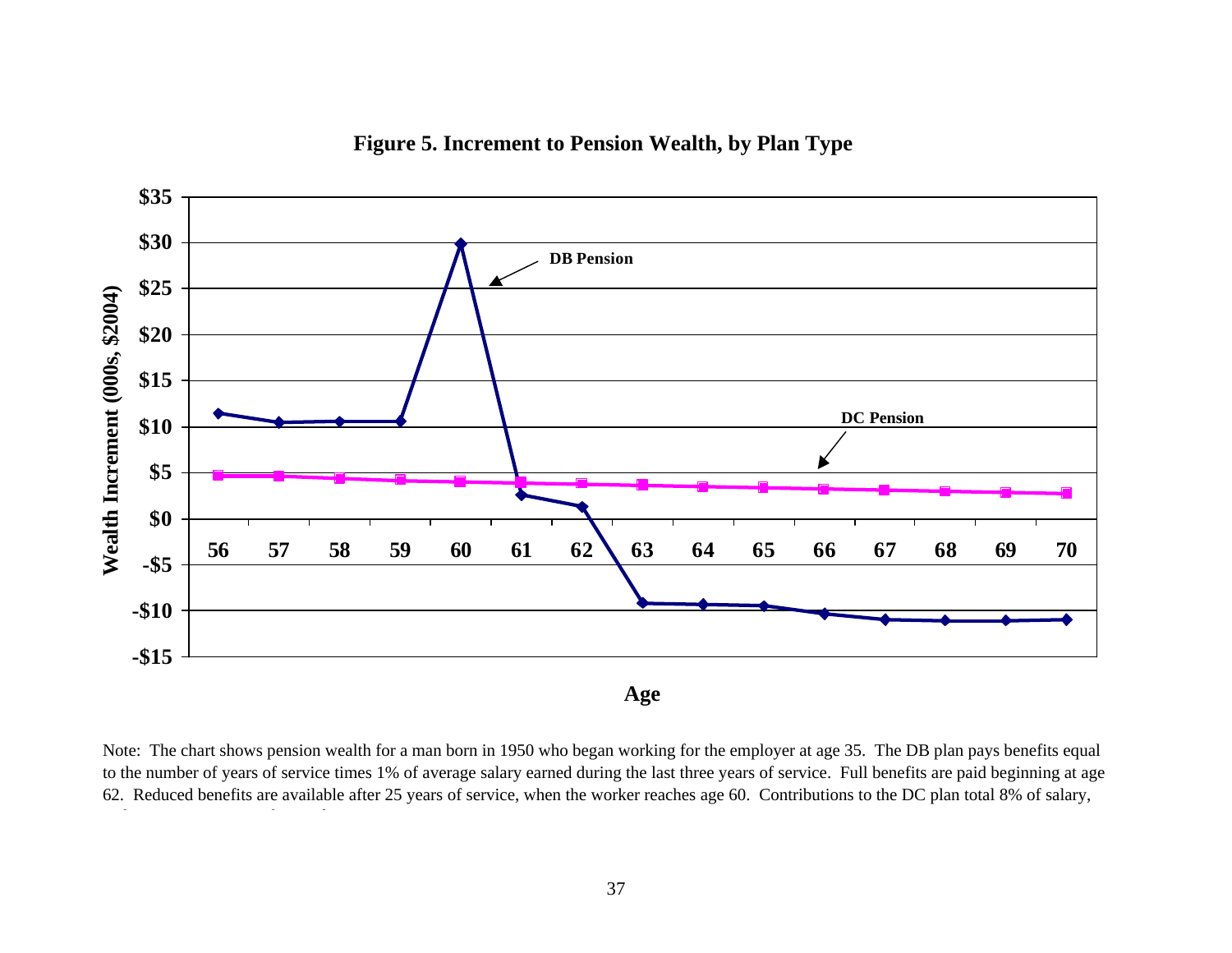**Figure 6 Implicit Tax Rate, Replacement Rate, and Net Retirement Wealth by Age and Pension Type**



Notes: Our base-case worker has a DC pension. The DB pension is based on Plan A with early retirement available at age 60. The no pension worker has no pension or tax-deferred savings. Details are displayed in appendix table A4.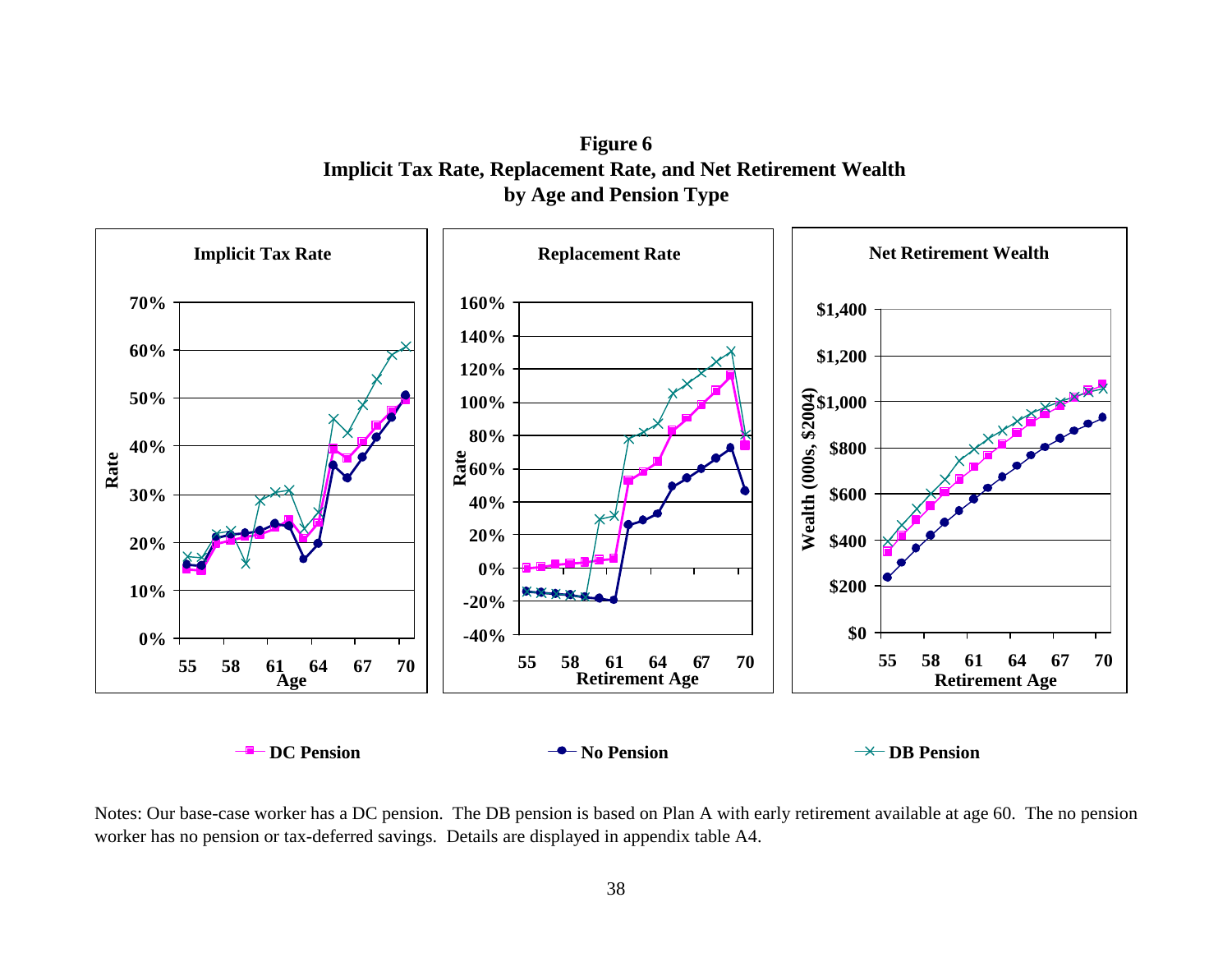**Figure 7 Implicit Tax Rate, Replacement Rate, and Net Retirement Wealth by Age and Educational Attainment**



Notes: The base-case worker is a single male in good health with a DC pension plan and no retiree health insurance. His earnings are for a male worker with some college education. Other earning profiles are consistent with historic earnings for males with other education levels. Dollar amounts are in \$2004. Details are displayed in appendix table A5.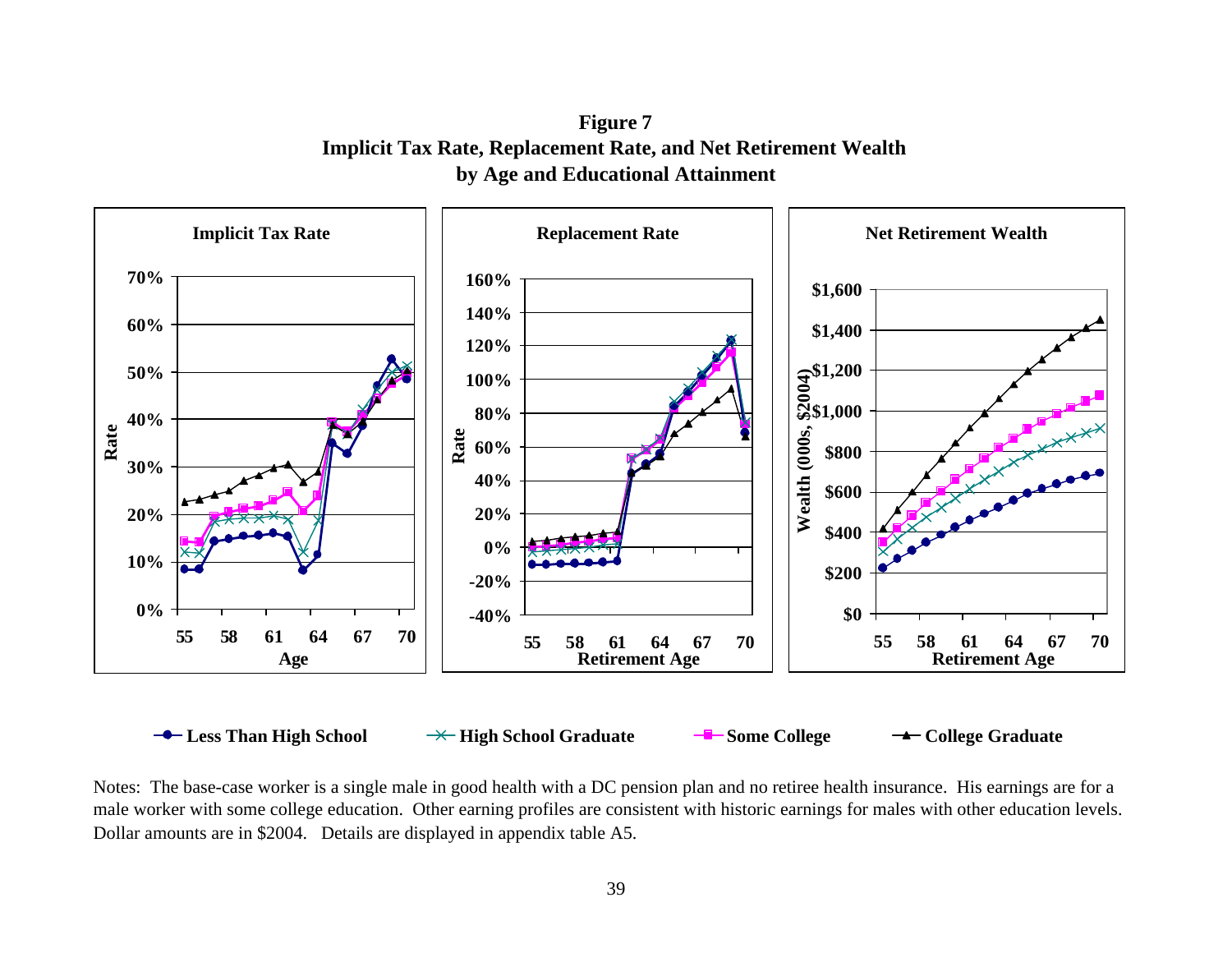**Figure 8 Implicit Tax Rate, Replacement Rate, and Net Retirement Wealth by Age and Employer Health Insurance**



Notes: The base-case worker is a single male in good health with a DC pension plan. Dollar amounts are in \$2004. Details are displayed in appendix table A6.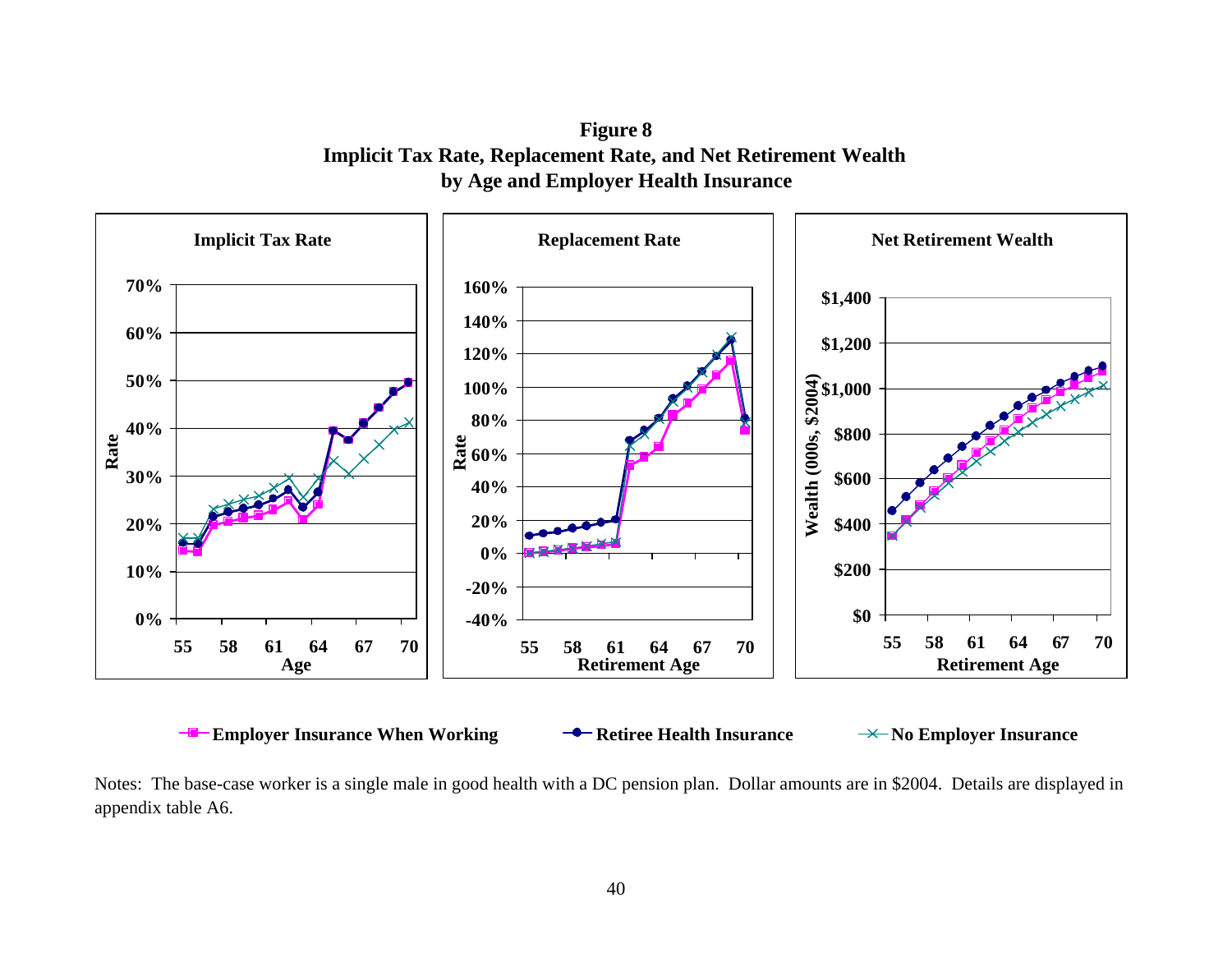**Figure 9 Implicit Tax Rate, Replacement Rate, and Net Retirement Wealth by Age and Health Status**



Notes: The base-case worker is a single male with a DC pension plan and no retiree health insurance. Retired workers purchase nongroup insurance based on health status before age 65 when Medicare becomes available. Dollar amounts are in \$2004. Estimates are for a single male with a DC pension plan and no retiree health insurance. Details are displayed in appendix table A7.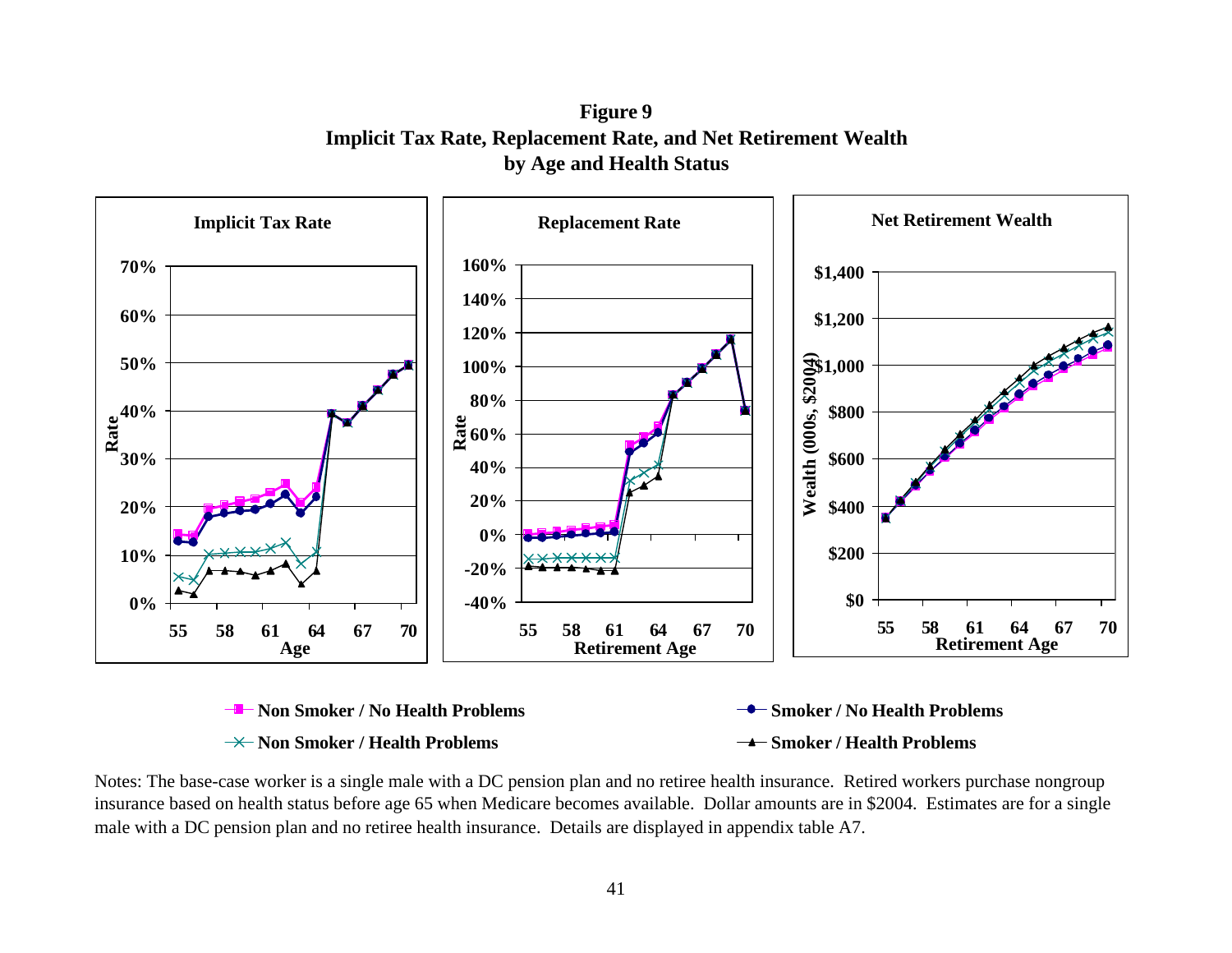**Figure 10 Implicit Tax Rate, Replacement Rate, and Net Retirement Wealth by Age and Marital Status and Spouse Earnings**



Notes: The base-case worker is a single male in good health with a DC pension plan and no retiree health insurance. The married worker has the same earnings and pension as the single worker. In one case the married worker has a nonworking spouse. In the other case the husband and wife have identical earnings. Dollar amounts are in \$2004. Details are displayed in appendix table A8.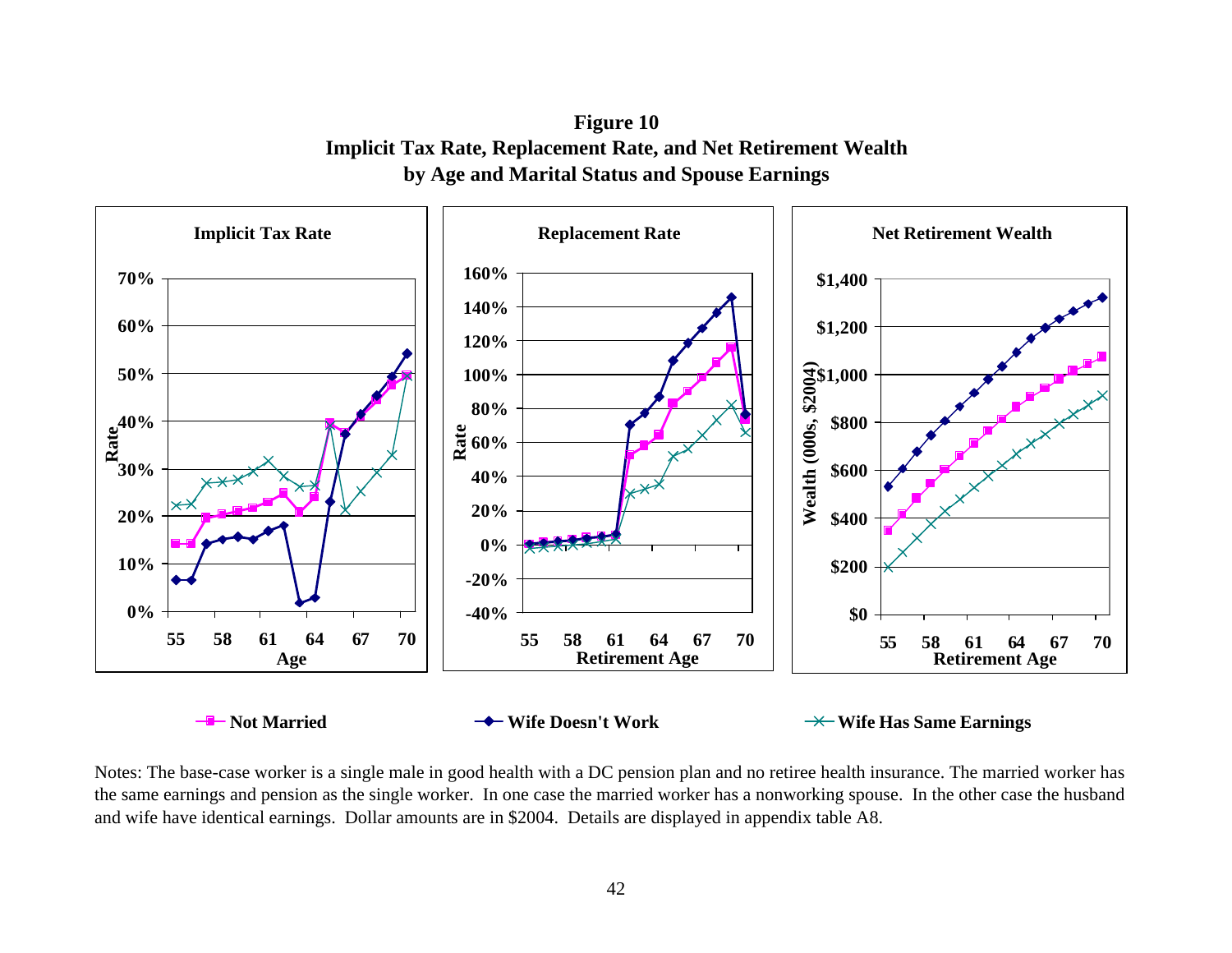|            |       |                          | <b>Net Retirement Wealth</b> |                         |             |        |          |                           |             | <b>Annual Consumption</b> |
|------------|-------|--------------------------|------------------------------|-------------------------|-------------|--------|----------|---------------------------|-------------|---------------------------|
|            |       | <b>Implicit Tax Rate</b> |                              | <b>Replacement Rate</b> | (000s)      |        |          | <b>Net Wealth Accrual</b> |             | <b>Stream</b>             |
| <b>Age</b> | Male  | Female                   | <b>Male</b>                  | Female                  | <b>Male</b> | Female | Male     | <b>Female</b>             | <b>Male</b> | Female                    |
| 55         | 14.2% | 12.8%                    | 0.1%                         | $-1.2%$                 | \$348       | \$386  | \$69,004 | \$69,906                  | \$20,650    | \$20,911                  |
| 56         | 14.1  | 12.7                     | 0.9                          | $-0.6$                  | 417         | 456    | 66,691   | 67,565                    | 24,742      | 24,694                    |
| 57         | 19.6  | 19.1                     | 1.7                          | 0.1                     | 484         | 524    | 61,751   | 62,058                    | 28,697      | 28,349                    |
| 58         | 20.4  | 19.8                     | 2.7                          | 0.9                     | 546         | 586    | 58,803   | 59,189                    | 32,359      | 31,707                    |
| 59         | 21.1  | 20.3                     | 3.6                          | 1.7                     | 604         | 645    | 55,990   | 56,457                    | 35,846      | 34,910                    |
| 60         | 21.7  | 21.4                     | 4.7                          | 2.6                     | 660         | 702    | 53.493   | 53,693                    | 39,166      | 37,965                    |
| 61         | 22.9  | 22.7                     | 5.6                          | 3.3                     | 714         | 755    | 51,407   | 51,555                    | 42,338      | 40,870                    |
| 62         | 24.7  | 18.3                     | 52.7                         | 50.1                    | 765         | 807    | 49,025   | 52,698                    | 45,387      | 43,660                    |
| 63         | 20.8  | 13.8                     | 57.9                         | 55.1                    | 814         | 860    | 49,422   | 53,338                    | 48,294      | 46,511                    |
| 64         | 23.9  | 19.2                     | 64.0                         | 61.1                    | 864         | 913    | 45.848   | 48,509                    | 51,225      | 49,397                    |
| 65         | 39.4  | 34.7                     | 83.0                         | 79.6                    | 910         | 961    | 36,369   | 38,949                    | 53,944      | 52,022                    |
| 66         | 37.4  | 32.2                     | 90.1                         | 86.4                    | 946         | 1,000  | 36.301   | 39.137                    | 56,100      | 54,130                    |
| 67         | 40.9  | 36.5                     | 98.3                         | 94.4                    | 982         | 1,040  | 33,330   | 35,734                    | 58,253      | 56,247                    |
| 68         | 44.2  | 40.3                     | 106.9                        | 102.5                   | 1,016       | 1,075  | 30,556   | 32,688                    | 60,229      | 58,181                    |
| 69         | 47.5  | 44.0                     | 116.0                        | 111.1                   | 1,046       | 1,108  | 27,913   | 29,749                    | 62,041      | 59,949                    |
| 70         | 49.5  | 50.1                     | 73.4                         | 70.2                    | 1,074       | 1,138  | 26,570   | 26,276                    | 63,697      | 61,559                    |

**Appendix Table 1. Implicit Tax Rates, Replacement Rates, and Net Retirement Wealth by Age and Sex**

Notes: The base-case worker is a single male in good health with a DC pension plan and no retiree health insurance. The female worker has the same earnings and pension as the male worker.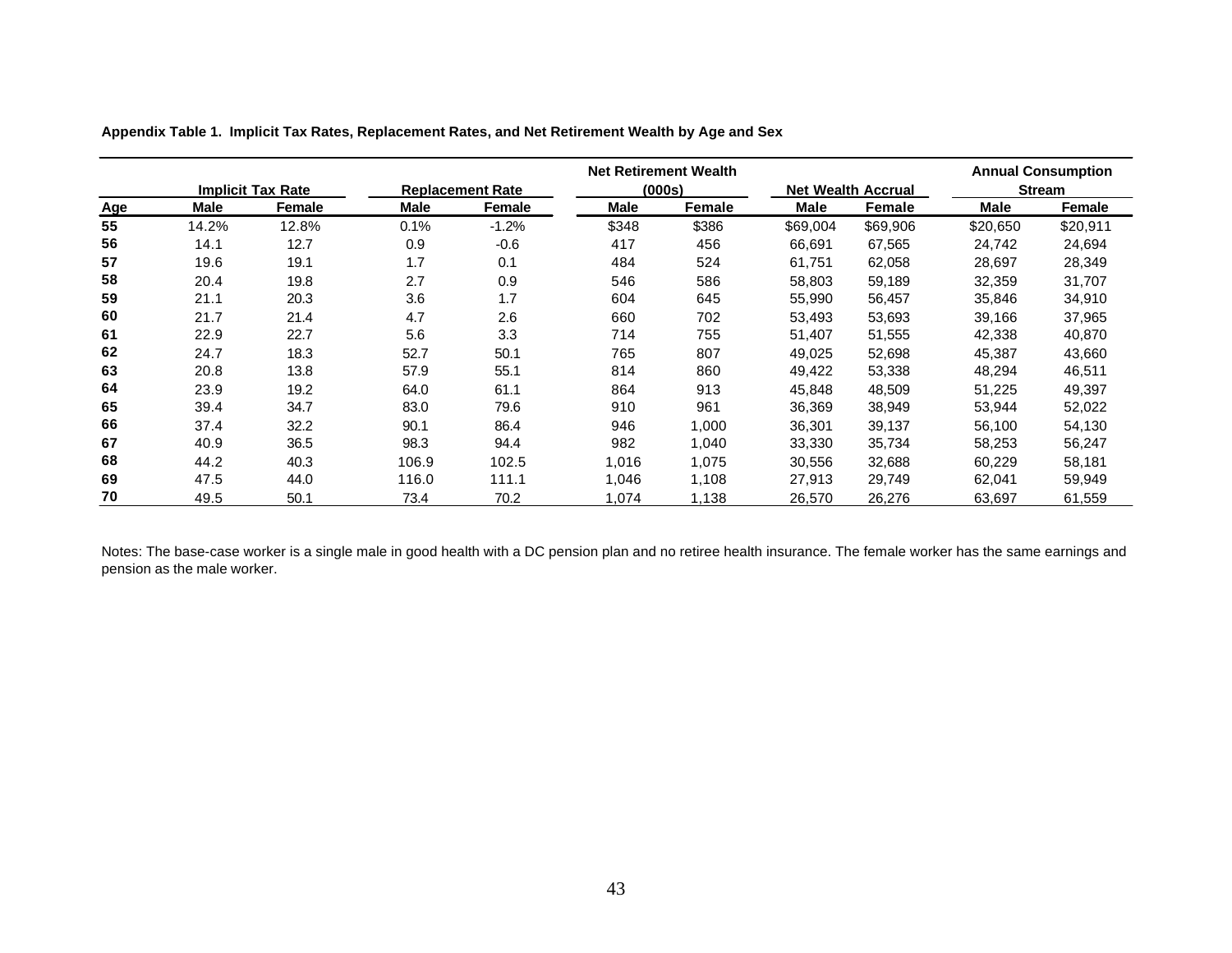|     |                  | <b>Implicit Tax Rate</b> |                    |                  | <b>Replacement Rate</b> |                    |
|-----|------------------|--------------------------|--------------------|------------------|-------------------------|--------------------|
|     |                  |                          | Woman              |                  |                         | Woman              |
|     | <b>Man Takes</b> | <b>Man Takes</b>         | <b>Takes Up SS</b> | <b>Man Takes</b> | <b>Man Takes</b>        | <b>Takes Up SS</b> |
| Age | Up SS by 70      | Up SS by 65              | by 65              |                  | Up SS by 70 Up SS by 65 | by 65              |
| 55  | 14.2%            | 14.2%                    | 12.8%              | 0.1%             | 0.1%                    | $-1.2%$            |
| 56  | 14.1             | 14.1                     | 12.7               | 0.9              | 0.9                     | $-0.6$             |
| 57  | 19.6             | 19.6                     | 19.1               | 1.7              | 1.7                     | 0.1                |
| 58  | 20.4             | 20.4                     | 19.8               | 2.7              | 2.7                     | 0.9                |
| 59  | 21.1             | 21.1                     | 20.3               | 3.6              | 3.6                     | 1.7                |
| 60  | 21.7             | 21.7                     | 21.4               | 4.7              | 4.7                     | 2.6                |
| 61  | 22.9             | 22.9                     | 22.7               | 5.6              | 5.6                     | 3.3                |
| 62  | 24.7             | 24.7                     | 18.3               | 52.7             | 52.7                    | 50.1               |
| 63  | 20.8             | 20.8                     | 13.8               | 57.9             | 57.9                    | 55.1               |
| 64  | 23.9             | 23.9                     | 19.2               | 64.0             | 64.0                    | 61.1               |
| 65  | 39.4             | 40.6                     | 37.1               | 83.0             | 52.9                    | 50.8               |
| 66  | 37.4             | 46.2                     | 46.3               | 90.1             | 59.7                    | 57.2               |
| 67  | 40.9             | 46.3                     | 46.9               | 98.3             | 61.5                    | 58.9               |
| 68  | 44.2             | 46.5                     | 47.1               | 106.9            | 63.4                    | 60.5               |
| 69  | 47.5             | 46.8                     | 47.5               | 116.0            | 65.4                    | 62.2               |
| 70  | 49.5             | 47.1                     | 47.7               | 73.4             | 67.6                    | 64.0               |

**Appendix Table 2. Implicit Tax Rates, Replacement Rates, and Net Retirement Wealth by Age, Sex, and Social Security Take-Up Age**

|     |                  | <b>Net Retirement Wealth (000s)</b> |             |             | <b>Net Wealth Accrual</b> |             |             | <b>Annual Consumption Stream</b> |                    |
|-----|------------------|-------------------------------------|-------------|-------------|---------------------------|-------------|-------------|----------------------------------|--------------------|
|     |                  |                                     | Woman       |             |                           | Woman       |             |                                  | Woman              |
|     | <b>Man Takes</b> | <b>Man Takes</b>                    | Takes Up SS | Man Takes   | <b>Man Takes</b>          | Takes Up SS | Man Takes   | <b>Man Takes</b>                 | <b>Takes Up SS</b> |
| Age | Up SS by 70      | Up $SS$ by $65$                     | by 65       | Up SS by 70 | Up SS by 65               | by 65       | Up SS by 70 | Up SS by 65                      | by 65              |
| 55  | \$348            | \$348                               | \$386       | \$69,004    | \$69,004                  | \$69,906    | \$20,650    | \$20,650                         | \$20,911           |
| 56  | 417              | 417                                 | 456         | 66,691      | 66,691                    | 67,565      | 24,742      | 24,742                           | 24,694             |
| 57  | 484              | 484                                 | 524         | 61.751      | 61,751                    | 62,058      | 28,697      | 28,697                           | 28,349             |
| 58  | 546              | 546                                 | 586         | 58,803      | 58,803                    | 59,189      | 32,359      | 32,359                           | 31,707             |
| 59  | 604              | 604                                 | 645         | 55,990      | 55,990                    | 56,457      | 35,846      | 35,846                           | 34,910             |
| 60  | 660              | 660                                 | 702         | 53,493      | 53,493                    | 53,693      | 39,166      | 39,166                           | 37,965             |
| 61  | 714              | 714                                 | 755         | 51,407      | 51,407                    | 51,555      | 42.338      | 42,338                           | 40,870             |
| 62  | 765              | 765                                 | 807         | 49,025      | 49,025                    | 52,698      | 45,387      | 45,387                           | 43,660             |
| 63  | 814              | 814                                 | 860         | 49,422      | 49,422                    | 53,338      | 48,294      | 48,294                           | 46,511             |
| 64  | 864              | 864                                 | 913         | 45,848      | 45,848                    | 48,509      | 51,225      | 51,225                           | 49,397             |
| 65  | 910              | 910                                 | 961         | 36.369      | 35.676                    | 37.602      | 53.944      | 53.944                           | 52,022             |
| 66  | 946              | 945                                 | 999         | 36,301      | 31,624                    | 31,535      | 56,100      | 56,059                           | 54,057             |
| 67  | 982              | 977                                 | 1,031       | 33,330      | 30,601                    | 30,301      | 58,253      | 57,935                           | 55,763             |
| 68  | 1,016            | 1,008                               | 1,061       | 30,556      | 29,614                    | 29,294      | 60,229      | 59,749                           | 57,403             |
| 69  | 1,046            | 1,037                               | 1,090       | 27,913      | 28,616                    | 28,281      | 62,041      | 61,505                           | 58,988             |
| 70  | 1,074            | 1,066                               | 1,118       | 26,570      | 27,697                    | 27,356      | 63,697      | 63,202                           | 60,518             |

Notes: The base-case worker is a single male in good health with a DC pension plan and no retiree health insurance. He takes up Social Security benefits by age 70. The other single male and female are identical to the base-case worker in all respects, except that they take up Social Security benefits by age 65. Dollar amounts are in \$2004.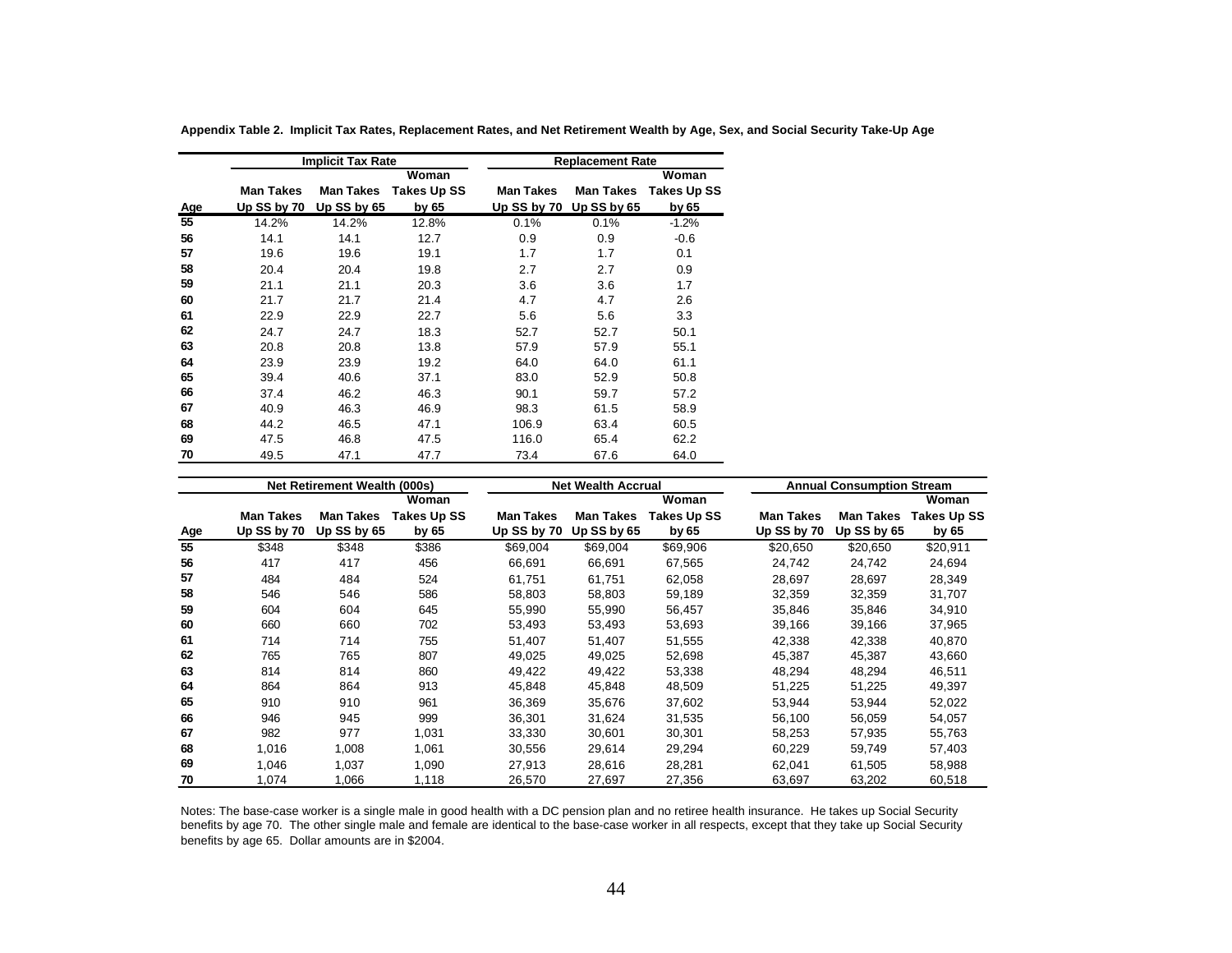|     | <b>Implicit Tax Rate</b> |              | <b>Replacement Rate</b> |       | <b>Net Retirement Wealth (000s)</b> |              | <b>Net Wealth Accrual</b> |              |                  | <b>Annual Consumption</b><br><b>Stream</b> |
|-----|--------------------------|--------------|-------------------------|-------|-------------------------------------|--------------|---------------------------|--------------|------------------|--------------------------------------------|
| Age | <b>Non Saver</b>         | <b>Saver</b> | <b>Non Saver</b>        | Saver | <b>Non Saver</b>                    | <b>Saver</b> | <b>Non Saver</b>          | <b>Saver</b> | <b>Non Saver</b> | <b>Saver</b>                               |
| 55  | 14.2%                    | 14.9%        | 0.1%                    | 14.6% | \$348                               | \$459        | \$69,004                  | \$68,514     | \$20,650         | \$27,192                                   |
| 56  | 14.1                     | 16.9         | 0.9                     | 16.8  | 417                                 | 527          | 66,691                    | 64,948       | 24,742           | 31,255                                     |
| 57  | 19.6                     | 24.0         | 1.7                     | 19.0  | 484                                 | 592          | 61,751                    | 58,972       | 28,697           | 35,106                                     |
| 58  | 20.4                     | 25.2         | 2.7                     | 21.8  | 546                                 | 651          | 58,803                    | 55,792       | 32,359           | 38,603                                     |
| 59  | 21.1                     | 25.7         | 3.6                     | 24.4  | 604                                 | 707          | 55,990                    | 53,158       | 35,846           | 41,912                                     |
| 60  | 21.7                     | 26.8         | 4.7                     | 27.5  | 660                                 | 760          | 53,493                    | 50,466       | 39,166           | 45,064                                     |
| 61  | 22.9                     | 28.3         | 5.6                     | 29.9  | 714                                 | 810          | 51,407                    | 48,196       | 42,338           | 48,057                                     |
| 62  | 24.7                     | 28.7         | 52.7                    | 81.0  | 765                                 | 859          | 49,025                    | 46,562       | 45,387           | 50,915                                     |
| 63  | 20.8                     | 22.1         | 57.9                    | 88.0  | 814                                 | 905          | 49,422                    | 48,471       | 48,294           | 53,676                                     |
| 64  | 23.9                     | 25.0         | 64.0                    | 96.6  | 864                                 | 954          | 45,848                    | 45,063       | 51,225           | 56,550                                     |
| 65  | 39.4                     | 42.3         | 83.0                    | 118.3 | 910                                 | 999          | 36,369                    | 34,546       | 53,944           | 59,223                                     |
| 66  | 37.4                     | 42.6         | 90.1                    | 126.4 | 946                                 | 1,033        | 36,301                    | 33,217       | 56,100           | 61,271                                     |
| 67  | 40.9                     | 47.5         | 98.3                    | 135.9 | 982                                 | 1,066        | 33,330                    | 29,534       | 58,253           | 63,241                                     |
| 68  | 44.2                     | 50.7         | 106.9                   | 146.0 | 1,016                               | 1,096        | 30,556                    | 26,821       | 60,229           | 64,992                                     |
| 69  | 47.5                     | 51.3         | 116.0                   | 157.3 | 1,046                               | 1,123        | 27,913                    | 25,611       | 62,041           | 66,583                                     |
| 70  | 49.5                     | 47.3         | 73.4                    | 96.4  | 1,074                               | 1,148        | 26,570                    | 27,456       | 63,697           | 68,102                                     |

**Appendix Table 3. Implicit Tax Rates, Replacement Rates, and Net Retirement Wealth by Age and Saver Status**

Notes: The base-case worker is a single male in good health with a DC pension plan and no retiree health insurance and no tax-deferred savings outside his employer DC pension contributions. The saver contributes 8 percent of annual earnings to a tax-deferred retirement account. Dollar amounts are in \$2004.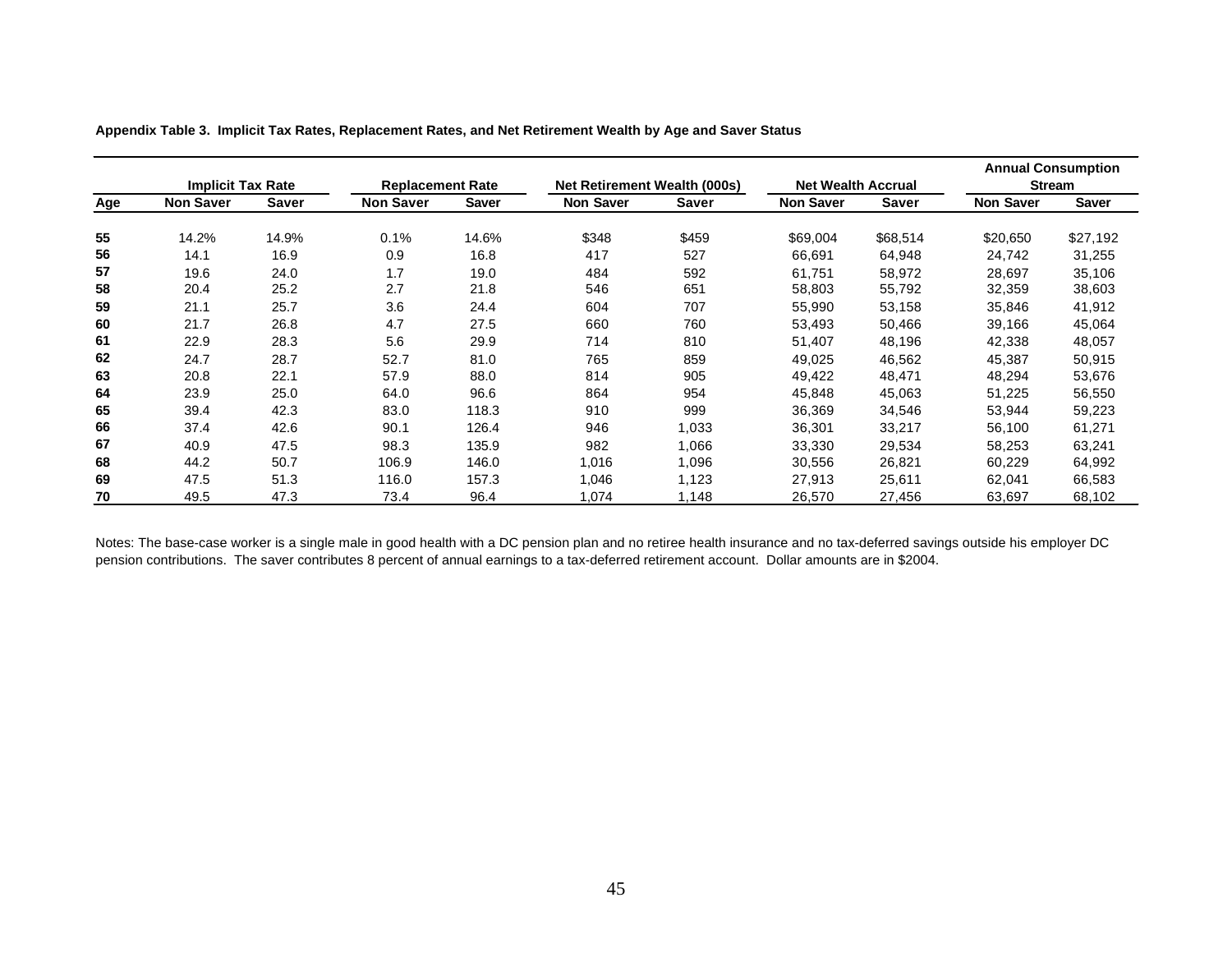**Appendix Table 4. Implicit Tax Rates, Replacement Rates, and Net Retirement Wealth by Age and Pension Type**

|     |       |        | <b>Implicit Tax Rate</b> |        |        |        |        |                |                |          | <b>Replacement Rate</b> |                |                |                |
|-----|-------|--------|--------------------------|--------|--------|--------|--------|----------------|----------------|----------|-------------------------|----------------|----------------|----------------|
|     | DC    | No     | DB                       | DB     | DB     | DB     | DB     |                | No             | DB Plan  | DB Plan                 | <b>DB Plan</b> | <b>DB Plan</b> | <b>DB Plan</b> |
| Age | Plan  | Pensio | Plan A                   | Plan B | Plan C | Plan D | Plan E | <b>DC Plan</b> | <b>Pension</b> | Α        | в                       | C              | D              | Е              |
| 55  | 14.2% | 15.2%  | 16.9%                    | 16.9%  | 16.7%  | 14.0%  | 14.0%  | 0.1%           | $-14.2%$       | $-14.2%$ | $-14.2%$                | $-14.2%$       | $-14.2%$       | $-14.2%$       |
| 56  | 14.1  | 15.1   | 16.9                     | 16.9   | 16.6   | 13.8   | 13.8   | 0.9            | $-15.0$        | $-15.0$  | $-15.0$                 | $-15.0$        | $-15.0$        | $-15.0$        |
| 57  | 19.6  | 21.0   | 21.7                     | 21.7   | 21.7   | 19.4   | 19.4   | 1.7            | $-15.5$        | $-15.5$  | $-15.5$                 | $-15.5$        | $-15.5$        | $-15.5$        |
| 58  | 20.4  | 21.5   | 22.3                     | 22.3   | 22.3   | 20.0   | 20.0   | 2.7            | $-16.4$        | $-16.4$  | $-16.4$                 | $-16.4$        | $-16.4$        | $-16.4$        |
| 59  | 21.1  | 21.8   | 15.6                     | 22.8   | 22.7   | 17.7   | 20.3   | 3.6            | $-17.4$        | $-17.4$  | $-17.4$                 | $-17.4$        | $-17.4$        | $-17.4$        |
| 60  | 21.7  | 22.3   | 28.7                     | 23.3   | 23.1   | 22.5   | 20.7   | 4.7            | $-18.3$        | 29.3     | $-18.3$                 | $-18.3$        | 4.1            | $-18.3$        |
| 61  | 22.9  | 23.7   | 30.3                     | 24.5   | 24.3   | 23.8   | 22.0   | 5.6            | $-19.5$        | 31.4     | $-19.5$                 | $-19.5$        | 4.8            | $-19.5$        |
| 62  | 24.7  | 23.2   | 30.9                     | 30.9   | 25.3   | 25.3   | 25.3   | 52.7           | 25.7           | 77.6     | 77.6                    | 25.7           | 51.5           | 51.5           |
| 63  | 20.8  | 16.4   | 22.8                     | 22.8   | 20.0   | 19.7   | 19.7   | 57.9           | 28.6           | 81.8     | 81.8                    | 28.6           | 55.3           | 55.3           |
| 64  | 23.9  | 19.8   | 26.2                     | 26.2   | 23.0   | 24.5   | 24.5   | 64.0           | 32.7           | 87.2     | 87.2                    | 32.7           | 60.2           | 60.2           |
| 65  | 39.4  | 35.9   | 45.7                     | 45.7   | 45.7   | 42.2   | 42.2   | 83.0           | 49.3           | 105.2    | 105.2                   | 105.2          | 77.4           | 77.4           |
| 66  | 37.4  | 33.2   | 42.9                     | 42.9   | 42.9   | 39.8   | 39.8   | 90.1           | 53.9           | 110.9    | 110.9                   | 110.9          | 82.7           | 82.7           |
| 67  | 40.9  | 37.7   | 48.7                     | 48.7   | 48.7   | 44.8   | 44.8   | 98.3           | 59.9           | 117.6    | 117.6                   | 117.6          | 89.2           | 89.2           |
| 68  | 44.2  | 41.9   | 54.1                     | 54.1   | 54.1   | 49.1   | 49.1   | 106.9          | 66.1           | 124.0    | 124.0                   | 124.0          | 95.8           | 95.8           |
| 69  | 47.5  | 46.0   | 59.0                     | 59.0   | 59.0   | 53.0   | 53.0   | 116.0          | 72.5           | 130.7    | 130.7                   | 130.7          | 102.3          | 102.3          |
| 70  | 49.5  | 50.5   | 60.8                     | 60.8   | 60.8   | 55.6   | 55.6   | 73.4           | 46.3           | 80.4     | 80.4                    | 80.4           | 63.8           | 63.8           |

|            | <b>Net Retirement Wealth (000s)</b> |        |        |        |        |        | <b>Net Wealth Accrual</b> |          |           |          |          |          |          | <b>Annual Consumption Stream</b> |          |          |                |          |          |          |                |
|------------|-------------------------------------|--------|--------|--------|--------|--------|---------------------------|----------|-----------|----------|----------|----------|----------|----------------------------------|----------|----------|----------------|----------|----------|----------|----------------|
|            | DC                                  | No     | DB     | DB     | DB     | DB     | DB.                       |          | <b>No</b> | DB Plan  | DB Plan  | DB Plan  | DB Plan  | <b>DB Plan</b>                   |          | No       | <b>DB Plan</b> | DB Plan  | DB Plan  | DB Plan  | <b>DB Plan</b> |
| <u>Age</u> | Plan                                | Pensio | Plan A | Plan B | Plan C | Plan D | Plan E                    | DC Plan  | Pension   |          | в        |          | D        | Е.                               | DC Plan  | Pension  |                |          | C.       | D        | Е.             |
| 55         | \$348                               | \$235  | \$393  | \$393  | \$357  | \$307  | \$307                     | \$69.004 | \$64.301  | \$72.797 | \$72.797 | \$70.777 | \$69.340 | \$69,340                         | \$20,650 | \$13,909 | \$23.283       | \$23.283 | \$21.151 | \$18,230 | \$18,230       |
| 56         | 417                                 | 299    | 465    | 465    | 427    | 377    | 377                       | 66,691   | 62,110    | 69,782   | 69.782   | 67,938   | 67,257   | 67,257                           | 24,742   | 17.722   | 27.600         | 27.600   | 25,348   | 22,342   | 22,342         |
| 57         | 484                                 | 361    | 535    | 535    | 495    | 444    | 444                       | 61,751   | 57,361    | 65,177   | 65.177   | 63.296   | 62.454   | 62.454                           | 28,697   | 21.405   | 31.738         | 31.738   | 29,377   | 26,330   | 26,330         |
| 58         | 546                                 | 418    | 600    | 600    | 559    | 506    | 506                       | 58,803   | 54.791    | 62,563   | 62,563   | 60.672   | 59,804   | 59.804                           | 32,359   | 24.807   | 35,603         | 35.603   | 33.130   | 30,034   | 30,034         |
| 59         | 604                                 | 473    | 663    | 663    | 619    | 566    | 566                       | 55,990   | 52,409    | 81,049   | 60,095   | 58,255   | 66,002   | 57,414                           | 35,846   | 28,056   | 39,313         | 39,313   | 36,728   | 33,580   | 33,580         |
| 60         | 660                                 | 526    | 744    | 723    | 678    | 632    | 624                       | 53,493   | 50,068    | 48,438   | 58,323   | 56,408   | 51,112   | 55,180                           | 39,166   | 31,164   | 44.119         | 42.877   | 40,182   | 37,494   | 36,985         |
| 61         | 714                                 | 576    | 792    | 781    | 734    | 683    | 679                       | 51,407   | 48.036    | 45,379   | 56.448   | 54.498   | 48,697   | 53.218                           | 42,338   | 34.133   | 46,992         | 46.335   | 43,527   | 40,525   | 40,257         |
| 62         | 765                                 | 624    | 838    | 838    | 789    | 732    | 732                       | 49.025   | 47.074    | 36.639   | 36.639   | 52.943   | 43,040   | 43.040                           | 45,387   | 36.982   | 49.683         | 49.683   | 46.759   | 43.413   | 43.413         |
| 63         | 814                                 | 67'    | 874    | 874    | 841    | 775    | 775                       | 49,422   | 48,994    | 38,419   | 38.419   | 54,872   | 43,905   | 43,905                           | 48,294   | 39,773   | 51,856         | 51,856   | 49,899   | 45,965   | 45,965         |
| 64         | 864                                 | 720    | 913    | 913    | 896    | 819    | 819                       | 45,848   | 45.526    | 35.155   | 35.155   | 51.698   | 39.708   | 39.708                           | 51,225   | 42.678   | 54.134         | 54.134   | 53.153   | 48,569   | 48,569         |
| 65         | 910                                 | 765    | 948    | 948    | 948    | 859    | 859                       | 36,369   | 36,279    | 25,629   | 25.629   | 25.629   | 30,405   | 30.405                           | 53,944   | 45,378   | 56.218         | 56,218   | 56,218   | 50,924   | 50,924         |
| 66         | 946                                 | 802    | 974    | 974    | 974    | 889    | 889                       | 36,301   | 36,624    | 25,433   | 25.433   | 25,433   | 30,441   | 30,441                           | 56,100   | 47,530   | 57,738         | 57.738   | 57,738   | 52,727   | 52,727         |
| 67         | 982                                 | 838    | 999    | 999    | 999    | 920    | 920                       | 33,330   | 33,368    | 22,120   | 22.120   | 22.120   | 27,149   | 27.149                           | 58,253   | 49.701   | 59,246         | 59,246   | 59,246   | 54,532   | 54,532         |
| 68         | 1,016                               | 871    | 1.021  | 1.021  | 1.021  | 947    | 947                       | 30,556   | 30,338    | 19,137   | 19,137   | 19.137   | 24,253   | 24.253                           | 60,229   | 51,680   | 60,558         | 60,558   | 60,558   | 56,142   | 56,142         |
| 69         | 1,046                               | 902    | 1,040  | 1.040  | 1,040  | 971    | 971                       | 27,913   | 27.444    | 16,421   | 16,421   | 16,421   | 21,635   | 21,635                           | 62,041   | 53,479   | 61,693         | 61,693   | 61,693   | 57,580   | 57,580         |
| 70         | 1,074                               | 929    | 1.057  | 1.057  | 1.057  | 993    | 993                       | 26,570   | 24.991    | 15,604   | 15,604   | 15,604   | 20,338   | 20.338                           | 63,697   | 55,107   | 62,667         | 62,667   | 62.667   | 58,863   | 58,863         |

Notes: The base-case worker is a single male in good health with a DC pension plan and no retiree health insurance and no tax-deferred savings outside his employer DC pension contributions. DB plans A, B, and C pay benefits equal to 1 percent of final three years of earnings times years of service. Plans A and B pay full benefits beginning at age 62, but Plan C does not pay benefits until age 65. Plan A also offers early retirement benefits as early age age 55 after 25 years of service. Plans D and E base benefits on career earnings, not the final three years of service. Both pay full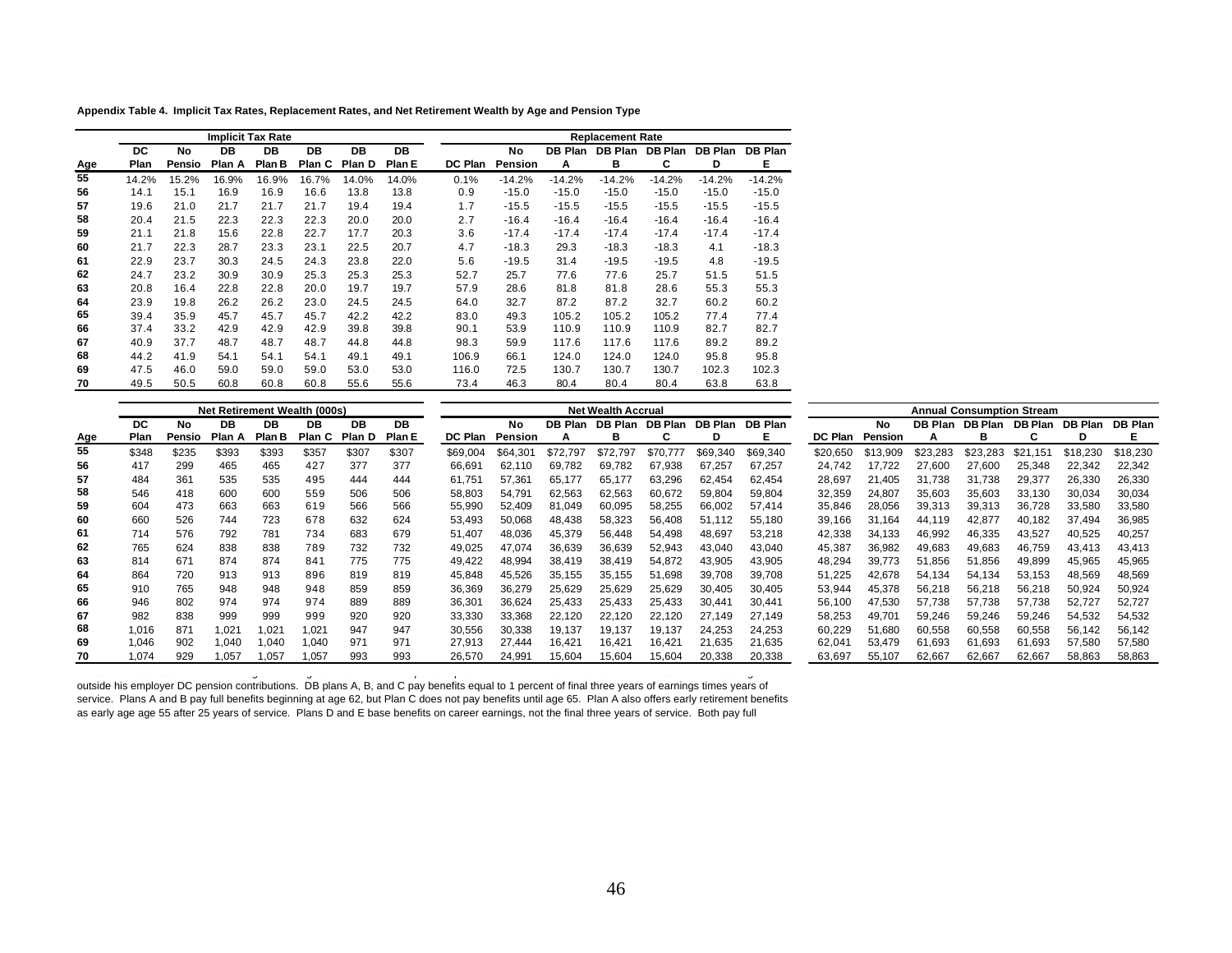**Appendix Table 5. Implicit Tax Rates, Replacement Rates, and Net Retirement Wealth by Age and Education**

|            |          |          | <b>Earnings</b> |          |             |        | <b>Implicit Tax Rate</b> |                |             |          | <b>Replacement Rate</b> |         |
|------------|----------|----------|-----------------|----------|-------------|--------|--------------------------|----------------|-------------|----------|-------------------------|---------|
|            | Some     |          |                 | College  | <b>Some</b> |        |                          | <b>College</b> | <b>Some</b> |          |                         | College |
| <u>Age</u> | College  | < HS     | <b>HS Grad</b>  | Grad     | College     | $<$ HS | <b>HS Grad</b>           | Grad           | College     | < HS     | <b>HS Grad</b>          | Grad    |
| 55         | \$50,996 | \$29,502 | \$42,163        | \$75,066 | 14.2%       | 8.5%   | 12.1%                    | 22.7%          | 0.1%        | $-10.3%$ | $-2.8%$                 | 3.6%    |
| 56         | 49,938   | 28,929   | 41,304          | 73,945   | 14.1        | 8.4    | 11.8                     | 23.1           | 0.9         | $-10.2$  | $-2.2$                  | 4.4     |
| 57         | 49.657   | 28.368   | 40,300          | 72.415   | 19.6        | 14.4   | 18.4                     | 24.2           | 1.7         | -9.9     | $-1.5$                  | 5.4     |
| 58         | 48.436   | 27.817   | 39,319          | 71,423   | 20.4        | 14.8   | 18.9                     | 25.0           | 2.7         | $-9.6$   | $-0.7$                  | 6.5     |
| 59         | 47,243   | 27,277   | 38,362          | 71,631   | 21.1        | 15.4   | 19.3                     | 27.1           | 3.6         | $-9.2$   | 0.2                     | 7.3     |
| 60         | 46.119   | 26,747   | 37.426          | 71,990   | 21.7        | 15.5   | 19.1                     | 28.2           | 4.7         | $-8.7$   | 1.3                     | 8.5     |
| 61         | 45,798   | 26,228   | 36,514          | 72,267   | 22.9        | 16.0   | 19.8                     | 29.8           | 5.6         | $-8.4$   | 2.2                     | 9.4     |
| 62         | 45,457   | 25,718   | 35,621          | 72,467   | 24.7        | 15.3   | 18.9                     | 30.6           | 52.7        | 43.9     | 53.1                    | 44.6    |
| 63         | 44.574   | 25,219   | 34,930          | 71.060   | 20.8        | 8.1    | 12.0                     | 26.8           | 57.9        | 49.2     | 58.4                    | 48.9    |
| 64         | 43,709   | 24,729   | 34,251          | 69,680   | 23.9        | 11.5   | 18.8                     | 29.0           | 64.0        | 55.9     | 65.1                    | 54.1    |
| 65         | 42,860   | 24,249   | 33,587          | 68,327   | 39.4        | 35.0   | 38.8                     | 38.8           | 83.0        | 84.1     | 87.2                    | 67.7    |
| 66         | 42.027   | 23.778   | 32,935          | 67.000   | 37.4        | 32.7   | 36.9                     | 36.8           | 90.1        | 92.2     | 95.0                    | 73.7    |
| 67         | 41.212   | 23.316   | 32.295          | 65.700   | 40.9        | 38.6   | 42.1                     | 39.6           | 98.3        | 102.4    | 104.2                   | 80.7    |
| 68         | 40,411   | 22,863   | 31,668          | 64,423   | 44.2        | 46.9   | 46.3                     | 44.1           | 106.9       | 112.6    | 113.7                   | 87.9    |
| 69         | 39,627   | 22,420   | 31,053          | 63,173   | 47.5        | 52.6   | 49.9                     | 48.2           | 116.0       | 122.8    | 123.5                   | 94.5    |
| 70         | 38.857   | 21,985   | 30,450          | 61,946   | 49.5        | 48.3   | 51.3                     | 50.2           | 73.4        | 68.1     | 74.6                    | 66.1    |

|            |         |       | <b>Net Retirement Wealth (000s)</b> |         |                |          | <b>Net Wealth Accrual</b> |          | <b>Annual Consumption Stream</b> |          |                |          |  |
|------------|---------|-------|-------------------------------------|---------|----------------|----------|---------------------------|----------|----------------------------------|----------|----------------|----------|--|
|            | Some    |       |                                     | College | Some           |          |                           | College  | Some                             |          |                | College  |  |
| <u>Age</u> | College | < HS  | <b>HS Grad</b>                      | Grad    | <b>College</b> | $<$ HS   | <b>HS Grad</b>            | Grad     | College                          | < HS     | <b>HS Grad</b> | Grad     |  |
| 55         | \$348   | \$223 | \$306                               | \$420   | \$69,004       | \$44.283 | \$59.115                  | \$91.331 | \$20,650                         | \$13,203 | \$18.117       | \$24,923 |  |
| 56         | 417     | 267   | 365                                 | 512     | 66,691         | 42,873   | 57,204                    | 88,016   | 24,742                           | 15,829   | 21,623         | 30,339   |  |
| 57         | 484     | 310   | 422                                 | 600     | 61,751         | 39,249   | 51,657                    | 83,824   | 28,697                           | 18,371   | 25,015         | 35,558   |  |
| 58         | 546     | 349   | 473                                 | 683     | 58,803         | 37,748   | 49,380                    | 80,621   | 32,359                           | 20,699   | 28,078         | 40,529   |  |
| 59         | 604     | 387   | 523                                 | 764     | 55,990         | 36,258   | 47,222                    | 77,489   | 35,846                           | 22,937   | 31,006         | 45,310   |  |
| 60         | 660     | 423   | 570                                 | 842     | 53,493         | 34,959   | 45,421                    | 75.400   | 39,166                           | 25,087   | 33,807         | 49,905   |  |
| 61         | 714     | 458   | 616                                 | 917     | 51,407         | 33.573   | 43,240                    | 72.660   | 42,338                           | 27.160   | 36.500         | 54,376   |  |
| 62         | 765     | 492   | 659                                 | 990     | 49,025         | 32,651   | 41,955                    | 70.620   | 45,387                           | 29,151   | 39.064         | 58,685   |  |
| 63         | 814     | 524   | 701                                 | 1.060   | 49.422         | 33.954   | 43.559                    | 71.180   | 48.294                           | 31.088   | 41.552         | 62,873   |  |
| 64         | 864     | 558   | 744                                 | 1,131   | 45,848         | 31,682   | 39,016                    | 66,627   | 51,225                           | 33,101   | 44,135         | 67,094   |  |
| 65         | 910     | 590   | 783                                 | 1,198   | 36,369         | 23,464   | 29,452                    | 56,539   | 53,944                           | 34,980   | 46.449         | 71,045   |  |
| 66         | 946     | 613   | 813                                 | 1,255   | 36,301         | 23,695   | 29,444                    | 56,273   | 56,100                           | 36,371   | 48,196         | 74,398   |  |
| 67         | 982     | 637   | 842                                 | 1,311   | 33,330         | 21,212   | 26,364                    | 52,193   | 58,253                           | 37,776   | 49,942         | 77,735   |  |
| 68         | 1.016   | 658   | 869                                 | 1.363   | 30.556         | 18.010   | 23.811                    | 46.753   | 60.229                           | 39.034   | 51.505         | 80,830   |  |
| 69         | 1,046   | 676   | 892                                 | 1,410   | 27,913         | 15,668   | 21,594                    | 41,848   | 62,041                           | 40,102   | 52,917         | 83,602   |  |
| 70         | 1.074   | 692   | 914                                 | 1,452   | 26,570         | 16,889   | 20.862                    | 39,541   | 63,697                           | 41,031   | 54,198         | 86,084   |  |

Notes: The base-case worker is a single male in good health with a DC pension plan and no retiree health insurance. His earnings are for a male worker with some college education. Other earning profiles are consistent with historic earnings for males with other education levels. Dollar amounts are in \$2004.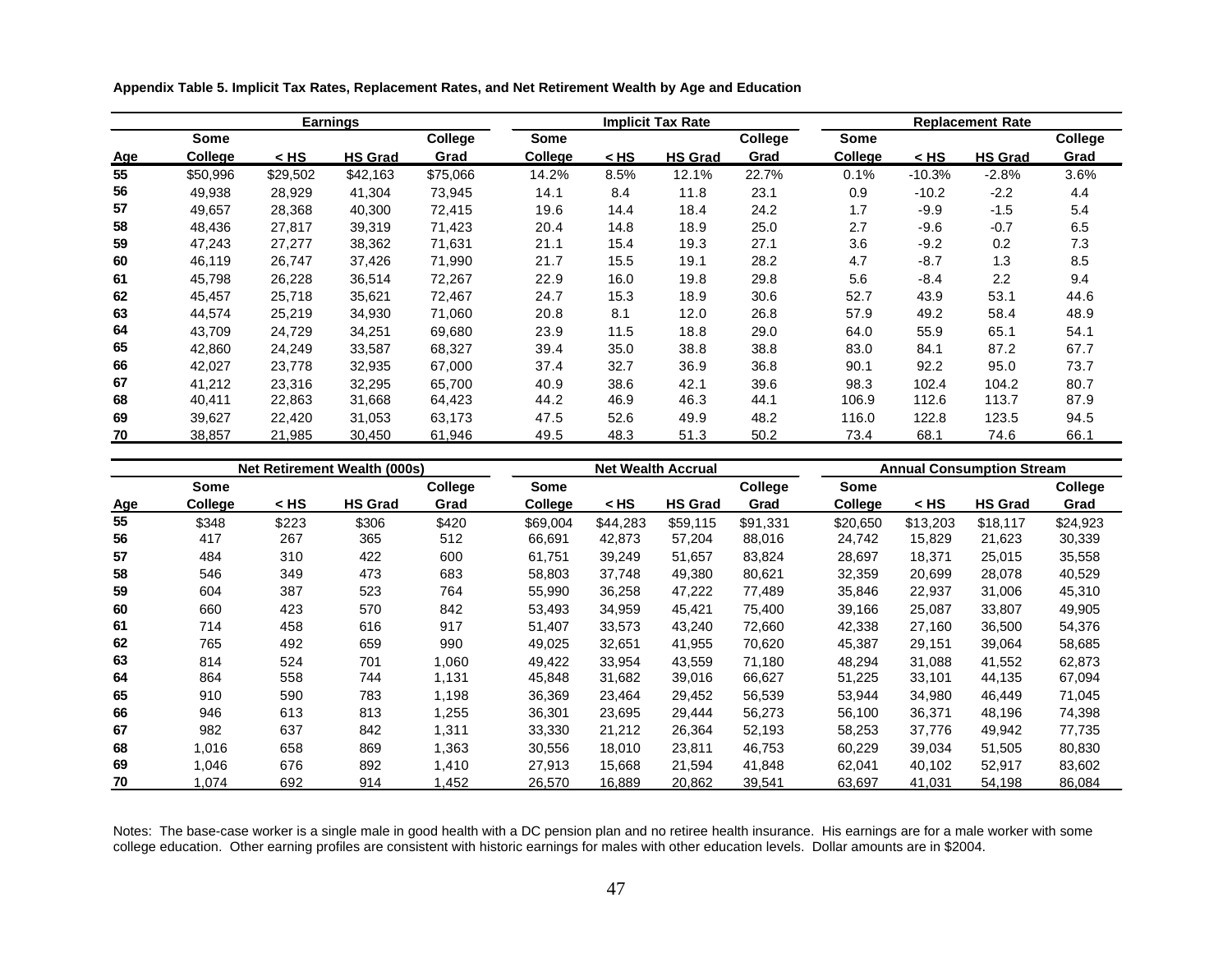|     |                                                        | <b>Implicit Tax Rate</b>    |                                 |                                          | <b>Replacement Rate</b>     |                          |
|-----|--------------------------------------------------------|-----------------------------|---------------------------------|------------------------------------------|-----------------------------|--------------------------|
| Age | <b>Employer</b><br><b>Insurance</b><br>When<br>Working | Retiree<br><b>Insurance</b> | No Employer<br><b>Insurance</b> | Employer<br>Insurance<br>When<br>Working | Retiree<br><b>Insurance</b> | No Employer<br>Insurance |
| 55  | 14.2%                                                  | 15.9%                       | 16.9%                           | 0.1%                                     | 10.4%                       | 0.1%                     |
| 56  | 14.1                                                   | 15.9                        | 17.0                            | 0.9                                      | 11.8                        | 1.0                      |
| 57  | 19.6                                                   | 21.4                        | 23.0                            | 1.7                                      | 13.1                        | 2.0                      |
| 58  | 20.4                                                   | 22.3                        | 24.0                            | 2.7                                      | 14.8                        | 3.2                      |
| 59  | 21.1                                                   | 23.2                        | 25.1                            | 3.6                                      | 16.5                        | 4.3                      |
| 60  | 21.7                                                   | 23.8                        | 25.9                            | 4.7                                      | 18.3                        | 5.6                      |
| 61  | 22.9                                                   | 25.2                        | 27.4                            | 5.6                                      | 20.1                        | 6.8                      |
| 62  | 24.7                                                   | 27.0                        | 29.6                            | 52.7                                     | 67.9                        | 64.6                     |
| 63  | 20.8                                                   | 23.3                        | 25.6                            | 57.9                                     | 74.0                        | 71.9                     |
| 64  | 23.9                                                   | 26.6                        | 29.4                            | 64.0                                     | 81.1                        | 80.6                     |
| 65  | 39.4                                                   | 39.4                        | 33.2                            | 83.0                                     | 93.1                        | 91.3                     |
| 66  | 37.4                                                   | 37.4                        | 30.4                            | 90.1                                     | 100.7                       | 99.6                     |
| 67  | 40.9                                                   | 40.9                        | 33.6                            | 98.3                                     | 109.4                       | 109.2                    |
| 68  | 44.2                                                   | 44.2                        | 36.6                            | 106.9                                    | 118.5                       | 119.3                    |
| 69  | 47.5                                                   | 47.5                        | 39.6                            | 116.0                                    | 128.2                       | 130.2                    |
| 70  | 49.5                                                   | 49.5                        | 41.3                            | 73.4                                     | 81.0                        | 78.7                     |

**Appendix Table 6. Implicit Tax Rates, Replacement Rates, and Net Retirement Wealth by Age and Health Insurance Status**

|     |                              | <b>Net Retirement Wealth (000s)</b> |                  |                              | <b>Net Wealth Accrual</b> |                  |                                     | <b>Annual Consumption Stream</b> |                  |
|-----|------------------------------|-------------------------------------|------------------|------------------------------|---------------------------|------------------|-------------------------------------|----------------------------------|------------------|
|     | Employer<br><b>Insurance</b> |                                     |                  | <b>Employer</b><br>Insurance |                           |                  | <b>Employer</b><br><b>Insurance</b> |                                  | No               |
|     | When                         | <b>Retiree</b>                      | No Employer      | When                         | Retiree                   | No Employer      | When                                | Retiree                          | <b>Employer</b>  |
| Age | Working                      | <b>Insurance</b>                    | <b>Insurance</b> | Working                      | <b>Insurance</b>          | <b>Insurance</b> | Working                             | <b>Insurance</b>                 | <b>Insurance</b> |
| 55  | \$348                        | \$459                               | \$348            | \$69,004                     | \$62,994                  | \$62,994         | \$20,650                            | \$27,227                         | \$20,650         |
| 56  | 417                          | 522                                 | 411              | 66,691                       | 60,643                    | 60,643           | 24,742                              | 30,963                           | 24,386           |
| 57  | 484                          | 583                                 | 472              | 61,751                       | 55,671                    | 55,671           | 28,697                              | 34,559                           | 27,982           |
| 58  | 546                          | 638                                 | 528              | 58.803                       | 52,693                    | 52,693           | 32.359                              | 37.860                           | 31,283           |
| 59  | 604                          | 691                                 | 580              | 55,990                       | 49,856                    | 49,856           | 35,846                              | 40,985                           | 34,408           |
| 60  | 660                          | 741                                 | 630              | 53.493                       | 47.356                    | 47,356           | 39,166                              | 43,942                           | 37.365           |
| 61  | 714                          | 788                                 | 677              | 51,407                       | 45,240                    | 45,240           | 42,338                              | 46,750                           | 40,173           |
| 62  | 765                          | 834                                 | 723              | 49,025                       | 42,834                    | 42,834           | 45,387                              | 49,433                           | 42,856           |
| 63  | 814                          | 876                                 | 766              | 49,422                       | 43,213                    | 43,213           | 48,294                              | 51,973                           | 45,396           |
| 64  | 864                          | 920                                 | 809              | 45,848                       | 39,628                    | 39,628           | 51,225                              | 54,535                           | 47,958           |
| 65  | 910                          | 959                                 | 848              | 36,369                       | 31,546                    | 36,157           | 53,944                              | 56,885                           | 50,308           |
| 66  | 946                          | 991                                 | 885              | 36,301                       | 31,245                    | 36,079           | 56,100                              | 58,756                           | 52,452           |
| 67  | 982                          | 1,022                               | 921              | 33,330                       | 28,051                    | 33,098           | 58,253                              | 60.609                           | 54,592           |
| 68  | 1,016                        | 1,050                               | 954              | 30,556                       | 25,080                    | 30,315           | 60,229                              | 62,272                           | 56,555           |
| 69  | 1,046                        | 1,075                               | 984              | 27.913                       | 22,263                    | 27,664           | 62,041                              | 63.759                           | 58,352           |
| 70  | 1,074                        | 1,097                               | 1,012            | 26,570                       | 20,771                    | 26,315           | 63,697                              | 65,080                           | 59,993           |

Notes: The base-case worker is a single male in good health with a DC pension plan. He has employer-sponsored health insurance but only while employer. Dollar amounts are in \$2004.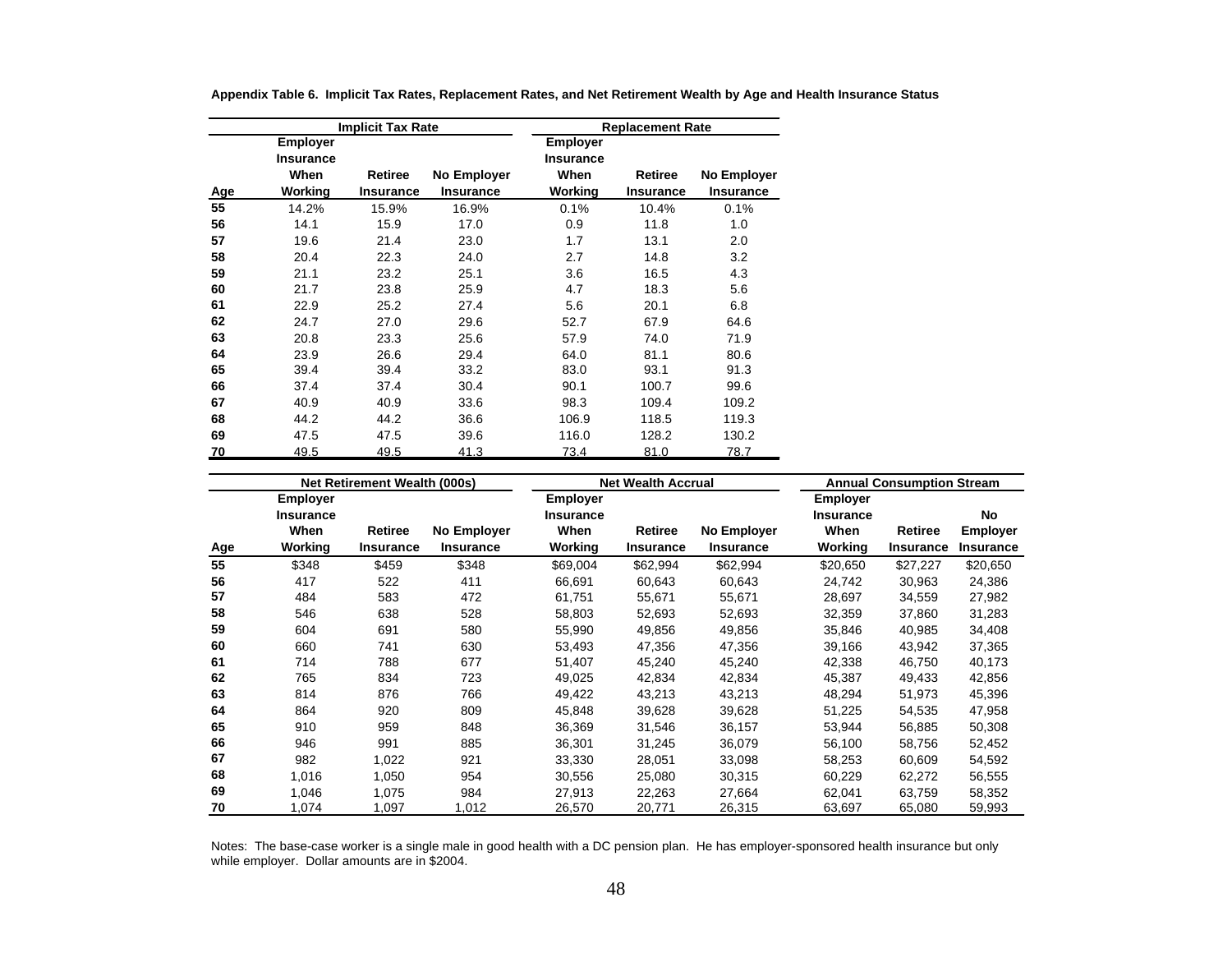|     |                                |                           | <b>Implicit Tax Rate</b>                                         |                                       |                                |                           | <b>Replacement Rate</b>                                          |                                       |
|-----|--------------------------------|---------------------------|------------------------------------------------------------------|---------------------------------------|--------------------------------|---------------------------|------------------------------------------------------------------|---------------------------------------|
| Age | / No Health<br><b>Problems</b> | Health<br><b>Problems</b> | Non Smoker Smoker / No Non Smoker<br>/ Health<br><b>Problems</b> | Smoker /<br>Health<br><b>Problems</b> | / No Health<br><b>Problems</b> | Health<br><b>Problems</b> | Non Smoker Smoker / No Non Smoker<br>/ Health<br><b>Problems</b> | Smoker /<br>Health<br><b>Problems</b> |
| 55  | 14.2%                          | 12.8%                     | 5.5%                                                             | 2.6%                                  | 0.1%                           | $-2.2%$                   | $-14.1%$                                                         | $-18.7%$                              |
| 56  | 14.1                           | 12.6                      | 4.9                                                              | 1.8                                   | 0.9                            | $-1.6$                    | $-14.1$                                                          | $-19.1$                               |
| 57  | 19.6                           | 18.0                      | 10.1                                                             | 6.8                                   | 1.7                            | $-1.0$                    | $-13.8$                                                          | $-19.2$                               |
| 58  | 20.4                           | 18.6                      | 10.4                                                             | 6.8                                   | 2.7                            | $-0.2$                    | $-13.7$                                                          | $-19.6$                               |
| 59  | 21.1                           | 19.2                      | 10.6                                                             | 6.6                                   | 3.6                            | 0.4                       | $-13.7$                                                          | $-20.2$                               |
| 60  | 21.7                           | 19.3                      | 10.6                                                             | 5.8                                   | 4.7                            | 0.8                       | $-13.5$                                                          | $-21.4$                               |
| 61  | 22.9                           | 20.7                      | 11.4                                                             | 6.8                                   | 5.6                            | 1.8                       | $-13.8$                                                          | $-21.5$                               |
| 62  | 24.7                           | 22.5                      | 12.7                                                             | 8.3                                   | 52.7                           | 49.0                      | 32.4                                                             | 25.1                                  |
| 63  | 20.8                           | 18.7                      | 8.1                                                              | 4.0                                   | 57.9                           | 54.4                      | 36.5                                                             | 29.5                                  |
| 64  | 23.9                           | 22.0                      | 10.7                                                             | 6.7                                   | 64.0                           | 60.7                      | 41.5                                                             | 34.7                                  |
| 65  | 39.4                           | 39.4                      | 39.4                                                             | 39.4                                  | 83.0                           | 83.0                      | 83.0                                                             | 83.0                                  |
| 66  | 37.4                           | 37.4                      | 37.4                                                             | 37.4                                  | 90.1                           | 90.1                      | 90.1                                                             | 90.1                                  |
| 67  | 40.9                           | 40.9                      | 40.9                                                             | 40.9                                  | 98.3                           | 98.3                      | 98.3                                                             | 98.3                                  |
| 68  | 44.2                           | 44.2                      | 44.2                                                             | 44.2                                  | 106.9                          | 106.9                     | 106.9                                                            | 106.9                                 |
| 69  | 47.5                           | 47.5                      | 47.5                                                             | 47.5                                  | 116.0                          | 116.0                     | 116.0                                                            | 116.0                                 |
| 70  | 49.5                           | 49.5                      | 49.5                                                             | 49.5                                  | 73.4                           | 73.4                      | 73.4                                                             | 73.4                                  |

**Appendix Table 7. Implicit Tax Rates, Replacement Rates, and Net Retirement Wealth by Age and Health Status**

|            |                   |                 | Net Retirement Wealth (000s) |                 |                   |                 | <b>Net Wealth Accrual</b> |                 | <b>Annual Consumption Stream</b> |                 |                 |                 |
|------------|-------------------|-----------------|------------------------------|-----------------|-------------------|-----------------|---------------------------|-----------------|----------------------------------|-----------------|-----------------|-----------------|
|            |                   |                 |                              |                 |                   |                 |                           |                 | Non                              |                 | Non             |                 |
|            | <b>Non Smoker</b> |                 | Smoker / No Non Smoker       | Smoker /        | <b>Non Smoker</b> | Smoker / No     | <b>Non Smoker</b>         | Smoker /        | Smoker /                         | Smoker /        | Smoker /        | Smoker /        |
|            | / No Health       | Health          | / Health                     | Health          | / No Health       | Health          | / Health                  | Health          | No Health                        | No Health       | Health          | Health          |
| <u>Age</u> | <b>Problems</b>   | <b>Problems</b> | <b>Problems</b>              | <b>Problems</b> | <b>Problems</b>   | <b>Problems</b> | <b>Problems</b>           | <b>Problems</b> | <b>Problems</b>                  | <b>Problems</b> | <b>Problems</b> | <b>Problems</b> |
| 55         | \$348             | \$348           | \$348                        | \$348           | \$69,004          | \$70,089        | \$75,717                  | \$77,877        | \$20,650                         | \$20,650        | \$20,650        | \$20,650        |
| 56         | 417               | 418             | 424                          | 426             | 66,691            | 67,819          | 73,429                    | 75,681          | 24,742                           | 24,807          | 25,140          | 25,268          |
| 57         | 484               | 486             | 497                          | 502             | 61,751            | 62,922          | 68,513                    | 70,855          | 28,697                           | 28,828          | 29,495          | 29,756          |
| 58         | 546               | 549             | 566                          | 573             | 58,803            | 60,017          | 65,583                    | 68,015          | 32,359                           | 32,560          | 33,558          | 33,958          |
| 59         | 604               | 609             | 631                          | 641             | 55,990            | 57,246          | 62,783                    | 65,305          | 35,846                           | 36,119          | 37,447          | 37,991          |
| 60         | 660               | 666             | 694                          | 706             | 53,493            | 54,935          | 60,266                    | 63,175          | 39,166                           | 39,513          | 41,170          | 41,864          |
| 61         | 714               | 721             | 755                          | 769             | 51,407            | 52,745          | 58,209                    | 60,904          | 42,338                           | 42,771          | 44,744          | 45,610          |
| 62         | 765               | 774             | 813                          | 830             | 49,025            | 50,260          | 55,849                    | 58,330          | 45,387                           | 45,899          | 48,195          | 49,222          |
| 63         | 814               | 824             | 869                          | 888             | 49,422            | 50,551          | 56,259                    | 58,525          | 48,294                           | 48,879          | 51,507          | 52,681          |
| 64         | 864               | 875             | 925                          | 947             | 45,848            | 46.870          | 52,692                    | 54,736          | 51,225                           | 51,877          | 54,843          | 56,152          |
| 65         | 910               | 922             | 978                          | 1,002           | 36,369            | 36,369          | 36,369                    | 36,369          | 53,944                           | 54,656          | 57,968          | 59,397          |
| 66         | 946               | 958             | 1.014                        | 1,038           | 36,301            | 36,301          | 36,301                    | 36,301          | 56,100                           | 56,813          | 60,125          | 61,554          |
| 67         | 982               | 994             | 1,050                        | 1,074           | 33,330            | 33,330          | 33,330                    | 33,330          | 58,253                           | 58,966          | 62,277          | 63,707          |
| 68         | 1,016             | 1,028           | 1,084                        | 1,108           | 30,556            | 30,556          | 30,556                    | 30,556          | 60,229                           | 60,942          | 64,254          | 65,683          |
| 69         | 1,046             | 1,058           | 1,114                        | 1,138           | 27,913            | 27,913          | 27,913                    | 27,913          | 62,041                           | 62,754          | 66,066          | 67,495          |
| 70         | 1.074             | 1.086           | 1.142                        | 1.166           | 26.570            | 26.570          | 26.570                    | 26.570          | 63,697                           | 64.410          | 67.721          | 69.151          |

Notes: The base-case worker is a single male in good health with a DC pension plan and no retiree health insurance. Health status varies for the alternate workers. Retired workers purchase nongroup insurance based on health status before age 65 when Medicare becomes available. Dollar amounts are in \$2004.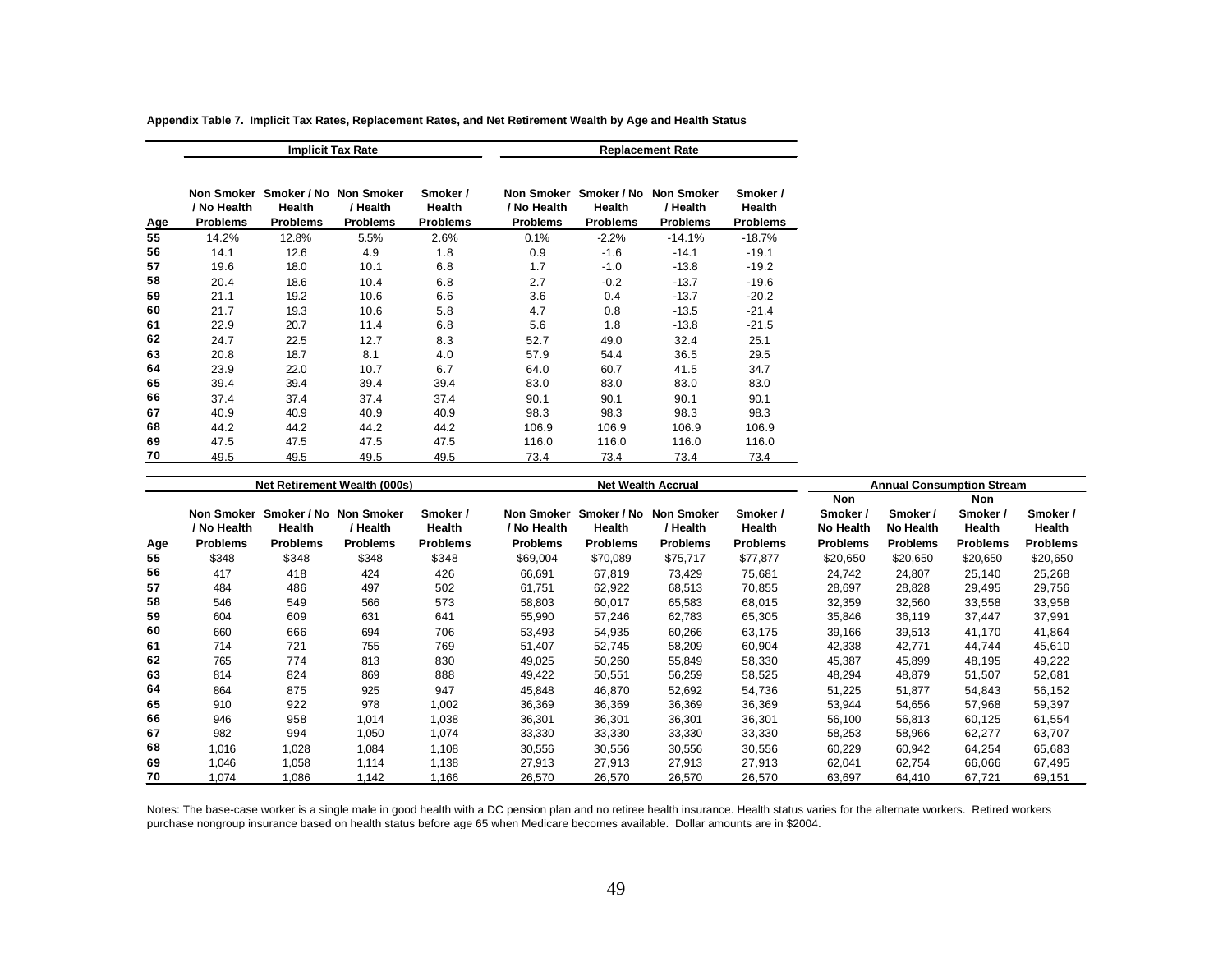|     |                    | <b>Implicit Tax Rate</b> |                 |                    | <b>Replacement Rate</b> |                 |
|-----|--------------------|--------------------------|-----------------|--------------------|-------------------------|-----------------|
|     |                    |                          | Wife Has        |                    |                         | Wife Has        |
|     |                    | <b>Wife Doesn't</b>      | Same            |                    | <b>Wife Doesn't</b>     | Same            |
| Age | <b>Not Married</b> | Work                     | <b>Earnings</b> | <b>Not Married</b> | Work                    | <b>Earnings</b> |
| 55  | 14.2%              | 6.5%                     | 22.2%           | 0.1%               | 0.1%                    | $-2.3%$         |
| 56  | 14.1               | 6.5                      | 22.5            | 0.9                | 0.8                     | $-1.7$          |
| 57  | 19.6               | 14.2                     | 26.9            | 1.7                | 1.6                     | $-0.9$          |
| 58  | 20.4               | 15.0                     | 27.3            | 2.7                | 2.5                     | $-0.2$          |
| 59  | 21.1               | 15.6                     | 27.8            | 3.6                | 3.5                     | 0.7             |
| 60  | 21.7               | 15.0                     | 29.5            | 4.7                | 4.7                     | 1.7             |
| 61  | 22.9               | 16.8                     | 31.7            | 5.6                | 6.0                     | 2.9             |
| 62  | 24.7               | 18.0                     | 28.3            | 52.7               | 70.4                    | 29.9            |
| 63  | 20.8               | 1.8                      | 26.1            | 57.9               | 77.6                    | 32.7            |
| 64  | 23.9               | 2.8                      | 26.6            | 64.0               | 87.2                    | 35.6            |
| 65  | 39.4               | 23.0                     | 39.1            | 83.0               | 108.4                   | 52.1            |
| 66  | 37.4               | 37.3                     | 21.3            | 90.1               | 118.5                   | 56.4            |
| 67  | 40.9               | 41.5                     | 25.3            | 98.3               | 127.3                   | 64.5            |
| 68  | 44.2               | 45.4                     | 29.1            | 106.9              | 136.2                   | 73.1            |
| 69  | 47.5               | 49.4                     | 32.9            | 116.0              | 145.7                   | 82.1            |
| 70  | 49.5               | 54.3                     | 49.4            | 73.4               | 76.7                    | 66.0            |

**Appendix Table 8. Implicit Tax Rates, Replacement Rates, and Net Retirement Wealth by Age, Marital Status and Spouse Earnings**

|            |                    | Net Retirement Wealth (000s) |                 |                    | <b>Net Wealth Accrual</b> |                 |                    | <b>Annual Consumption Stream</b> |                 |
|------------|--------------------|------------------------------|-----------------|--------------------|---------------------------|-----------------|--------------------|----------------------------------|-----------------|
|            |                    |                              | <b>Wife Has</b> |                    |                           | <b>Wife Has</b> |                    |                                  | <b>Wife Has</b> |
|            |                    | <b>Wife Doesn't</b>          | Same            |                    | <b>Wife Doesn't</b>       | Same            |                    | <b>Wife Doesn't</b>              | <b>Same</b>     |
| <u>Age</u> | <b>Not Married</b> | Work                         | <b>Earnings</b> | <b>Not Married</b> | Work                      | <b>Earnings</b> | <b>Not Married</b> | Work                             | Earnings        |
| 55         | \$348              | \$535                        | \$196           | \$69,004           | \$74,447                  | \$63,202        | \$20,650           | \$31,708                         | \$11,620        |
| 56         | 417                | 609                          | 259             | 66,691             | 71,946                    | 60,888          | 24,742             | 36,123                           | 15,368          |
| 57         | 484                | 681                          | 320             | 61.751             | 65.604                    | 56,770          | 28,697             | 40.390                           | 18,978          |
| 58         | 546                | 747                          | 377             | 58,803             | 62,447                    | 54,167          | 32,359             | 44,280                           | 22,345          |
| 59         | 604                | 809                          | 431             | 55,990             | 59,619                    | 51,651          | 35,846             | 47,983                           | 25,557          |
| 60         | 660                | 869                          | 483             | 53.493             | 57,622                    | 48,632          | 39,166             | 51,519                           | 28,620          |
| 61         | 714                | 926                          | 531             | 51,407             | 55,114                    | 46,030          | 42,338             | 54,936                           | 31,504          |
| 62         | 765                | 982                          | 577             | 49,025             | 53,011                    | 46,786          | 45,387             | 58,204                           | 34,233          |
| 63         | 814                | 1,035                        | 624             | 49.422             | 60,248                    | 46,292          | 48,294             | 61,347                           | 37,008          |
| 64         | 864                | 1,095                        | 670             | 45,848             | 57,680                    | 44,341          | 51,225             | 64,920                           | 39,753          |
| 65         | 910                | 1,152                        | 715             | 36,369             | 45,381                    | 36,517          | 53,944             | 68,341                           | 42,382          |
| 66         | 946                | 1,198                        | 751             | 36,301             | 36,351                    | 45,104          | 56,100             | 71,032                           | 44,548          |
| 67         | 982                | 1,234                        | 796             | 33,330             | 32,946                    | 41,844          | 58,253             | 73,187                           | 47,223          |
| 68         | 1,016              | 1,267                        | 838             | 30,556             | 29,839                    | 38,783          | 60,229             | 75,141                           | 49,704          |
| 69         | 1,046              | 1,297                        | 877             | 27,913             | 26,764                    | 35,824          | 62,041             | 76,911                           | 52,004          |
| 70         | 1,074              | 1,324                        | 913             | 26,570             | 23,853                    | 26,779          | 63,697             | 78,498                           | 54,128          |

Notes: The base-case worker is a single male in good health with a DC pension plan and no retiree health insurance. The married worker has the same earnings and pension as the single worker. In one case the married worker has a nonworking spouse. In the other case the husband and wife have identical earnings. Dollar amounts are in \$2004.